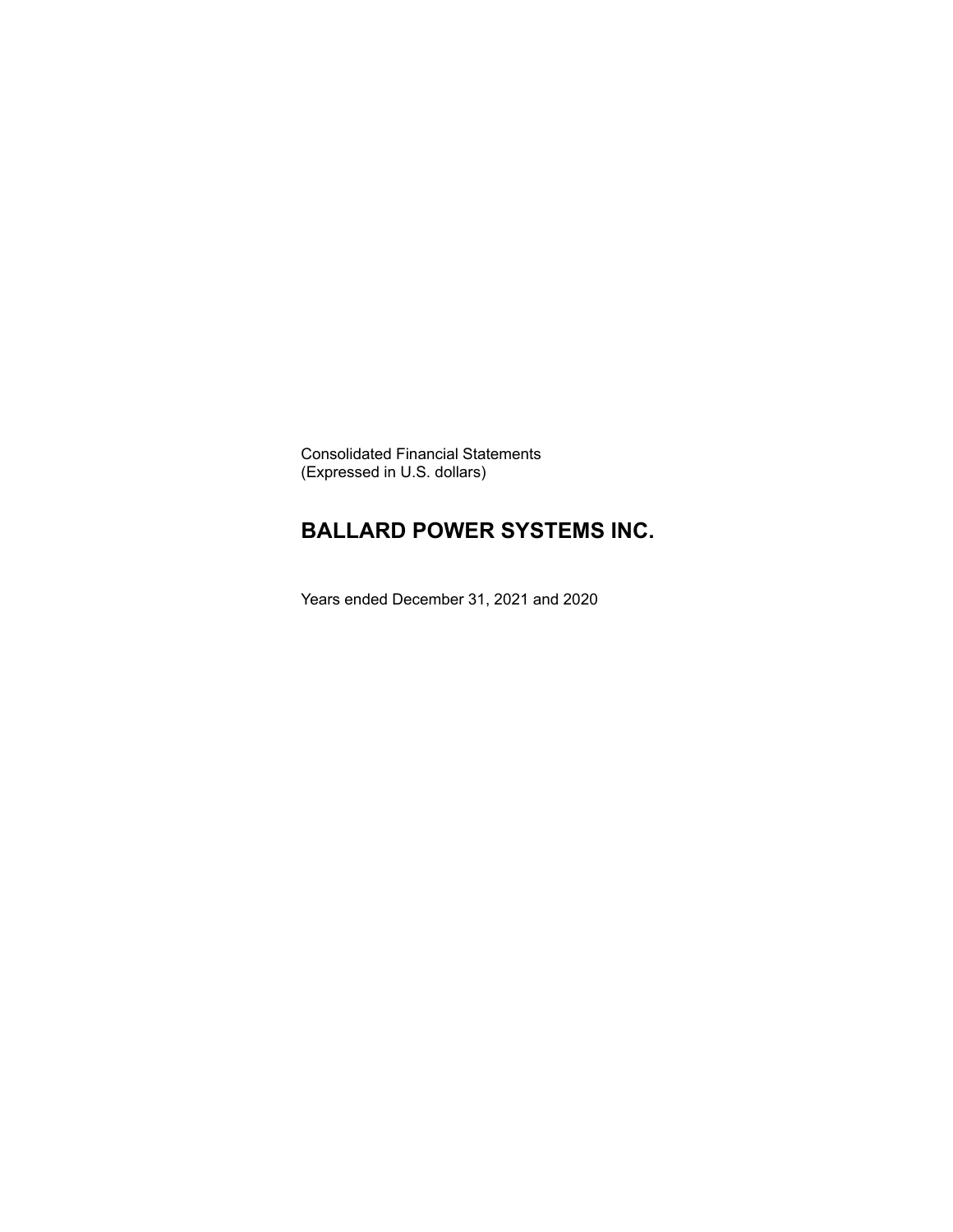# **MANAGEMENT'S REPORT**

## **Management's Responsibility for the Financial Statements and Report on Internal Control over Financial Reporting**

The consolidated financial statements contained in this Annual Report have been prepared by management in accordance with International Financial Reporting Standards ("IFRS") as issued by the International Accounting Standards Board. The integrity and objectivity of the data in these consolidated financial statements are management's responsibility. Management is also responsible for all other information in the Annual Report and for ensuring that this information is consistent, where appropriate, with the information and data contained in the consolidated financial statements.

Management is responsible for establishing and maintaining adequate internal control over financial reporting. Internal control over financial reporting is a process designed to provide reasonable assurance regarding the reliability of financial reporting and the preparation of consolidated financial statements for external reporting purposes in accordance with IFRS. Internal control over financial reporting may not prevent or detect fraud or misstatements because of limitations inherent in any system of internal control. Management has assessed the effectiveness of the Corporation's internal control over financial reporting based on the framework in *Internal Control – Integrated Framework (2013)* issued by the Committee of Sponsoring Organizations of the Treadway Commission, and concluded that the Corporation's internal control over financial reporting was effective as of December 31, 2021. In addition, management maintains disclosure controls and procedures to provide reasonable assurance that material information is communicated to management and appropriately disclosed. Some of the assets and liabilities include amounts, which are based on estimates and judgments, as their final determination is dependent on future events.

The Board of Directors oversees management's responsibilities for financial reporting through the Audit Committee, which consists of eight directors who are independent and not involved in the daily operations of the Corporation. The Audit Committee meets on a regular basis with management and the external and internal auditors to discuss internal controls over the financial reporting process, auditing matters and financial reporting issues. The Audit Committee is responsible for appointing the external auditors (subject to shareholder approval), and reviewing and approving all financial disclosure contained in our public documents and related party transactions.

The external auditors, KPMG LLP, have audited the financial statements and expressed an unqualified opinion thereon. KPMG has also expressed an unqualified opinion on the effective operation of the internal controls over financial reporting as of December 31, 2021. The external auditors have full access to management and the Audit Committee with respect to their findings concerning the fairness of financial reporting and the adequacy of internal controls.

"RANDALL MACEWEN" "PAUL DOBSON"

RANDALL MACEWEN **EXAMPLE 2018 12:30 PAUL DOBSON** President and Vice President and Chief Executive Officer Chief Financial Officer March 11, 2022 **March 11, 2022**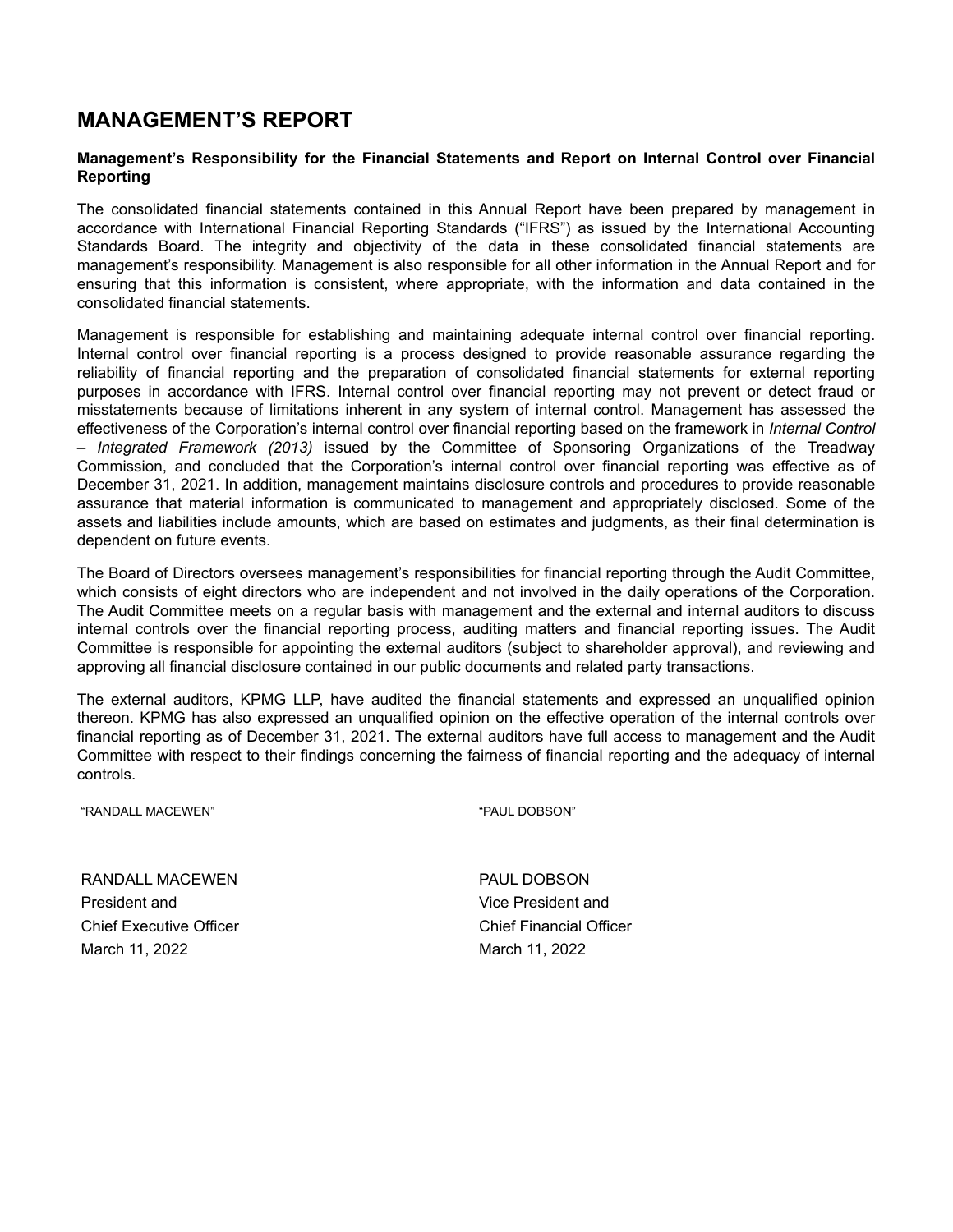

**KPMG LLP Chartered Professional Accountants** PO Box 10426 777 Dunsmuir Street Vancouver BC V7Y 1K23 Canada

Telephone (604) 691-3000<br>Eax (604) 691-3031 Fax (604) 691-3031<br>Internet www.kpmg.ca www.kpmg.ca

# **Report of Independent Registered Public Accounting Firm**

To the Shareholders and Board of Directors Ballard Power Systems Inc.

#### *Opinion on the Consolidated Financial Statements*

We have audited the accompanying consolidated statements of financial position of Ballard Power Systems Inc. and subsidiaries (the Corporation) as of December 31, 2021 and 2020, the related consolidated statements of loss and comprehensive income (loss), changes in equity, and cash flows for each of the years then ended, and the related notes (collectively, the consolidated financial statements). In our opinion, the consolidated financial statements present fairly, in all material respects, the financial position of the Corporation as of December 31, 2021 and 2020, and the results of its operations and its cash flows for each of the years then ended, in conformity with International Financial Reporting Standards as issued by the International Accounting Standards Board.

We also have audited, in accordance with the standards of the Public Company Accounting Oversight Board (United States) (PCAOB), the Corporation's internal control over financial reporting as of December 31, 2021, based on criteria established in *Internal Control – Integrated Framework (2013)* issued by the Committee of Sponsoring Organizations of the Treadway Commission, and our report dated March 11, 2022 expressed an unqualified opinion on the effectiveness of the Corporation's internal control over financial reporting.

#### *Basis for Opinion*

These consolidated financial statements are the responsibility of the Corporation's management. Our responsibility is to express an opinion on these consolidated financial statements based on our audits. We are a public accounting firm registered with the PCAOB and are required to be independent with respect to the Corporation in accordance with the U.S. federal securities laws and the applicable rules and regulations of the Securities and Exchange Commission and the PCAOB.

We conducted our audits in accordance with the standards of the PCAOB. Those standards require that we plan and perform the audit to obtain reasonable assurance about whether the consolidated financial statements are free of material misstatement, whether due to error or fraud. Our audits included performing procedures to assess the risks of material misstatement of the consolidated financial statements, whether due to error or fraud, and performing procedures that respond to those risks. Such procedures included examining, on a test basis, evidence regarding the amounts and disclosures in the consolidated financial statements. Our audits also included evaluating the accounting principles used and significant estimates made by management, as well as evaluating the overall presentation of the consolidated financial statements. We believe that our audits provide a reasonable basis for our opinion.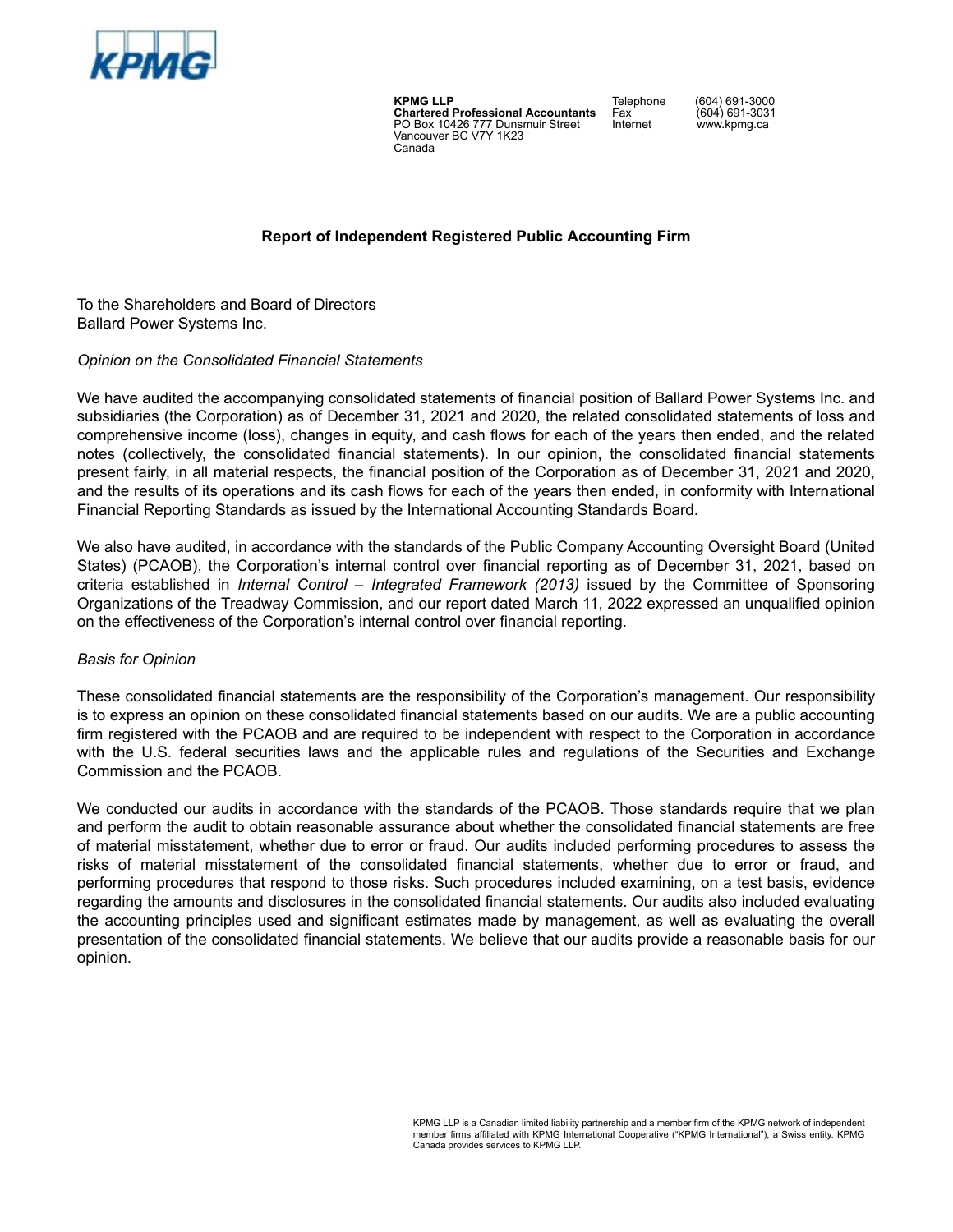#### *Critical Audit Matters*

The critical audit matters communicated below are matters arising from the current period audit of the consolidated financial statements that were communicated or required to be communicated to the audit committee and that: (1) relate to accounts or disclosures that are material to the consolidated financial statements and (2) involved our especially challenging, subjective, or complex judgments. The communication of critical audit matters does not alter in any way our opinion on the consolidated financial statements, taken as a whole, and we are not, by communicating the critical audit matters below, providing separate opinions on the critical audit matters or on the accounts or disclosures to which they relate.

#### *Estimated costs to complete engineering and technology transfer services for long-term fixed-price contracts*

As discussed in Notes 4(j) and 5(a) to the consolidated financial statements, the Corporation recognizes engineering and technology transfer service revenues from long-term fixed-price contracts over time by multiplying the expected consideration from the contract by the ratio of the cost incurred to date to estimated costs to complete the contract. Engineering and technology transfer service revenues from long-term fixedprice contracts are inherently uncertain in that total revenue from these contracts is fixed while the amount recognized to a period end requires estimates of costs to complete these contracts which estimates are subject to significant variability. As discussed in Note 23 to the consolidated financial statements engineering and technology transfer service revenues from long-term fixed-price contracts totaled \$39,297 thousand for the year ended December 31, 2021.

We identified the evaluation of the estimate of costs to complete engineering and technology transfer services for long-term fixed-price contracts as a critical audit matter. A higher degree of auditor judgment was required to evaluate the significant assumptions used to estimate costs to complete the contracts, including the estimated labour hours and cost of materials to complete the contracts.

The following are the primary procedures we performed to address this critical audit matter. We evaluated the design and tested the operating effectiveness of an internal control related to the Corporation's determination of estimated costs to complete long-term fixed-price contracts, including the determination the significant assumptions. For a selection of long-term fixed-price contracts we compared the Corporation's historical estimated costs to complete contracts to actual labour hours and cost of materials incurred to assess the Corporation's ability to accurately forecast. We evaluated the estimated costs to completion for a selection of customer contracts, by (1) inspecting contractual documents with customers to understand the timing of services; (2) interviewing operational personnel of the Corporation to evaluate progress to date, the estimate of costs to complete contracts, and factors impacting the estimated labour hours and cost of material to complete the contracts; (3) evaluating contract progress by inspecting correspondence between the Corporation and the customer; (4) evaluating the cost to complete the contracts for consistency with the status of delivery and the underlying contractual terms; (5) comparing the Corporation's current estimate of costs to complete the contracts to those estimated in prior periods and investigating changes during the period; and (6) comparing labour hours and cost of materials incurred subsequent to the Corporation's yearend date to assess the consistency with the estimated costs for the period.

#### **//s// KPMG LLP**

We have served as the Corporation's auditor since 1999.

Chartered Professional Accountants

Vancouver, Canada March 11, 2022

> KPMG LLP is a Canadian limited liability partnership and a member firm of the KPMG network of independent member firms affiliated with KPMG International Cooperative ("KPMG International"), a Swiss entity. KPMG Canada provides services to KPMG LLP.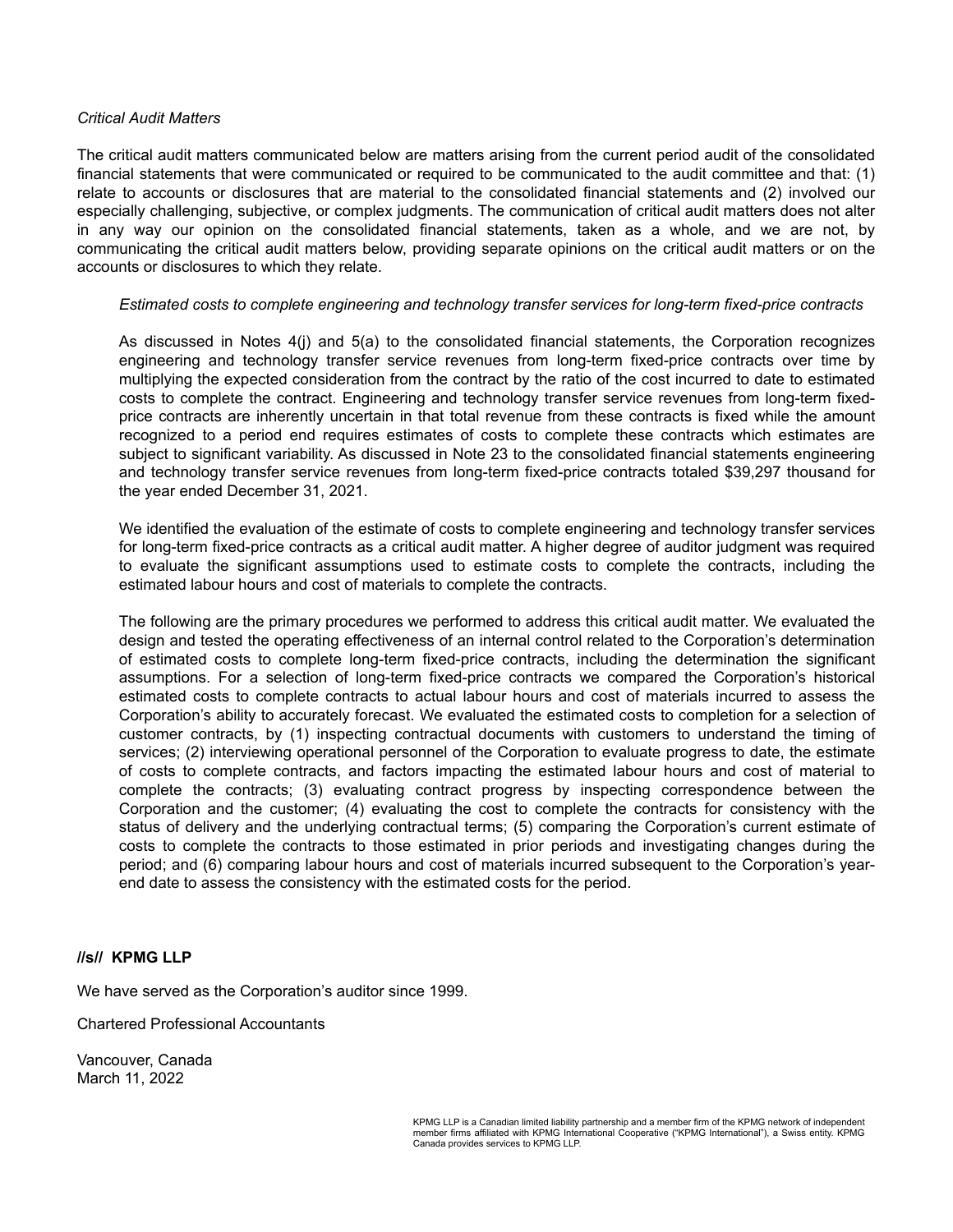

**KPMG LLP Chartered Professional Accountants** PO Box 10426 777 Dunsmuir Street Vancouver BC V7Y 1K23 Canada

Telephone (604) 691-3000<br>Fax (604) 691-3031 Fax (604) 691-3031<br>Internet www.kpmg.ca www.kpmg.ca

## **Report of Independent Registered Public Accounting Firm**

To the Shareholders and Board of Directors Ballard Power Systems Inc.:

#### *Opinion on Internal Control Over Financial Reporting*

We have audited Ballard Power Systems Inc.'s and subsidiaries' (the Corporation) internal control over financial reporting as of December 31, 2021, based on criteria established in *Internal Control – Integrated Framework (2013)* issued by the Committee of Sponsoring Organizations of the Treadway Commission. In our opinion, the Corporation maintained, in all material respects, effective internal control over financial reporting as of December 31, 2021, based on criteria established in *Internal Control – Integrated Framework (2013)* issued by the Committee of Sponsoring Organizations of the Treadway Commission.

We also have audited, in accordance with the standards of the Public Company Accounting Oversight Board (United States) (PCAOB), the consolidated statements of financial position of the Corporation as of December 31, 2021 and 2020, the related consolidated statements of loss and comprehensive income (loss), changes in equity, and cash flows for each of the years then ended, and the related notes (collectively, the consolidated financial statements), and our report dated March 11, 2022 expressed an unqualified opinion on those consolidated financial statements. The Corporation acquired Arcola Energy Limited during 2021, and management excluded from its assessment of the effectiveness of the Corporation's internal control over financial reporting as of December 31, 2021, Arcola Energy Limited's internal control over financial reporting associated with total assets of \$44,591 thousand and total revenues of \$138 thousand included in the consolidated financial statements of the Corporation as of and for the year ended December 31, 2021. Our audit of internal control over financial reporting of the Company also excluded an evaluation of the internal control over financial reporting of Arcola Energy Limited.

#### *Basis for Opinion*

The Corporation's management is responsible for maintaining effective internal control over financial reporting and for its assessment of the effectiveness of internal control over financial reporting, included in the accompanying "Management's Responsibility for the Financial Statements and Report on Internal Control over Financial Reporting" . Our responsibility is to express an opinion on the Corporation's internal control over financial reporting based on our audit. We are a public accounting firm registered with the PCAOB and are required to be independent with respect to the Corporation in accordance with the U.S. federal securities laws and the applicable rules and regulations of the Securities and Exchange Commission and the PCAOB.

We conducted our audit in accordance with the standards of the PCAOB. Those standards require that we plan and perform the audit to obtain reasonable assurance about whether effective internal control over financial reporting was maintained in all material respects. Our audit of internal control over financial reporting included obtaining an understanding of internal control over financial reporting, assessing the risk that a material weakness exists, and testing and evaluating the design and operating effectiveness of internal control based on the assessed risk. Our audit also included performing such other procedures as we considered necessary in the circumstances. We believe that our audit provides a reasonable basis for our opinion.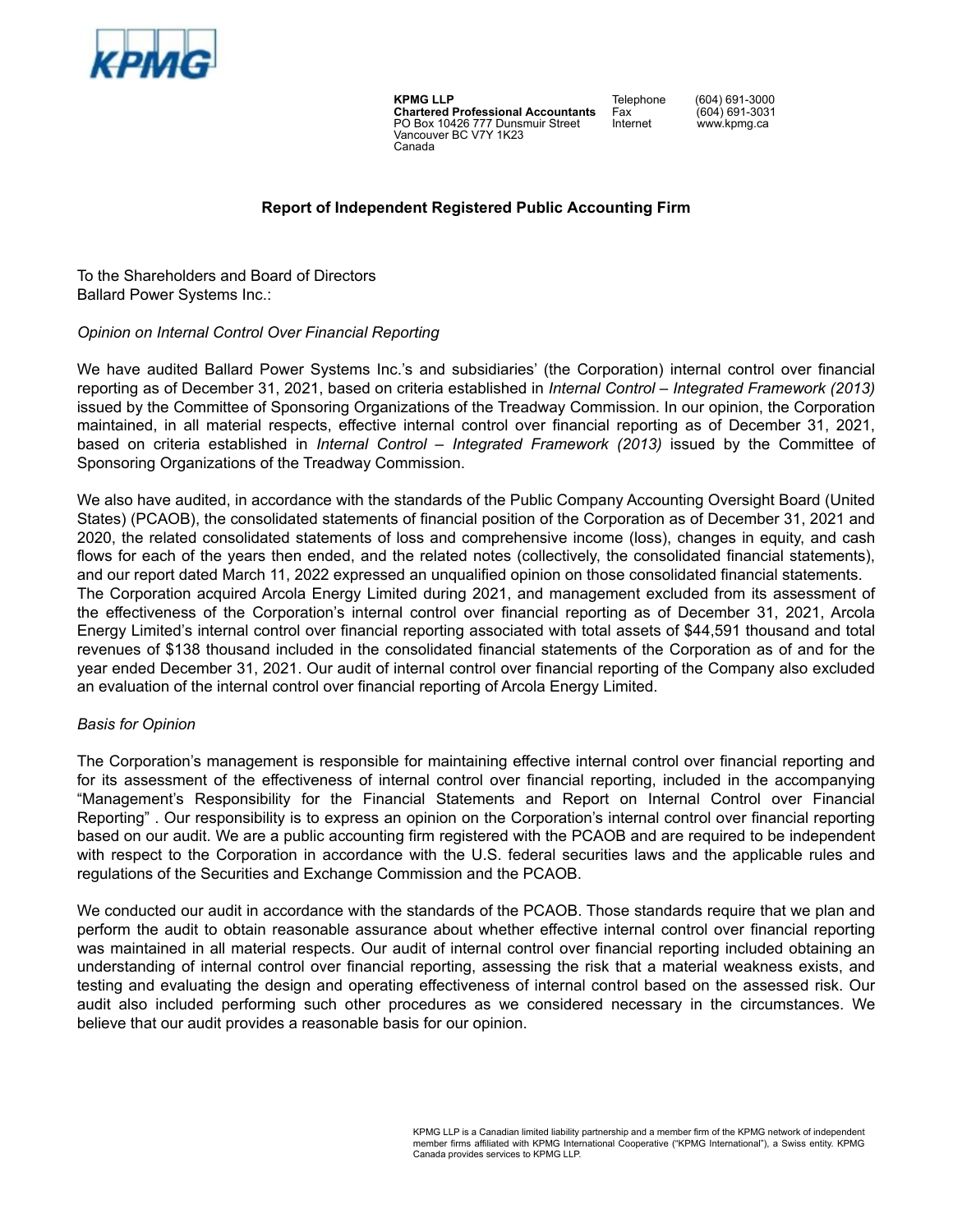## *Definition and Limitations of Internal Control Over Financial Reporting*

A company's internal control over financial reporting is a process designed to provide reasonable assurance regarding the reliability of financial reporting and the preparation of financial statements for external purposes in accordance with generally accepted accounting principles. A company's internal control over financial reporting includes those policies and procedures that (1) pertain to the maintenance of records that, in reasonable detail, accurately and fairly reflect the transactions and dispositions of the assets of the company; (2) provide reasonable assurance that transactions are recorded as necessary to permit preparation of financial statements in accordance with generally accepted accounting principles, and that receipts and expenditures of the company are being made only in accordance with authorizations of management and directors of the company; and (3) provide reasonable assurance regarding prevention or timely detection of unauthorized acquisition, use, or disposition of the company's assets that could have a material effect on the financial statements.

Because of its inherent limitations, internal control over financial reporting may not prevent or detect misstatements. Also, projections of any evaluation of effectiveness to future periods are subject to the risk that controls may become inadequate because of changes in conditions, or that the degree of compliance with the policies or procedures may deteriorate.

**//s// KPMG LLP**

Vancouver, Canada

March 11, 2022

KPMG LLP is a Canadian limited liability partnership and a member firm of the KPMG network of independent member firms affiliated with KPMG International Cooperative ("KPMG International"), a Swiss entity. KPMG Canada provides services to KPMG LLP.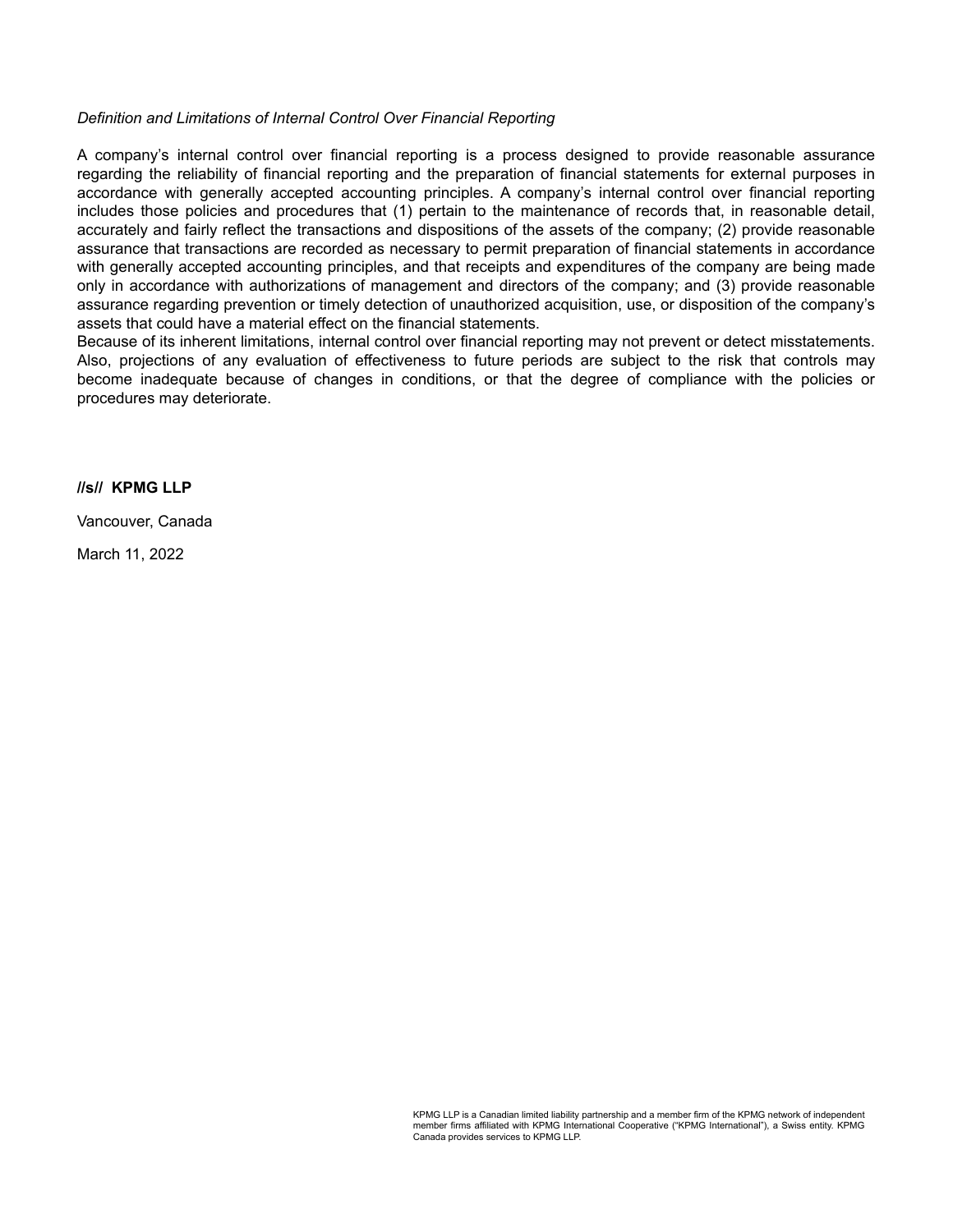# Consolidated Statements of Financial Position

(Expressed in thousands of U.S. dollars)

|                                                              | Note   | December 31,<br>2021 |      | December 31,<br>2020 |
|--------------------------------------------------------------|--------|----------------------|------|----------------------|
| <b>Assets</b>                                                |        |                      |      |                      |
| Current assets:                                              |        |                      |      |                      |
| Cash and cash equivalents                                    |        | \$<br>1,123,895      | \$   | 763,430              |
| Short-term investments                                       |        | 3,004                |      | 2,000                |
| Trade and other receivables                                  | 9      | 46,395               |      | 56,795               |
| Inventories                                                  | 10     | 51,518               |      | 28,522               |
| Prepaid expenses and other current assets                    |        | 4,374                |      | 3,568                |
| <b>Total current assets</b>                                  |        | 1,229,186            |      | 854,315              |
| Non-current assets:                                          |        |                      |      |                      |
| Property, plant and equipment                                | 11     | 56,061               |      | 49,334               |
| Intangible assets                                            | 12     | 20,788               |      | 3,764                |
| Goodwill                                                     | 13     | 64,268               |      | 40,277               |
| Investments                                                  | 14     | 70,292               |      | 27,566               |
| Other long-term assets                                       |        | 348                  |      | 343                  |
| Total assets                                                 |        | \$<br>1,440,943      | \$   | 975,599              |
| <b>Liabilities and Equity</b>                                |        |                      |      |                      |
| Current liabilities:                                         |        |                      |      |                      |
| Trade and other payables                                     | 16     | \$<br>39,555         | -\$  | 29,877               |
| Deferred revenue                                             | 17     | 12,109               |      | 9,888                |
| Provisions and other current liabilities                     | 18     | 28,257               |      | 9,635                |
| <b>Current lease liabilities</b>                             | 19     | 3,238                |      | 2,691                |
| <b>Total current liabilities</b>                             |        | 83,159               |      | 52,091               |
| Non-current liabilities:                                     |        |                      |      |                      |
| Non-current lease liabilities                                | 19     | 13,882               |      | 15,182               |
| Deferred gain on finance lease liability                     | 19     | 1,318                |      | 1,734                |
| Provisions and other non-current liabilities                 | 18     | 8,895                |      | 1,764                |
| Employee future benefits                                     | 20     | 1,894                |      | 3,941                |
| Deferred income tax liability                                | 7 & 27 | 3,578                |      |                      |
| <b>Total liabilities</b>                                     |        | 112,726              |      | 74,712               |
| Equity:                                                      |        |                      |      |                      |
| Share capital                                                | 21     | 2,416,256            |      | 1,884,735            |
| Contributed surplus                                          | 21     | 297,819              |      | 290,761              |
| Accumulated deficit                                          |        | (1,387,579)          |      | (1, 275, 516)        |
| Foreign currency reserve                                     |        | 1,721                |      | 907                  |
| Total equity                                                 |        | 1,328,217            |      | 900,887              |
| Total liabilities and equity                                 |        | \$<br>1,440,943      | $\,$ | 975,599              |
| See accompanying notes to consolidated financial statements. |        |                      |      |                      |
|                                                              |        |                      |      |                      |

Approved on behalf of the Board:

"Doug Hayhurst" "Jim Roche" Director Director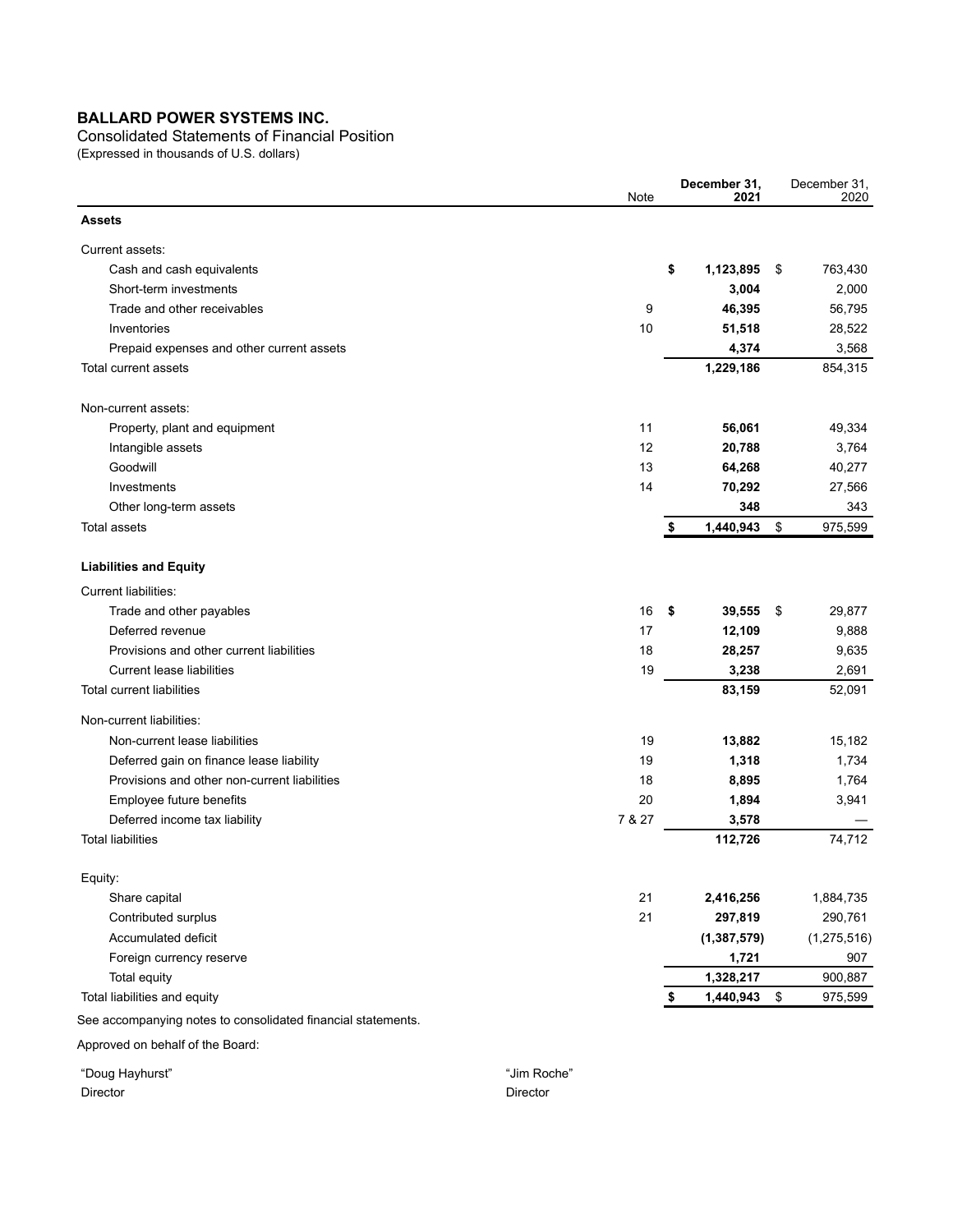# Consolidated Statements of Loss and Comprehensive Income (Loss) For the years ended December 31

(Expressed in thousands of U.S. dollars, except per share amounts and number of shares)

|                                                                                                            | Note    |    | 2021            | 2020          |
|------------------------------------------------------------------------------------------------------------|---------|----|-----------------|---------------|
| Revenues:                                                                                                  |         |    |                 |               |
| Product and service revenues                                                                               | 23      | \$ | 104,505         | \$<br>103,877 |
| Cost of product and service revenues                                                                       |         |    | 90,492          | 82,893        |
| Gross margin                                                                                               |         |    | 14,013          | 20,984        |
| <b>Operating expenses:</b>                                                                                 |         |    |                 |               |
| Research and product development                                                                           |         |    | 62,162          | 35,519        |
| General and administrative                                                                                 |         |    | 24,725          | 16,234        |
| Sales and marketing                                                                                        |         |    | 12,904          | 8,616         |
| Other expense                                                                                              | 25      |    | 2,325           | 376           |
| Total operating expenses                                                                                   |         |    | 102,116         | 60,745        |
| Results from operating activities                                                                          |         |    | (88, 103)       | (39, 761)     |
| Finance income (loss) and other                                                                            | 26      |    | (8, 813)        | 4,282         |
| Finance expense                                                                                            | 26      |    | (1, 294)        | (1, 303)      |
| Net finance income (loss)                                                                                  |         |    | (10, 107)       | 2,979         |
| Equity in loss of investment in joint venture and associates                                               | 14 & 28 |    | (16, 140)       | (12, 557)     |
| Impairment charges on property, plant and equipment                                                        | 11      |    | (263)           |               |
| Loss before income taxes                                                                                   |         |    | (114, 613)      | (49, 339)     |
| Income tax recovery (expense)                                                                              | 27      |    | 216             | (130)         |
| Net loss from continued operations                                                                         |         |    | (114, 397)      | (49, 469)     |
| Net income (loss) from discontinued operations                                                             | 8       |    | 164             | (1,908)       |
| <b>Net loss</b>                                                                                            |         | S  | $(114, 233)$ \$ | (51, 377)     |
| Other comprehensive income (loss):                                                                         |         |    |                 |               |
| Items that will not be reclassified to profit or loss:                                                     |         |    |                 |               |
| Actuarial gain (loss) on defined benefit plans                                                             | 20      |    | 2,170           | (289)         |
|                                                                                                            |         |    | 2,170           | (289)         |
| Items that may be reclassified subsequently to profit or loss:<br>Foreign currency translation differences |         |    | 814             | 94            |
|                                                                                                            |         |    | 814             | 94            |
| Other comprehensive income (loss), net of tax                                                              |         |    | 2,984           | (195)         |
| <b>Total comprehensive loss</b>                                                                            |         | \$ | $(111, 249)$ \$ | (51, 572)     |
| Basic and diluted loss per share                                                                           |         |    |                 |               |
| Continuing operations                                                                                      |         | \$ | $(0.39)$ \$     | (0.20)        |
| Discontinued operations                                                                                    |         |    |                 | (0.01)        |
| Loss per share                                                                                             |         | \$ | $(0.39)$ \$     | (0.21)        |
| Weighted average number of common shares outstanding                                                       |         |    | 295,293,438     | 248,481,027   |

See accompanying notes to consolidated financial statements.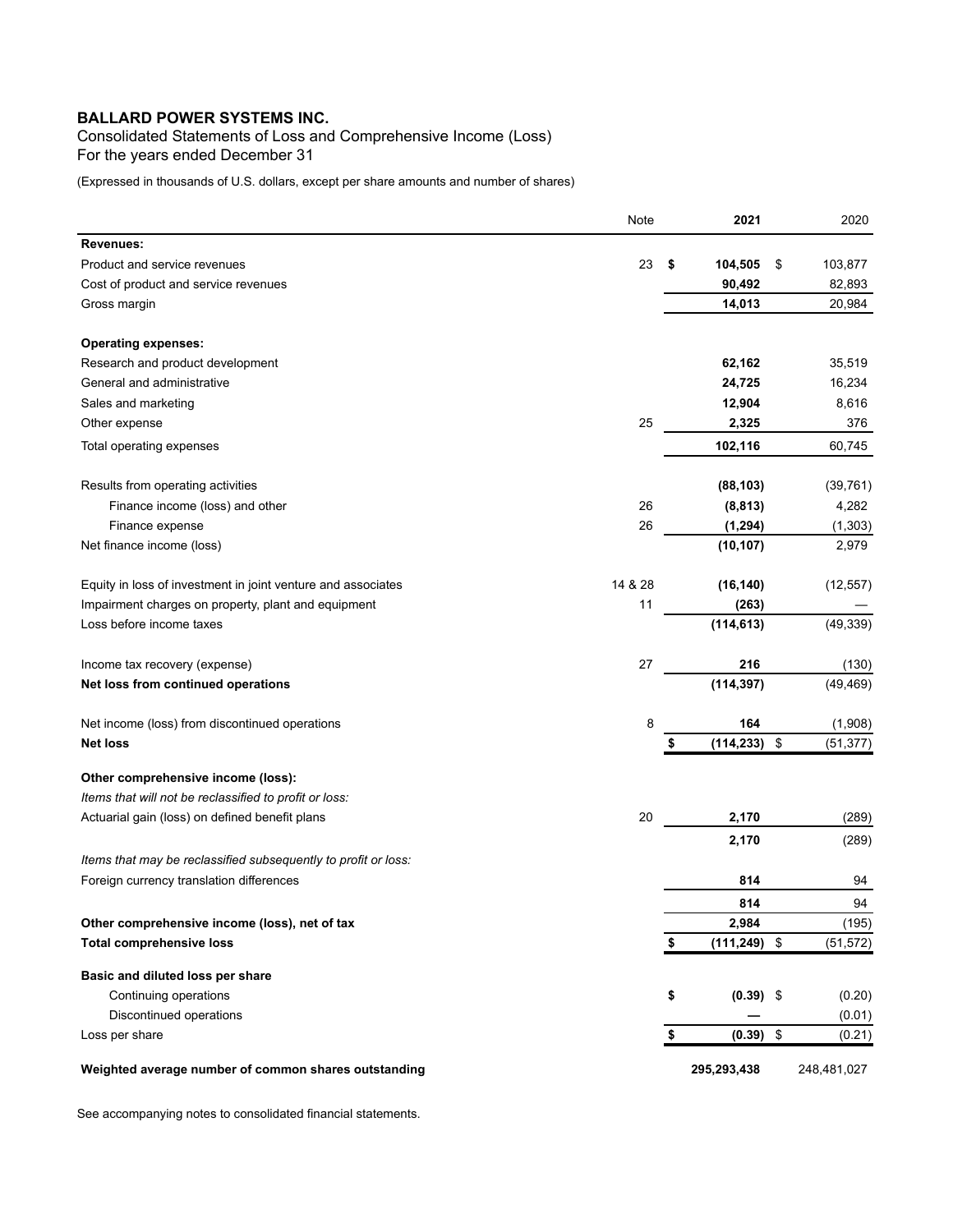Consolidated Statements of Changes in Equity (Expressed in thousands of U.S. dollars except number of shares)

|                                                                 | Number of<br>shares | Share<br>capital |    | Contributed<br>surplus | Accumulated<br>deficit | Foreign<br>currency<br>reserve |    | Total<br>equity |
|-----------------------------------------------------------------|---------------------|------------------|----|------------------------|------------------------|--------------------------------|----|-----------------|
| Balance, December 31, 2019                                      | 234,514,326         | \$1,182,660      | S  | 290,640                | $$(1,223,850)$ \,      | 813                            | \$ | 250,263         |
| Net loss                                                        |                     |                  |    |                        | (51, 377)              |                                |    | (51, 377)       |
| Equity offerings (note 21)                                      | 45,557,548          | 694,608          |    |                        |                        |                                |    | 694,608         |
| DSUs redeemed (note 21)                                         | 7,608               | 14               |    | (78)                   |                        |                                |    | (64)            |
| RSUs redeemed (note 21)                                         | 305,229             | 633              |    | (3,656)                |                        |                                |    | (3,023)         |
| Options exercised (note 21)                                     | 1,693,466           | 6.820            |    | (2,382)                |                        |                                |    | 4,438           |
| Share-based compensation (note 21)                              |                     |                  |    | 6,237                  |                        |                                |    | 6,237           |
| Other comprehensive loss:                                       |                     |                  |    |                        |                        |                                |    |                 |
| Defined benefit plan actuarial gain (loss)                      |                     |                  |    |                        | (289)                  |                                |    | (289)           |
| Foreign currency translation for foreign operations             |                     |                  |    |                        |                        | 94                             |    | 94              |
| Balance, December 31, 2020                                      | 282,078,177         | \$1,884,735      | \$ | 290,761                | $$(1,275,516)$ \,      | 907                            | S  | 900,887         |
| <b>Net loss</b>                                                 |                     |                  |    |                        | (114, 233)             |                                |    | (114, 233)      |
| Deferred share consideration related to acquisition<br>(note 7) |                     |                  |    | 4,851                  |                        |                                |    | 4.851           |
| Equity offerings (note 21)                                      | 14,870,000          | 527,291          |    |                        |                        |                                |    | 527,291         |
| DSUs redeemed (note 21)                                         | 46,388              | 127              |    | (1, 417)               |                        |                                |    | (1, 290)        |
| RSUs redeemed (note 21)                                         | 156,449             | 577              |    | (4, 934)               |                        |                                |    | (4, 357)        |
| <b>Options exercised (note 21)</b>                              | 549,281             | 3,526            |    | (1, 111)               |                        |                                |    | 2,415           |
| Share-based compensation (note 21)                              |                     |                  |    | 9,669                  |                        |                                |    | 9,669           |
| Other comprehensive income (loss):                              |                     |                  |    |                        |                        |                                |    |                 |
| Defined benefit plan actuarial gain (loss)                      |                     |                  |    |                        | 2,170                  |                                |    | 2,170           |
| Foreign currency translation for foreign<br>operations          |                     |                  |    |                        |                        | 814                            |    | 814             |
| Balance, December 31, 2021                                      | 297,700,295         | \$2,416,256      | \$ | 297,819                | \$(1,387,579) \$1,721  |                                |    | \$1,328,217     |

See accompanying notes to consolidated financial statements.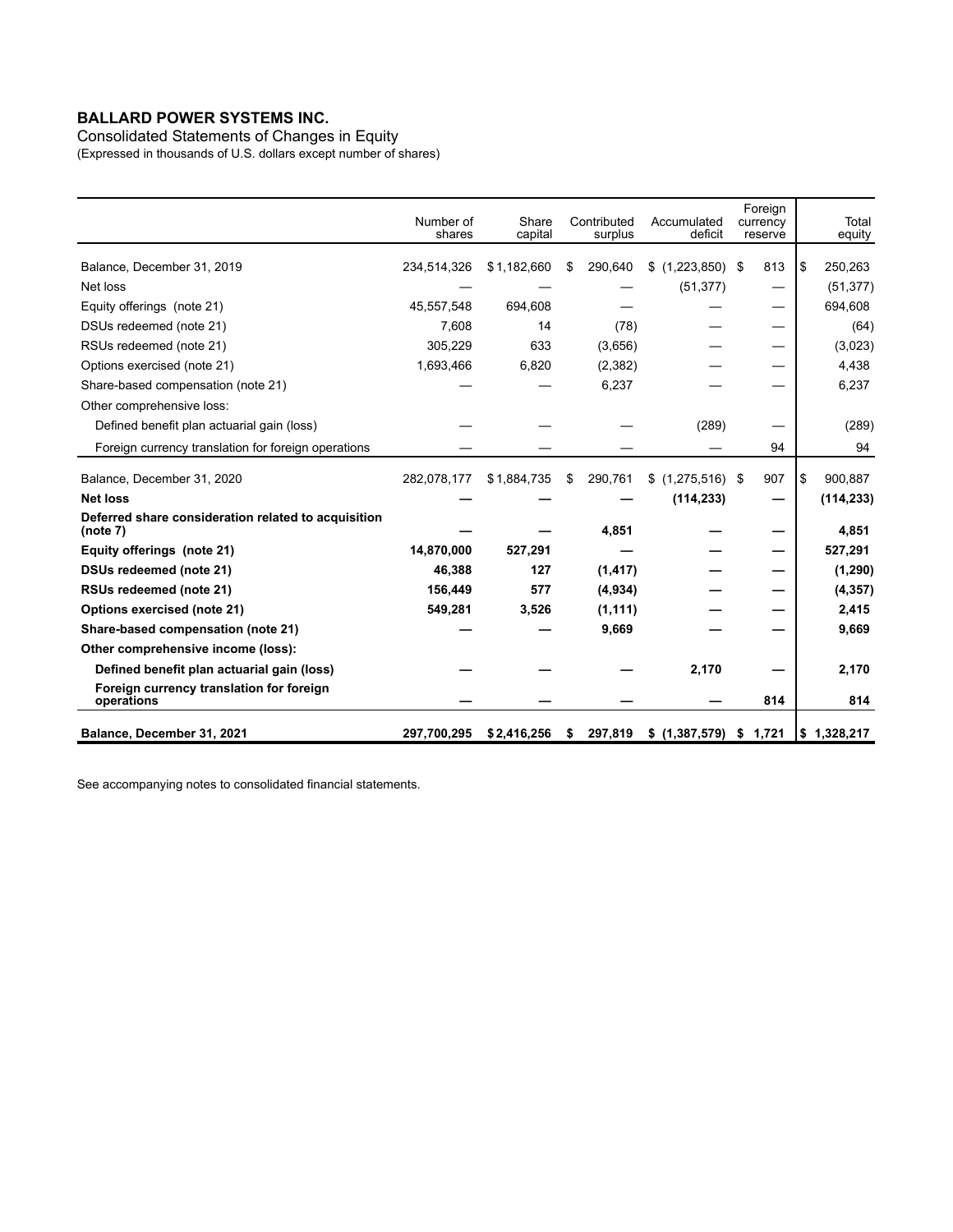## Consolidated Statements of Cash Flows For the years ended December 31

(Expressed in thousands of U.S. dollars)

|                                                                        | Note           | 2021            | 2020      |
|------------------------------------------------------------------------|----------------|-----------------|-----------|
| Cash provided by (used in):                                            |                |                 |           |
| <b>Operating activities:</b>                                           |                |                 |           |
| Net loss for the year                                                  | \$             | $(114, 233)$ \$ | (51, 377) |
| Adjustments for:                                                       |                |                 |           |
| Depreciation and amortization                                          |                | 9,752           | 7,558     |
| Impairment loss on trade receivables                                   | 25             | 54              | 310       |
| Unrealized gain on forward contracts                                   |                | 519             | (259)     |
| Equity in loss of investment in joint venture and associates           | 14 & 28        | 16,140          | 12,557    |
| Net decrease (increase) in fair value of investments                   | 14 & 31        | 9,024           |           |
| Gain on sale of assets                                                 | 8              |                 | (168)     |
| Impairment loss on property plant and equipment                        | 11             | 263             |           |
| Accretion on decommissioning liabilities                               |                | 113             | 76        |
| Employee future benefits                                               | 20             | 131             | 164       |
| Employee future benefits plan contributions                            | 20             | (8)             | (908)     |
| Share-based compensation                                               | 21             | 9,669           | 6,237     |
| Deferred income tax expense (recovery)                                 |                | (300)           |           |
|                                                                        |                | (68, 876)       | (25, 810) |
| Changes in non-cash working capital:                                   |                |                 |           |
| Trade and other receivables                                            |                | 9,640           | (2,093)   |
| Inventories                                                            |                | (22, 996)       | 1,355     |
| Prepaid expenses and other current assets                              |                | (810)           | (1,026)   |
| Trade and other payables                                               |                | 1,408           | (4,238)   |
| Deferred revenue                                                       |                | 2,221           | (10, 268) |
| Warranty provision                                                     |                | (1,063)         | (854)     |
|                                                                        |                | (11,600)        | (17, 124) |
| Cash used in operating activities                                      |                | (80, 476)       | (42, 934) |
| <b>Investing activities:</b>                                           |                |                 |           |
| Net change in short-term investments                                   | 31             | 336             | (2,000)   |
| Acquisition of long-term investments                                   | 14 & 31        | (51, 757)       |           |
| Additions to property, plant and equipment                             | 11             | (13, 158)       | (12,620)  |
| Proceeds on sale of assets                                             | 8              |                 | 988       |
| Investment in other intangible assets                                  | 12             | (1, 543)        | (246)     |
| Investment in joint venture and associates                             | 14             | (12, 351)       | (22, 515) |
| Acquisition of Arcola Energy Limited, net of cash acquired             | $\overline{7}$ | (7, 157)        |           |
| Cash used in investing activities                                      |                | (85, 630)       | (36, 393) |
| <b>Financing activities:</b>                                           |                |                 |           |
| Principal payments of lease liabilities                                | 19             | (2,798)         | (2,517)   |
| Net proceeds on issuance of share capital from share option exercises  | 21             | 2,415           | 4,438     |
| Net proceeds on issuance of share capital from equity offerings        | 21             | 527,291         | 694,608   |
| Cash provided by financing activities                                  |                | 526,908         | 696,529   |
| Effect of exchange rate fluctuations on cash and cash equivalents held |                | (337)           | (1, 564)  |
| Increase in cash and cash equivalents                                  |                | 360,465         | 615,638   |
| Cash and cash equivalents, beginning of year                           |                | 763,430         | 147,792   |
| Cash and cash equivalents, end of year                                 | \$             | 1,123,895<br>\$ | 763,430   |
|                                                                        |                |                 |           |

Supplemental disclosure of cash flow information (note 29). See accompanying notes to consolidated financial statements.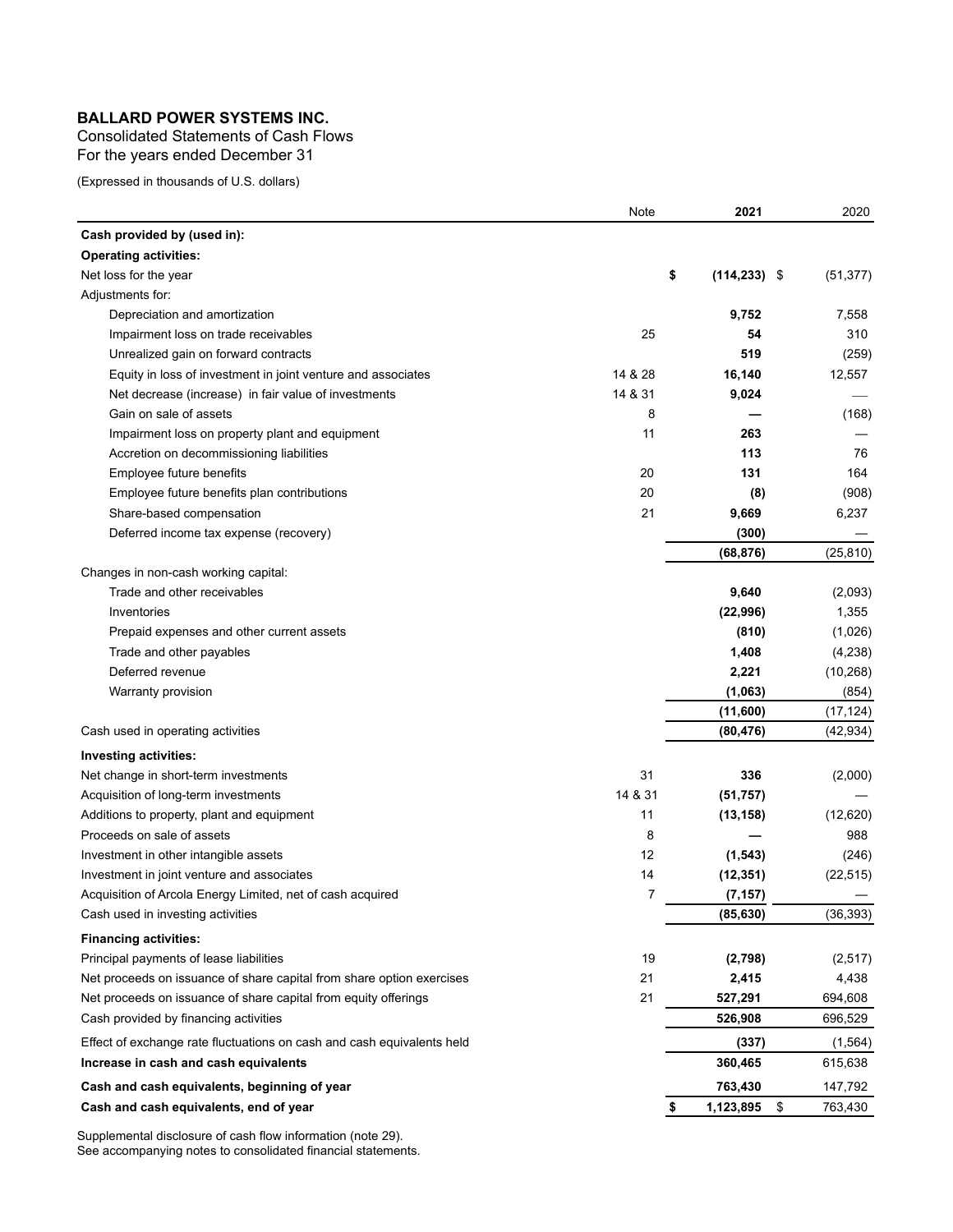# **1. Reporting entity:**

The principal business of Ballard Power Systems Inc. (the "Corporation") is the sale and service of proton exchange membrane ("PEM") fuel cell products for the power product markets of Heavy-Duty Motive (consisting of bus, truck, rail and marine applications), Material Handling and Backup Power, as well as the delivery of Technology Solutions, including engineering services, technology transfer and the licensing and sale of the Corporation's extensive intellectual property portfolio and fundamental knowledge for a variety of fuel cell applications. A fuel cell is an environmentally clean electrochemical device that combines hydrogen fuel with oxygen (from the air) to produce electricity.

The Corporation is a company domiciled in Canada and its registered office is located at 9000 Glenlyon Parkway, Burnaby, British Columbia, Canada, V5J 5J8. The consolidated financial statements of the Corporation as at and for the years ended December 31, 2021 and 2020 comprise the Corporation and its subsidiaries (note 4(a)).

On October 14, 2020, the Corporation completed the sale of the Unmanned Aerial Vehicle ("UAV") business assets of its subsidiary, Ballard Unmanned Systems. As such, the UAV business has been classified and accounted for as a discontinued operation. The historic operating results of the UAV business for 2021 and 2020 have been removed from continued operating results and are instead presented separately in the statement of comprehensive loss as loss from discontinued operations.

# **2. Basis of preparation:**

(a) Statement of compliance:

These consolidated financial statements of the Corporation have been prepared in accordance with International Financial Reporting Standards ("IFRS") as issued by the International Accounting Standards Board ("IASB").

The consolidated financial statements were authorized for issue by the Board of Directors on March 11, 2022.

Details of the Corporation's significant accounting policies are included in note 4.

(b) Basis of measurement:

The consolidated financial statements have been prepared on the historical cost basis except for the following material items in the statement of financial position:

- Financial assets classified as measured at fair value through profit or loss (FVTPL); and
- Employee future benefits liability is recognized as the net of the present value of the defined benefit obligation, less the fair value of plan assets.
- (c) Functional and presentation currency:

These consolidated financial statements are presented in U.S. dollars, which is the Corporation's functional currency.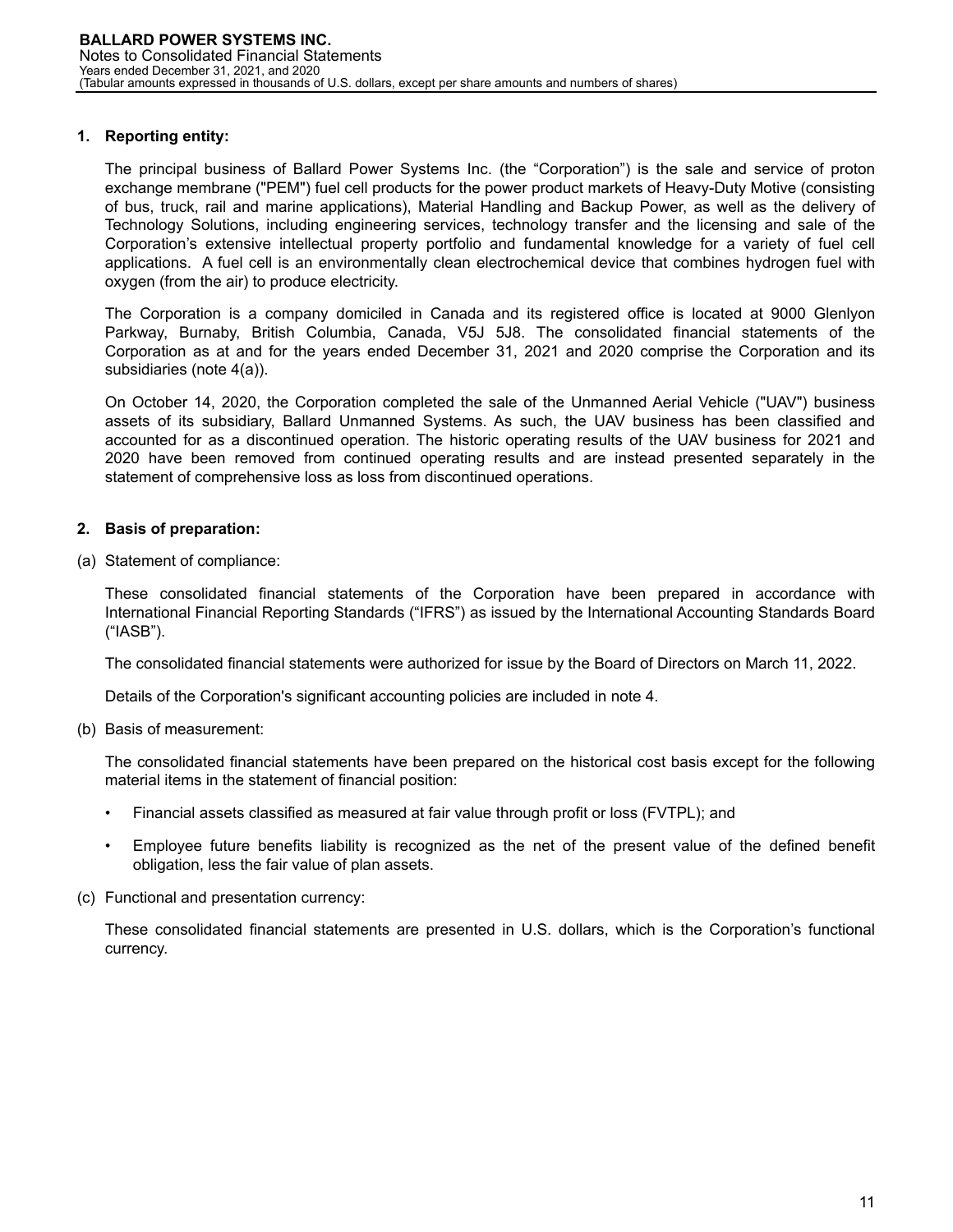## **2. Basis of preparation (cont'd):**

(d) Use of estimates:

The preparation of the consolidated financial statements in conformity with IFRS requires the Corporation's management to make estimates and assumptions that affect the application of accounting policies and the reported amounts of assets, liabilities, income and expenses. Actual results may differ from these estimates.

Estimates and underlying assumptions are reviewed on an ongoing basis. Revisions to accounting estimates are recognized in the period in which the estimates are revised and in any future periods affected.

Significant areas having estimation uncertainty include revenue recognition, asset impairment, warranty provision, inventory provision, impairment loss (recoveries) on trade receivables and employee future benefits. These estimates and judgments are discussed further in note 5.

(e) Future operations:

The Corporation is required to assess its ability to continue as a going concern or whether substantial doubt exists as to the Corporation's ability to continue as a going concern into the foreseeable future. The Corporation has forecast its cash flows for the foreseeable future and despite the ongoing volatility and uncertainties inherent in the business, the Corporation believes it has adequate liquidity in cash and working capital to finance its operations. The Corporation's ability to continue as a going concern and realize its assets and discharge its liabilities and commitments in the normal course of business is dependent upon the Corporation having adequate liquidity and achieving profitable operations that are sustainable.

The Corporation's strategy to mitigate this uncertainty is to continue its drive to attain profitable operations that are sustainable by executing a business plan that continues to focus on revenue growth, improving overall gross margins, maintaining discipline over operating expenses, managing working capital requirements, and securing additional financing to fund operations as needed until the Corporation does achieve profitable operations that are sustainable. Failure to implement this plan could have a material adverse effect on the Corporation's financial condition and or results of operations.

#### **3. Changes in accounting policies:**

The Corporation has consistently applied the accounting policies set out in note 4 to all periods presented in these consolidated financial statements.

A number of new standards and interpretations became effective from January 1, 2021 however, they did not have a material impact on the Corporation's consolidated financial statements.

#### **4. Significant accounting policies:**

The accounting policies set out below have been applied consistently to all periods presented in these consolidated financial statements, unless otherwise indicated.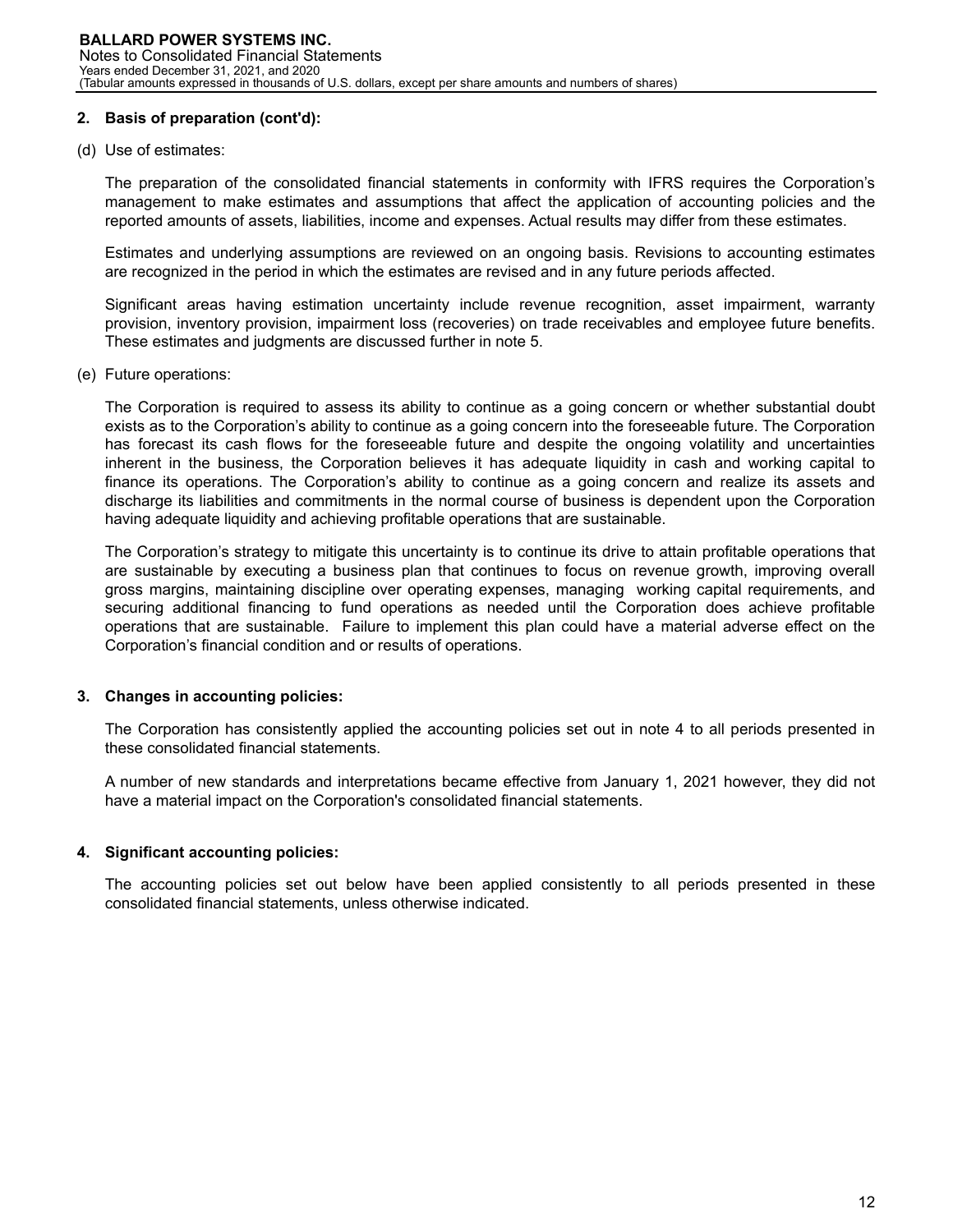#### (a) Basis of consolidation:

The consolidated financial statements include the accounts of the Corporation and its principal subsidiaries as follows:

|                                           |          | Percentage ownership |  |  |
|-------------------------------------------|----------|----------------------|--|--|
|                                           | 2021     | 2020                 |  |  |
| Ballard Motive Solutions (Note 7)         | 100 %    | $-$ %                |  |  |
| Guangzhou Ballard Power Systems Co., Ltd. | 100 $%$  | 100 %                |  |  |
| Ballard Power Systems Europe A/S          | $100 \%$ | 100 %                |  |  |
| Ballard Hong Kong Ltd.                    | 100 %    | 100 %                |  |  |
| Ballard Unmanned Systems (note 8)         | 100 $%$  | 100 %                |  |  |
| <b>Ballard Services Inc.</b>              | $100 \%$ | 100 %                |  |  |
| Ballard Fuel Cell Systems Inc.            | $100 \%$ | 100 %                |  |  |
| <b>Ballard Power Corporation</b>          | 100 $%$  | 100 %                |  |  |

## *Subsidiary Entities*

Subsidiaries are entities controlled by the Corporation. The Corporation controls an entity when it is exposed to, or has rights to, variable returns from its involvement with the entity and has the ability to affect those returns though its power over the entity. The financial statements of subsidiaries are included in the consolidated financial statements from the date that control commences until the date that control ceases. Intercompany balances and transactions are eliminated in the consolidated financial statements.

(i) Ballard Motive Solutions

On November 11, 2021, the Corporation acquired Arcola Energy Limited ("Arcola"), a UK-based systems engineering company (subsequently renamed to Ballard Motive Solutions) specializing in hydrogen fuel cell powertrain and vehicle systems integration (note 7).

(ii) Guangzhou Ballard Power Systems

On January 10, 2017, the Corporation incorporated Guangzhou Ballard Power Systems Co., Ltd. ("GBPS"), a 100% wholly foreign-owned enterprise ("WFOE") in China to serve as the Corporation's operations entity for all of China.

(iii) Ballard Power Systems Europe A/S

On January 18, 2010, the Corporation acquired a 45% interest in its European subsidiary, Ballard Power Systems Europe A/S ("BPSE"). BPSE (formerly Dantherm Power A/S) has been consolidated since acquisition. In August 2010, the Corporation acquired an additional 7% interest and a further 5% interest in December 2012. On January 5, 2017, the Corporation purchased the remaining 43% interest in its subsidiary, held by Dansk Industri Invest A/S, thus resulting in the Corporation now owning 100% of BPSE. BPSE supports a growing market and customer base with sales, business development, engineering, manufacturing and service capabilities.

(iv) Ballard Hong Kong Ltd.

On July 19, 2016, the Corporation incorporated Ballard Hong Kong Ltd. ("BHKL"), a 100% owned holding company in Hong Kong, China.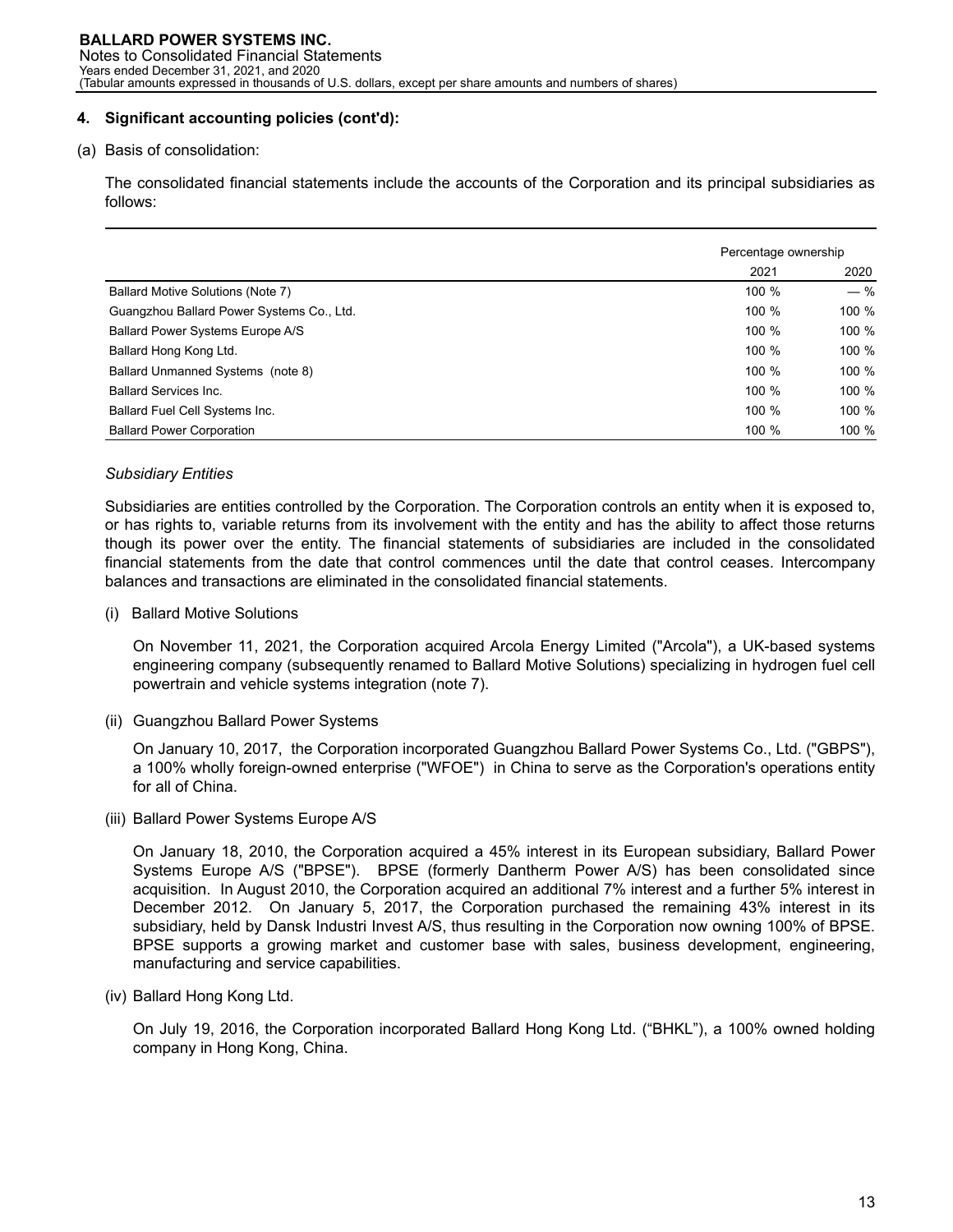- (a) Basis of consolidation (cont'd):
	- (v) Ballard Unmanned Systems

On October 1, 2015, the Corporation acquired Ballard Unmanned Systems (formerly Protonex Technology Corporation) prior to January 1, 2019), a designer and manufacturer of advanced power management products and portable fuel cell solutions.

On October 14, 2020, the Corporation completed an agreement to sell the remaining business assets of its subsidiary, Ballard Unmanned Systems. The entity will remain held by the Corporation (note 8).

#### *Equity Investment Entities*

The Corporation also has a non-controlling, 49% interest (2020 - 49%), in Weichai Ballard Hy-Energy Technologies Co., Ltd ("Weichai Ballard JV") and a non-controlling, 10% interest (2020 - 10%), in Guangdong Synergy Ballard Hydrogen Power Co., Ltd ("Synergy Ballard JVCo"). Both of these associated companies are accounted for using the equity method of accounting.

(i) Weichai Ballard JV

On November 13, 2018, the Corporation, through Ballard Hong Kong Ltd. ("BHKL"), entered into an agreement with Weichai Power Co., Ltd ("Weichai Power") to create a new limited liability company based in China, Weichai Ballard JV. The JV's business is to manufacture fuel cell products utilizing the Corporation's next-generation liquid-cooled fuel cell stack ("LCS") and LCS-based power modules for bus, commercial truck and forklift applications with certain exclusive rights in China. Under the agreement, Weichai is to contribute RMB 561,000,000 (\$88,301,000 equivalent at December 31, 2021 exchange rate) and the Corporation is to contribute RMB 539,000,000 (\$79,930,000 equivalent at December 31, 2021 exchange rate) representing 51% and 49% of the registered capital in Weichai Ballard JV, respectively. The parties will make these contributions in cash over a four year period and are not obligated to contribute any additional capital in excess of the amounts noted above.

During 2018, the Corporation made an initial capital contribution of \$14,286,000 (RMB 98,000,000 equivalent). During 2019, the Corporation made two additional capital contributions totaling \$20,944,000 (RMB 143,325,000 equivalent). During 2020, the Corporation made four additional capital contributions totaling \$22,515,000 (RMB 155,575,000 equivalent). During 2021, the Corporation made four additional capital contributions totaling \$12,351,000 (RMB 79,625,000 equivalent). Weichai Power and the Corporation are committed to fund pro rata shares of Weichai Ballard JV based on an agreed business plan. Weichai Power holds three of five Weichai Ballard JV board seats and the Corporation holds two, with the Corporation having certain shareholder protection provisions. Weichai Ballard JV is not controlled by the Corporation and therefore is not consolidated. The Corporation's 49% investment in Weichai Ballard JV is accounted for using the equity method of accounting.

(ii) Synergy Ballard JVCo

On September 26, 2016, the Corporation, through BHKL, entered into a joint venture agreement with Guangdong Nation Synergy Hydrogen Power Technology Co., Ltd ("Synergy") to create a new limited liability company based in China, Synergy Ballard JVCo. Synergy Ballard JVCo's business is to manufacture fuel cell products utilizing the Corporation's FCvelocity®-9SSL fuel cell stack technology for use primarily in fuel cell engines assembled in China to provide propulsion power for zero-emission fuel cell electric buses and commercial vehicles with certain exclusive rights in China.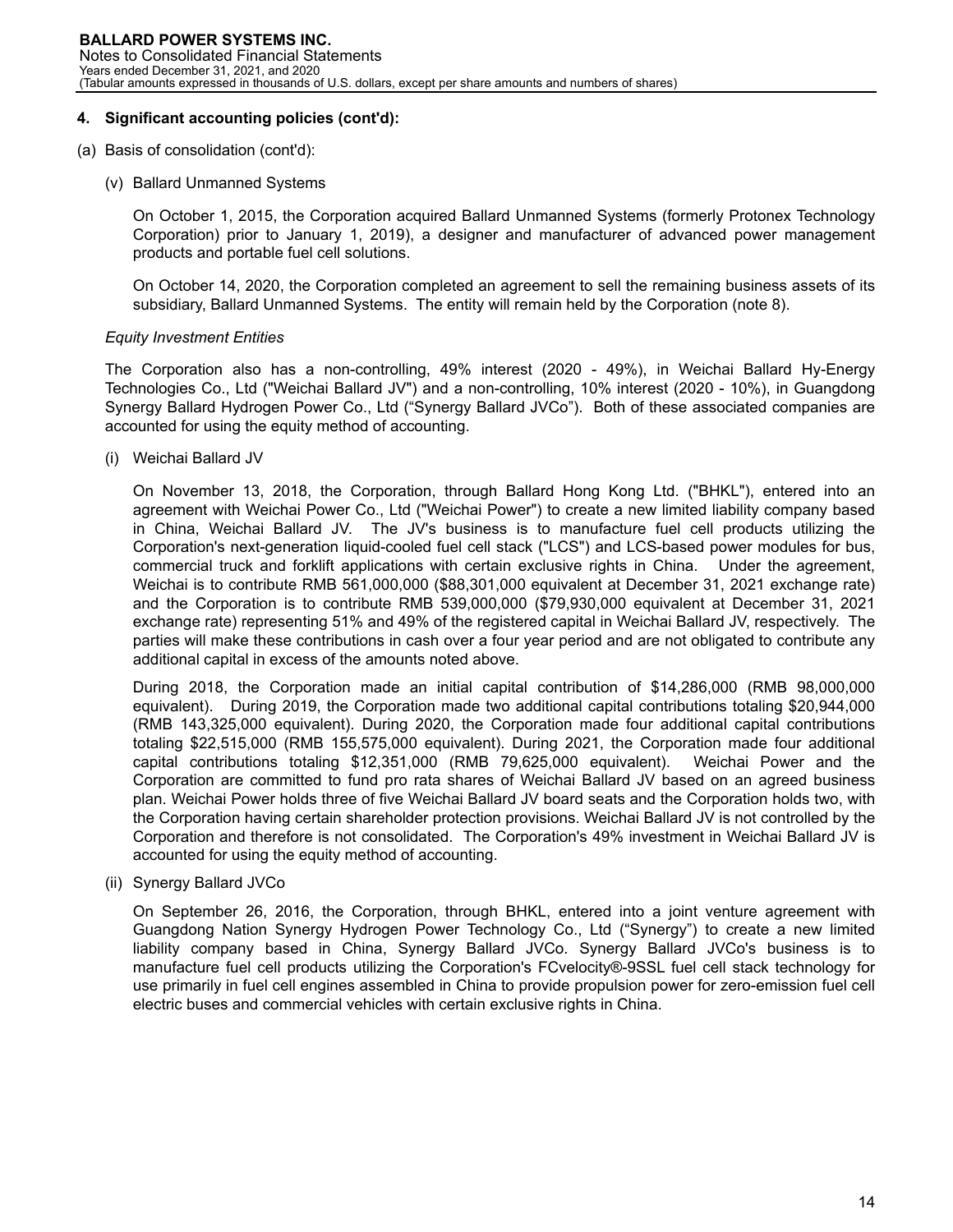(a) Basis of consolidation (cont'd):

*Equity Investment Entities (cont'd)*

(ii) Synergy Ballard JVCo (cont'd)

In setting up the joint venture, as specified in the Equity Joint Venture Agreement ("EJV") dated September 26, 2016, Synergy contributed RMB 60,300,000 (\$9,000,000) and the Corporation contributed RMB 6,700,000, (\$971,000) in March 2017 representing 90% and 10% of the registered capital in Synergy Ballard JVCo, respectively. The parties made their contributions in cash and the Corporation is not obligated to contribute any additional capital in excess of the amounts noted above. Synergy Ballard JVCo is not controlled by the Corporation and therefore is not consolidated. The Corporation's 10% investment in Synergy Ballard JVCo is accounted for using the equity method of accounting.

- (b) Foreign currency:
	- (i) Foreign currency transactions

Transactions in foreign currencies are translated to the respective functional currencies of the Corporation and its subsidiaries at the exchange rate in effect at the transaction date. Monetary assets and liabilities denominated in other than the functional currency are translated at the exchange rates in effect at the statement of financial position date. The resulting exchange gains and losses are recognized in earnings. Non-monetary assets and liabilities denominated in other than the functional currency that are measured at fair value are translated to the functional currency at the exchange rate at the date that the fair value was determined. Non-monetary items that are measured in terms of historical cost in other than the functional currency are translated using the exchange rate at the date of the transaction.

(ii) Foreign operations

The assets and liabilities of foreign operations are translated to the presentation currency using exchange rates at the reporting date. The income and expenses of foreign operations are translated to the presentation currency using exchange rates at the dates of the transactions. Foreign currency differences are recognized in other comprehensive income.

- (c) Financial instruments:
	- (i) Financial assets

The Corporation initially recognizes loans and receivables and deposits on the date that they originated and all other financial assets on the trade date at which the Corporation becomes a party to the contractual provisions of the instrument. The Corporation derecognizes a financial asset when the contractual rights to the cash flows from the asset expire, or when it transfers substantially all the risks and rewards of ownership of the financial asset.

Financial assets are classified as measured at: amortized cost; fair value through other comprehensive income ("FVOCI") or fair value through profit or loss ("FVTPL"). The classification of financial assets is generally based on the business model in which a financial asset is managed and its contractual cash flow characteristics. Derivatives embedded in contracts where the host is a financial asset in the scope of the standard are never separated. Instead, the hybrid financial instrument as a whole is assessed for classification. The Corporation's financial assets which consist primarily of cash and cash equivalents, short-term investments, trade and other receivables, and contract assets are classified at amortized cost.

The Corporation also periodically enters into foreign exchange forward contracts to limit its exposure to foreign currency rate fluctuations. These derivatives are recognized initially at fair value and are recorded as either assets or liabilities based on their fair value. Subsequent to initial recognition, these derivatives are measured at fair value and changes to their value are recorded through profit or loss.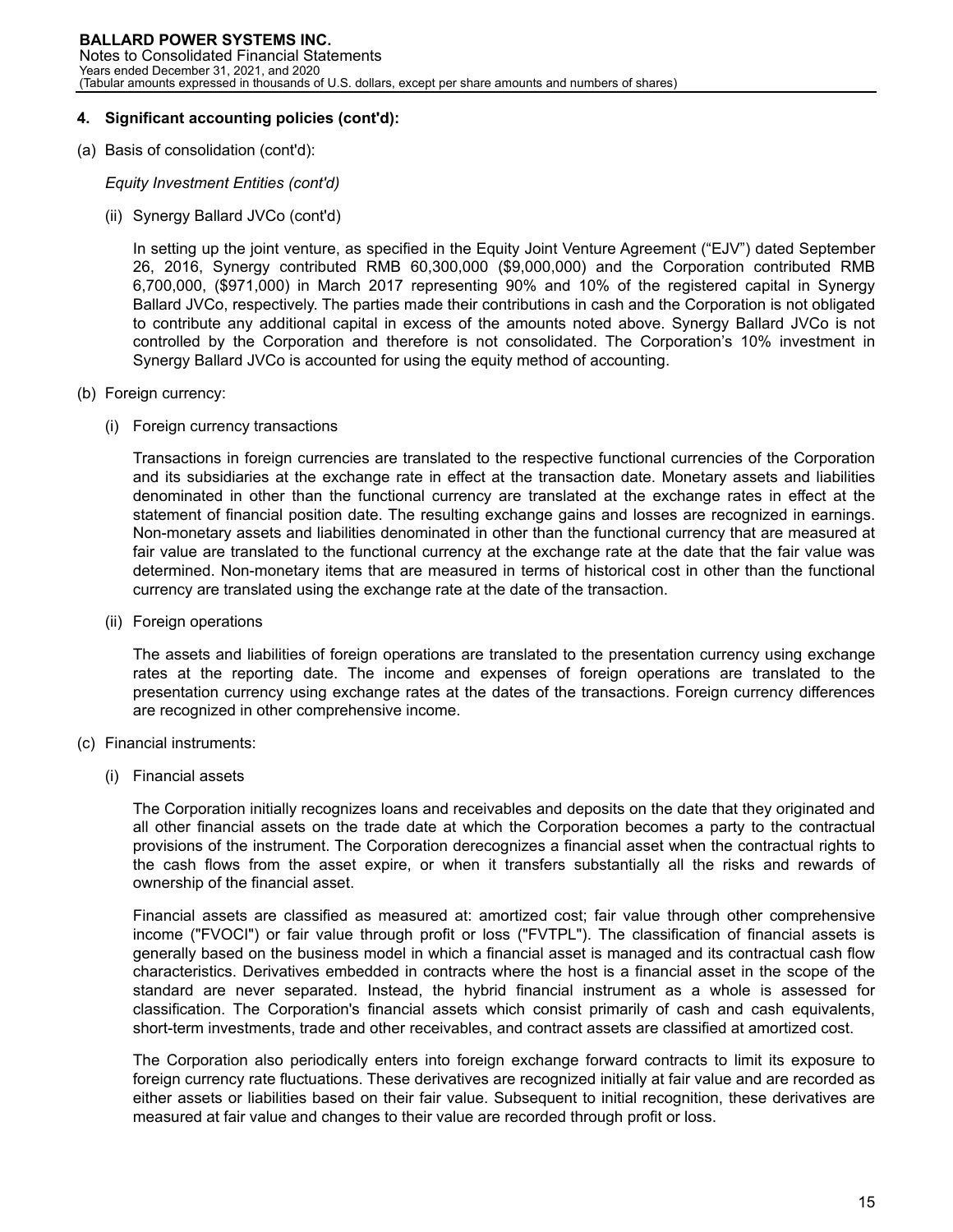- (c) Financial instruments (cont'd):
	- (ii) Financial liabilities

Financial liabilities comprise the Corporation's trade and other payables. The financial liabilities are initially recognized on the date they are originated and are derecognized when the contractual obligations are discharged or cancelled or expire. These financial liabilities are recognized initially at fair value and subsequently are measured at amortized cost using the effective interest method, when materially different from the initial amount. Fair value is determined based on the present value of future cash flows, discounted at the market rate of interest.

(iii) Share capital

Share capital is classified as equity. Incremental costs directly attributable to the issue of shares and share options are recognized as a deduction from equity. When share capital is repurchased, the amount of the consideration paid, including directly attributable costs, is recognized as a deduction from equity. Repurchased shares are classified as treasury shares and are presented as a deduction from equity. When treasury shares are subsequently reissued, the amount received is recognized as an increase in equity, and the resulting surplus or deficit on the transaction is transferred to or from retained earnings (deficit).

(d) Inventories:

Inventories are recorded at the lower of cost and net realizable value. The cost of inventories is based on the first-in first-out principle, and includes expenditures incurred in acquiring the inventories, production or conversion costs and other costs incurred in bringing them to their existing location and condition. In the case of manufactured inventories and work in progress, cost includes materials, labor and appropriate share of production overhead based on normal operating capacity. Costs of materials are determined on an average per unit basis.

Net realizable value is the estimated selling price in the ordinary course of business, less the estimated costs of completion and selling expenses. In establishing any impairment of inventory, management estimates the likelihood that inventory carrying values will be affected by changes in market demand, technology and design, which would impair the value of inventory on hand.

- (e) Property, plant and equipment:
	- (i) Recognition and measurement

Items of property, plant and equipment are measured at cost less accumulated depreciation and any accumulated impairment losses. The cost of self-constructed assets includes the cost of materials, costs directly attributable to bringing the assets to a working condition for their intended use, and the costs of dismantling and removing items and restoring the site on which they are located. If significant parts of an item of property, plant and equipment have different useful lives, then they are accounted for as separate items (major components) of property, plant and equipment.

Any gain or loss on disposal of an item of property, plant and equipment is recognized in profit or loss.

(ii) Subsequent expenditures

Subsequent expenditures are capitalized only if it is probable that the future economic benefits associated with the expenditures will flow to the Corporation.

(iii) Depreciation

Depreciation is calculated to write-off the cost of items of property, plant and equipment less their estimated residual values using the straight-line method over their estimated useful lives, and is recognized in profit or loss.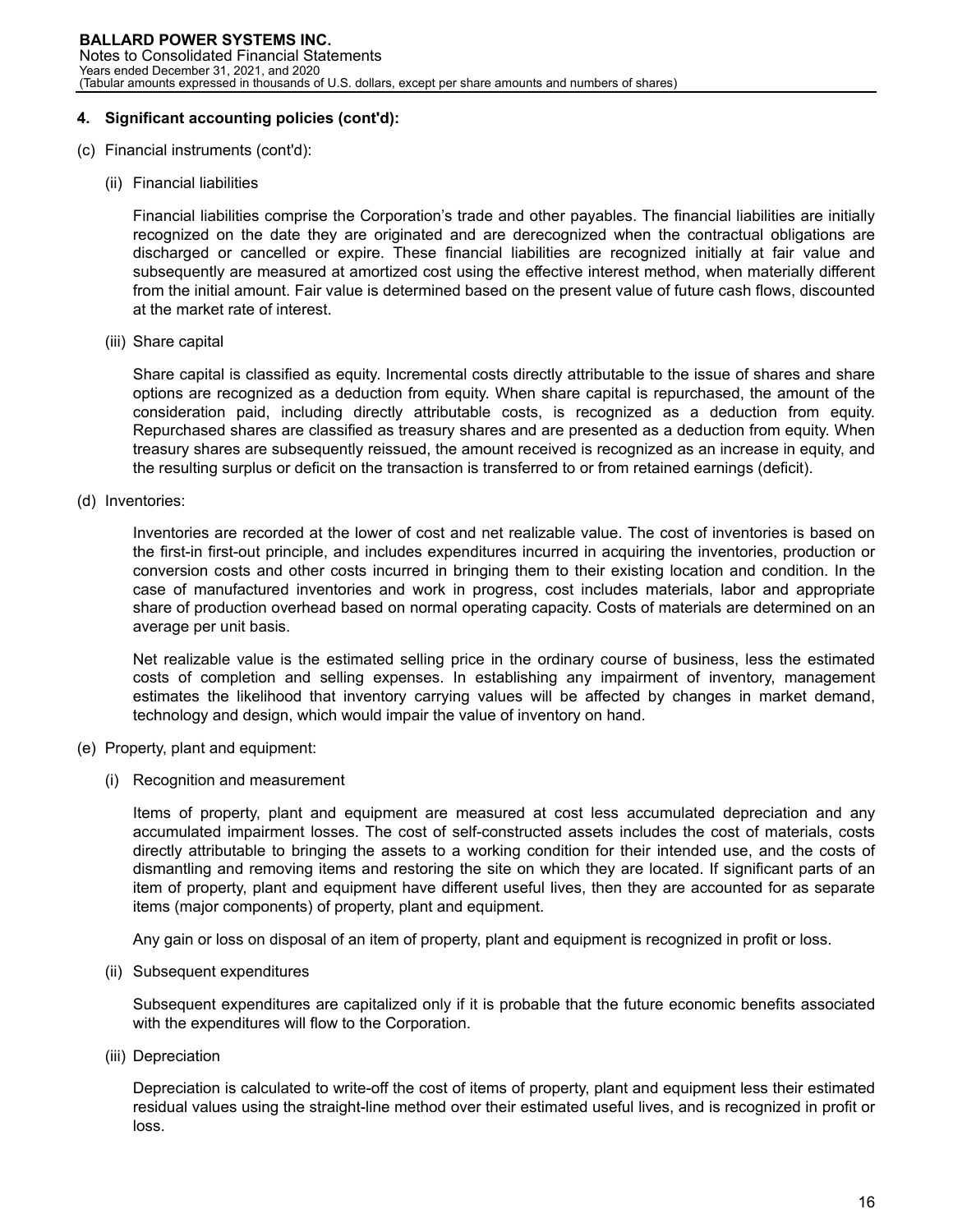- (e) Property, plant and equipment (cont'd):
	- (iii) Depreciation (cont'd)

The estimated useful lives of property, plant and equipment for current and comparative periods are as follows:

| Computer equipment            | 3 to 10 years                                           |
|-------------------------------|---------------------------------------------------------|
| Furniture and fixtures        | 5 to 10 years                                           |
| Leasehold improvements        | The shorter of initial term of the respective lease and |
|                               | estimated useful life                                   |
| Production and test equipment | 4 to 15 years                                           |

Leased assets are depreciated over the shorter of the lease term or their useful lives unless it is reasonably certain that the Corporation will obtain ownership by the end of the lease term.

| Right-of-use asset - Property         | 1 to 7 years |
|---------------------------------------|--------------|
| Right-of-use asset - Office equipment | 4 to 5 years |
| Right-of-use asset - Vehicles         | 1 to 5 years |

Depreciation methods, useful lives and residual values are reviewed at each reporting date and adjusted if appropriate.

#### (f) Leases:

*IFRS 16 Leases* introduced a single, on-balance sheet accounting model for lessees. As a result, the Corporation, as a lessee, has recognized right-of-use assets representing its rights to use the underlying assets, and lease liabilities representing its obligation to make lease payments. Lessor accounting remains similar to previous accounting policies.

At inception of a contract, the Corporation assesses whether a contract is, or contains, a lease. A contract is, or contains, a lease if the contract conveys the right to control the use of an identified asset for a period of time in exchange for consideration. To assess whether a contract conveys the right to control the use of an identified asset, the Corporation assesses whether:

- the contract involves the use of an identified asset this may be specified explicitly or implicitly, and should be physically distinct or represent substantially all of the capacity of a physically distinct asset. If the supplier has a substantive substitution right, then the asset is not identified;
- the Corporation has the right to obtain substantially all of the economic benefits from use of the asset throughout the period of use; and
- the Corporation has the right to direct the use of the asset. The Corporation has this right when it has the decision-making rights that are most relevant to changing how and for what purpose the asset is used. In rare cases where all the decisions about how and for what purpose the asset is used are predetermined, the Corporation has the right to direct the use of the asset if either:
	- the Corporation has the right to operate the asset; or
	- the Corporation designed the asset in a way that predetermines how and for what purpose it will be used.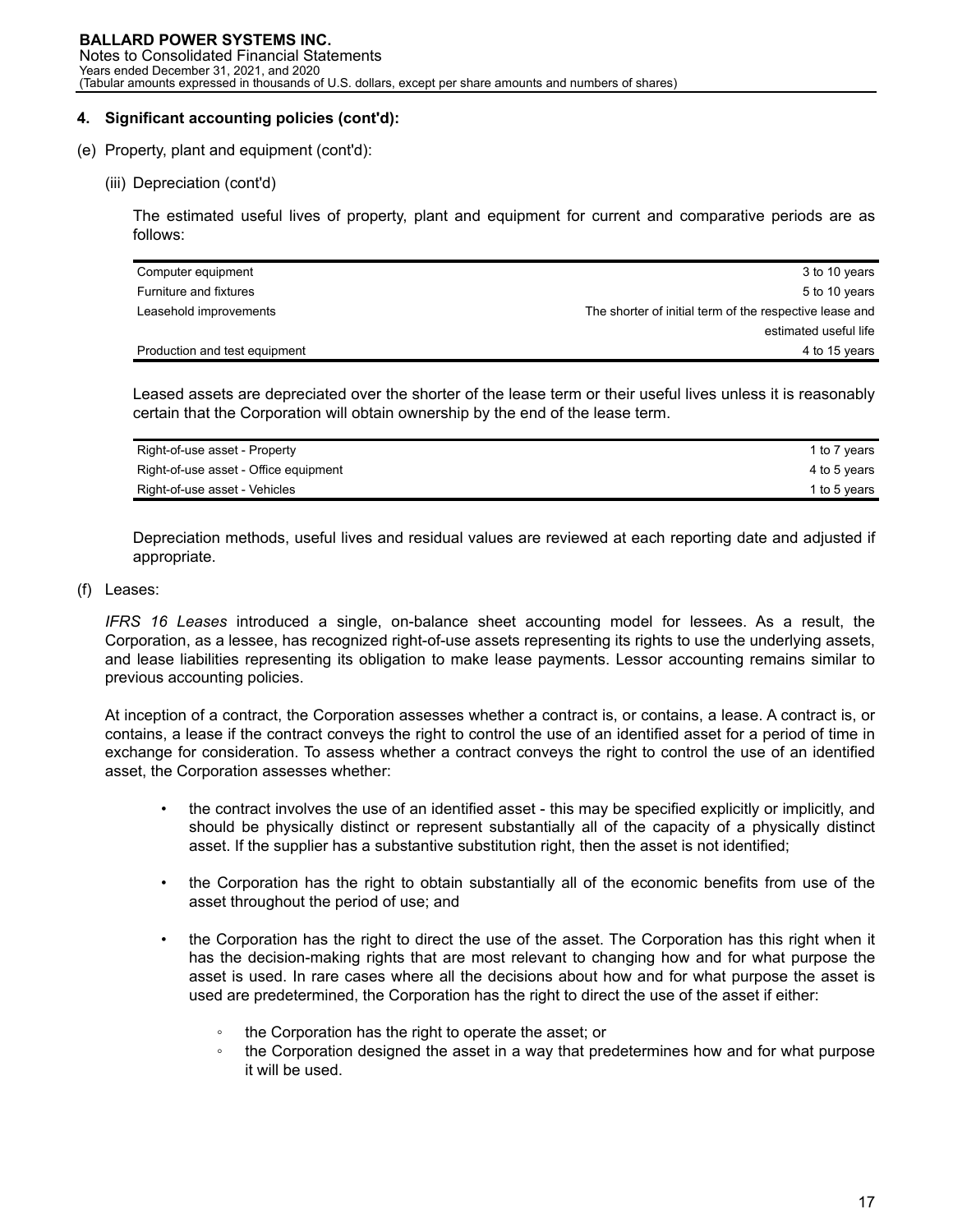## (f) Leases (cont'd):

This policy is applied to contracts entered into, or changed, on or after January 1, 2019.

## *i. As a Lessee*

The Corporation recognizes a right-of-use asset and a lease liability at the lease commencement date. The right-of-use asset is initially measured at cost, which comprises the initial amount of the lease liability adjusted for any lease payments made at or before the commencement date, plus any initial direct costs incurred and an estimate of costs to dismantle and remove the underlying asset or to restore the underlying asset or the site on which it is located, less any lease incentives received.

The right-of-use asset is subsequently depreciated using the straight-line method from the commencement date to the earlier of the end of the useful life of the right-of-use asset or the end of the lease term. The estimated useful lives of right-of-use assets are determined on the same basis as those of property and equipment. In addition, the right-of-use asset is periodically reduced by impairment losses, if any, and adjusted for certain remeasurements of the lease liability.

The lease liability is initially measured at the present value of the lease payments that are not paid at the commencement date, discounted using the interest rate implicit in the lease or, if that rate cannot be readily determined, the Corporation's incremental borrowing rate. Generally, the Corporation uses its incremental borrowing rate as the discount rate.

Lease payments included in the measurement of the lease liability comprise:

- Fixed payments, including in-substance fixed payments;
- Variable lease payments that depend on an index or a rate, initially measured using the index or rate at the commencement date;
- Amounts expected to be payable under a residual value guarantee; and
- The exercise price under a purchase option that the Corporation is reasonably certain to exercise, lease payments in an optional renewal period if the Corporation is reasonably certain to exercise an extension option, and penalties for early termination of a lease unless the Corporation is reasonably certain not to terminate early.

The lease liability is subsequently measured at amortized cost using the effective interest method. It is remeasured when there is a change in future lease payments arising from a change in an index or rate, if there is a change in the Corporation's estimate of the amount expected to be payable under a residual value guarantee or if the Corporation changes its assessment of whether it will exercise a purchase, extension or termination option. When the lease liability is remeasured in this way, a corresponding adjustment is made to the carrying amount of the right-of-use asset, or is recorded in profit or loss if the carrying amount of the right-ofuse asset has been reduced to zero.

The Corporation presents right-of-use assets in 'Property, plant and equipment' and lease liabilities in 'Lease liability' in the statement of financial position.

The Corporation has elected not to recognize right-of-use assets and lease liabilities for short-term leases of properties, equipment and vehicles that have a lease term of 12 months or less. The Corporation has elected not to recognize right-of-use assets and lease liabilities for low value leases that have initial values of less than \$5,000. The Corporation recognizes the lease payments associated with these leases as an operating expense on a straight-line basis over the lease term.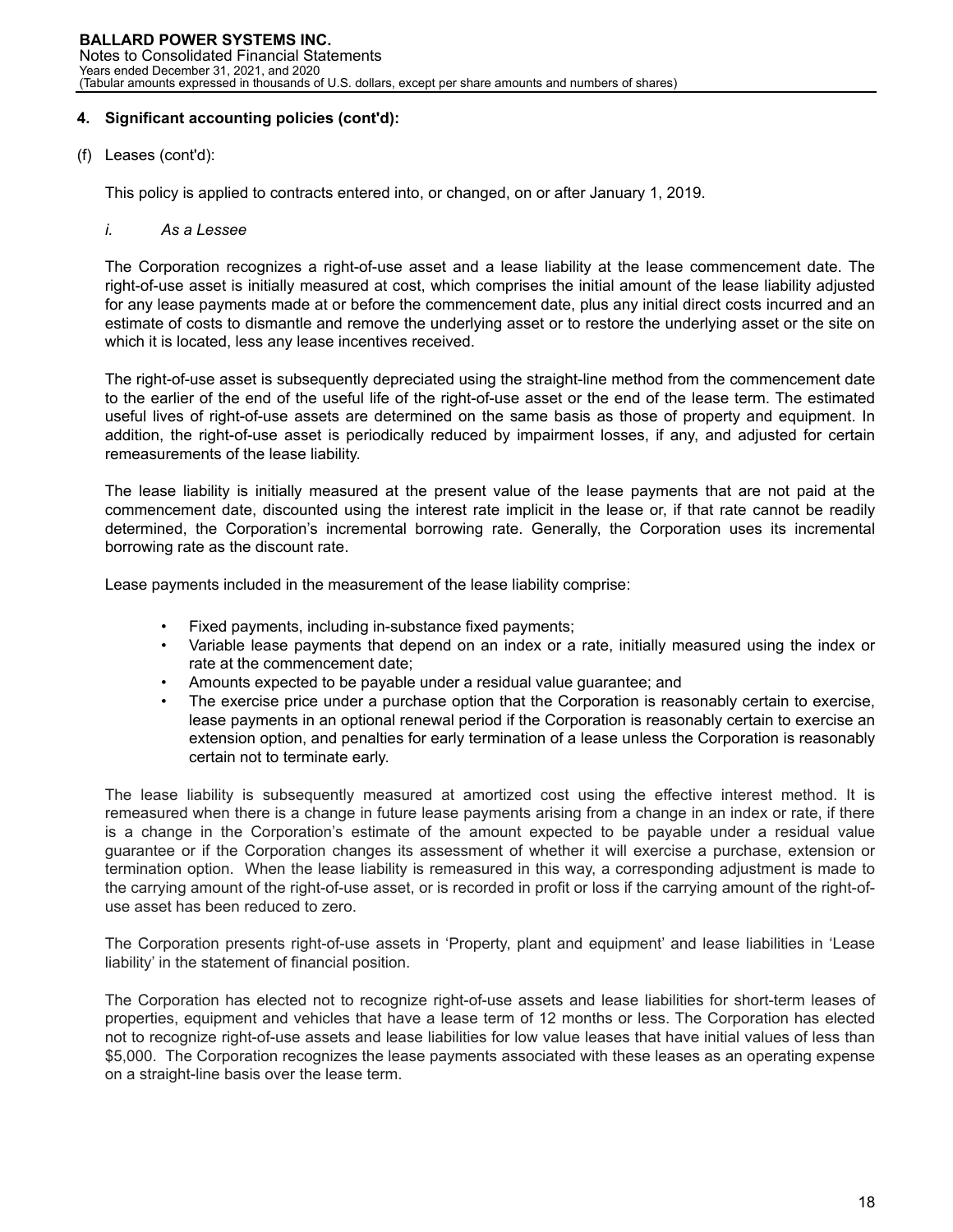- (f) Leases (cont'd):
	- *ii. As a Lessor*

When the Corporation is an intermediate lessor, it accounts for its interests in the head lease and the sub-lease separately. It assesses the lease classification of a sub-lease with reference to the right-of-use asset arising from the head lease, not with reference to the underlying asset, and makes an overall assessment of whether the lease transfers to the lessee substantially all of the risks and rewards of ownership incidental to ownership of the underlying asset. If this is the case, then the lease is a finance lease; if not, then it is an operating lease. As part of this assessment, the Corporation considers certain indicators such as whether the lease is for the major part of the economic life of the asset.

- (g) Goodwill and intangible assets:
	- (i) Recognition and measurement

| Goodwill                 | Goodwill arising on the acquisition of subsidiaries is measured at cost less accumulated<br>impairment losses.                                                                                                                                                                                                                                                                                                                                                                                                                                  |
|--------------------------|-------------------------------------------------------------------------------------------------------------------------------------------------------------------------------------------------------------------------------------------------------------------------------------------------------------------------------------------------------------------------------------------------------------------------------------------------------------------------------------------------------------------------------------------------|
| Research and development | Expenditure on research activities is recognized in profit or loss as incurred.                                                                                                                                                                                                                                                                                                                                                                                                                                                                 |
|                          | Development expenditure is capitalized only if the expenditure can be measured reliably, the<br>product or process is technically and commercially feasible, future economic benefits are<br>probable and the Corporation intends to and has sufficient resources to complete development<br>and to use or sell the asset. Otherwise, it is recognized in profit or loss as incurred. Subsequent<br>to initial recognition, development expenditure is measured at cost less accumulated<br>amortization and any accumulated impairment losses. |
| Intangible assets        | Intangible assets, including patents, know-how, in-process research and development,<br>trademarks and service marks, customer contracts and relationships, non-compete<br>agreements, and software systems that are acquired or developed by the Corporation and<br>have finite useful lives are measured at cost less accumulated amortization and any<br>accumulated impairment losses.                                                                                                                                                      |

#### (ii) Subsequent expenditure

Subsequent expenditure is capitalized only when it increases the future economic benefits embodied in the specific asset to which it relates. All other expenditures, including expenditures on internally generated goodwill, are recognized in profit or loss as incurred.

(iii) Amortization

Amortization is calculated to write-off the cost of intangible assets less their estimated residual values using the straight-line method over their estimated useful lives, and is recognized in profit or loss. Goodwill is not amortized.

The estimated useful lives for current and comparative periods are as follows:

| Acquired patents, know-how and in-process research & development | 5 to 20 years |
|------------------------------------------------------------------|---------------|
| ERP management reporting software system                         | 5 to 10 years |
| Acquired customer contracts and relationships                    | 7 to 10 years |
| Acquired non-compete agreements                                  | 1 to 3 years  |
| Domain names                                                     | 15 years      |
| Acquired trademarks and service marks                            | 15 years      |
| Internally generated fuel cell intangible assets                 | 3 to 5 years  |
|                                                                  |               |

Amortization methods, useful lives and residual values are reviewed at each reporting date and adjusted if appropriate.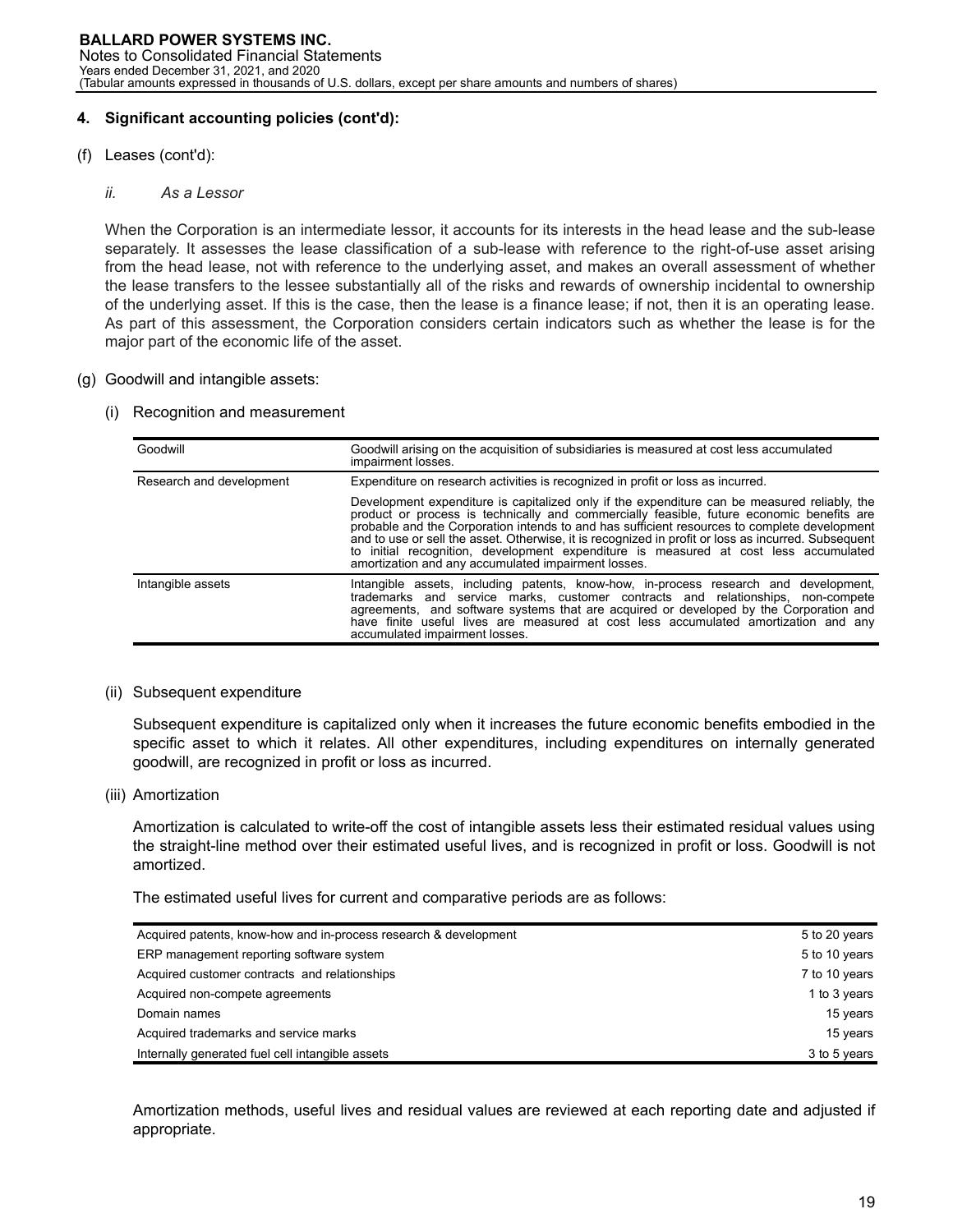- (h) Impairment:
	- (i) Financial assets

An 'expected credit loss' ("ECL") model applies to financial assets measured at amortized cost and debt investments at FVOCI, but not to investments in equity instruments. The Corporation's financial assets measured at amortized cost and subject to the ECL model consist primarily of trade receivables and contract assets.

In applying the ECL model, loss allowances are measured on either of the following bases:

- 12-month ECLs: these are ECLs that result from possible default events within the 12 months after the reporting date; and
- lifetime ECLs: these are ECLs that result from all possible default events over the expected life of a financial instrument.

The Corporation has elected to measure loss allowances for trade receivables and contract assets at an amount equal to lifetime ECLs.

When determining whether the credit risk of a financial asset has increased significantly since initial recognition and when estimating ECLs, the Corporation considers reasonable and supportable information that is relevant and available without undue cost or effort. This includes both quantitative and qualitative information and analysis, based on historical experience and informed credit assessment and including forward-looking information.

ECLs are a probability-weighted estimate of credit losses. Credit losses are measured as the present value of all cash shortfalls (i.e. the difference between the cash flows due to the entity in accordance with the contract and the cash flows that the Corporation expects to receive). ECLs are discounted at the effective interest rate of the financial asset. At each reporting date, we assess whether financial assets carried at amortized cost are credit-impaired. A financial asset is 'credit-impaired' when one or more events that have a detrimental impact on the estimated future cash flows of the financial asset have occurred. Loss allowances for financial assets measured at amortized cost are deducted from the gross carrying amount of the assets. Impairment (losses) recoveries related to trade receivables and contract assets are presented separately in the statement of profit or loss.

(ii) Non-financial assets

The carrying amounts of the Corporation's non-financial assets other than inventories are reviewed at each reporting date to determine whether there is any indication of impairment. If any such indication exists, then the asset's recoverable amount is estimated. For goodwill and intangible assets that have indefinite useful lives, the recoverable amount is estimated annually.

The recoverable amount of an asset or cash-generating unit is the greater of its value in use and its fair value less costs to sell. In assessing value in use, the estimated future cash flows are discounted to their present value using a pre-tax discount rate that reflects current market assessments of the time value of money and the risks specific to the asset. Fair value less costs to sell is defined as the estimated price that would be received on the sale of the asset in an orderly transaction between market participants at the measurement date. For the purposes of impairment testing, assets that cannot be tested individually are grouped together into the smallest group of assets that generates cash inflows from continuing use that are largely independent of the cash inflows of other groups of assets.

The allocation of goodwill to cash-generating units reflects the lowest level at which goodwill is monitored for internal reporting purposes.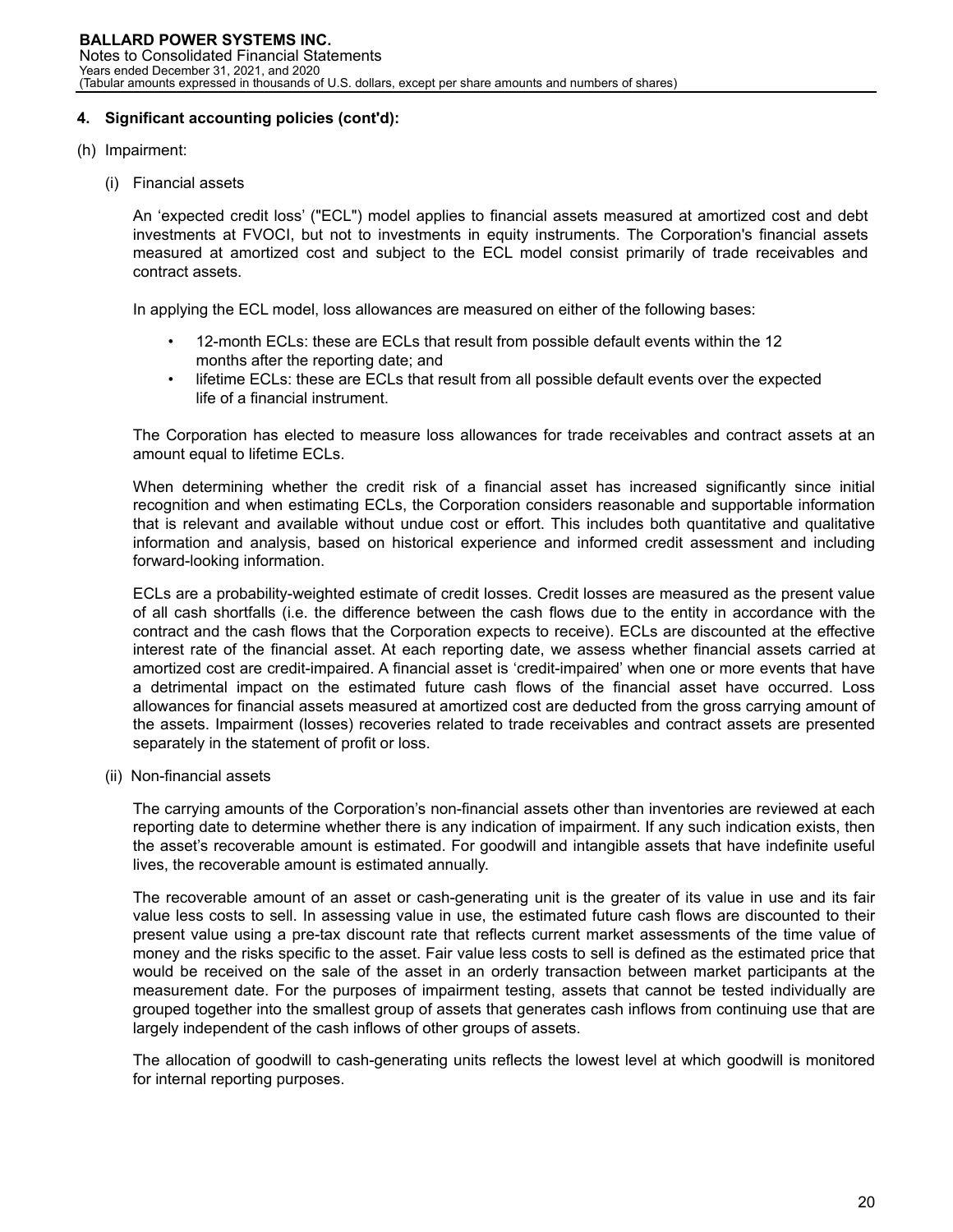- (h) Impairment (cont'd):
	- (ii) Non-financial assets (cont'd)

An impairment loss is recognized if the carrying amount of an asset or its cash-generating unit exceeds its estimated recoverable amount. Impairment losses are recognized in profit or loss. Impairment losses recognized in respect of the cash generating units are allocated first to reduce the carrying amount of any goodwill allocated to the units, and then to reduce the carrying amounts of the other assets in the unit on a pro-rata basis.

An impairment loss in respect of goodwill is not reversed. In respect of other assets, impairment losses recognized in prior periods are assessed at each reporting date for any indications that the loss has decreased or no longer exists. An impairment loss is reversed only to the extent that the asset's carrying amount does not exceed the carrying amount that would have been determined, net of depreciation or amortization, if no impairment loss had been recognized.

(i) Provisions:

A provision is recognized if, as a result of a past event, the Corporation has a present legal or constructive obligation that can be estimated reliably, and it is probable that an outflow of economic benefits will be required to settle the obligation. Provisions are determined by discounting the expected future cash flows at a pre-tax rate that reflects current market assessments of the time value of money and the risk specific to the liability. The unwinding of the discount is recognized as a finance expense.

#### *Warranty provision*

A provision for warranty costs is recorded on product sales at the time the sale is recognized. In establishing the warranty provision, management estimates the likelihood that products sold will experience warranty claims and the estimated cost to resolve claims received, taking into account the nature of the contract and past and projected experience with the products.

#### *Decommissioning liabilities*

Legal obligations to retire tangible long-lived assets are recorded at the net present value of the expected costs of settlement at acquisition with a corresponding increase in asset value. These include assets leased under operating leases. The liability is accreted over the life of the asset to the ultimate settlement amount and the increase in asset value is depreciated over the remaining useful life of the asset.

#### (j) Revenue recognition:

The Corporation generates revenues primarily from product sales, the license and sale of intellectual property and fundamental knowledge, and the provision of engineering services and technology transfer services. Product revenues are derived primarily from standard product sales contracts and from long-term fixed price contracts. Intellectual property and fundamental knowledge license revenues are derived primarily from standard licensing and technology transfer agreements. Engineering service and technology transfer services revenues are derived primarily from cost-plus reimbursable contracts and from long-term fixed price contracts.

Revenue is recognized when a customer obtains control of the goods or services. Determining the timing of the transfer of control, at a point in time or over time, requires judgment. On standard product sales contracts, revenues are recognized when customers obtain control of the product, that is when transfer of title and risks and rewards of ownership of goods have passed and when obligation to pay is considered certain. Invoices are generated and revenue is recognized at that point in time. Provisions for warranties are made at the time of sale.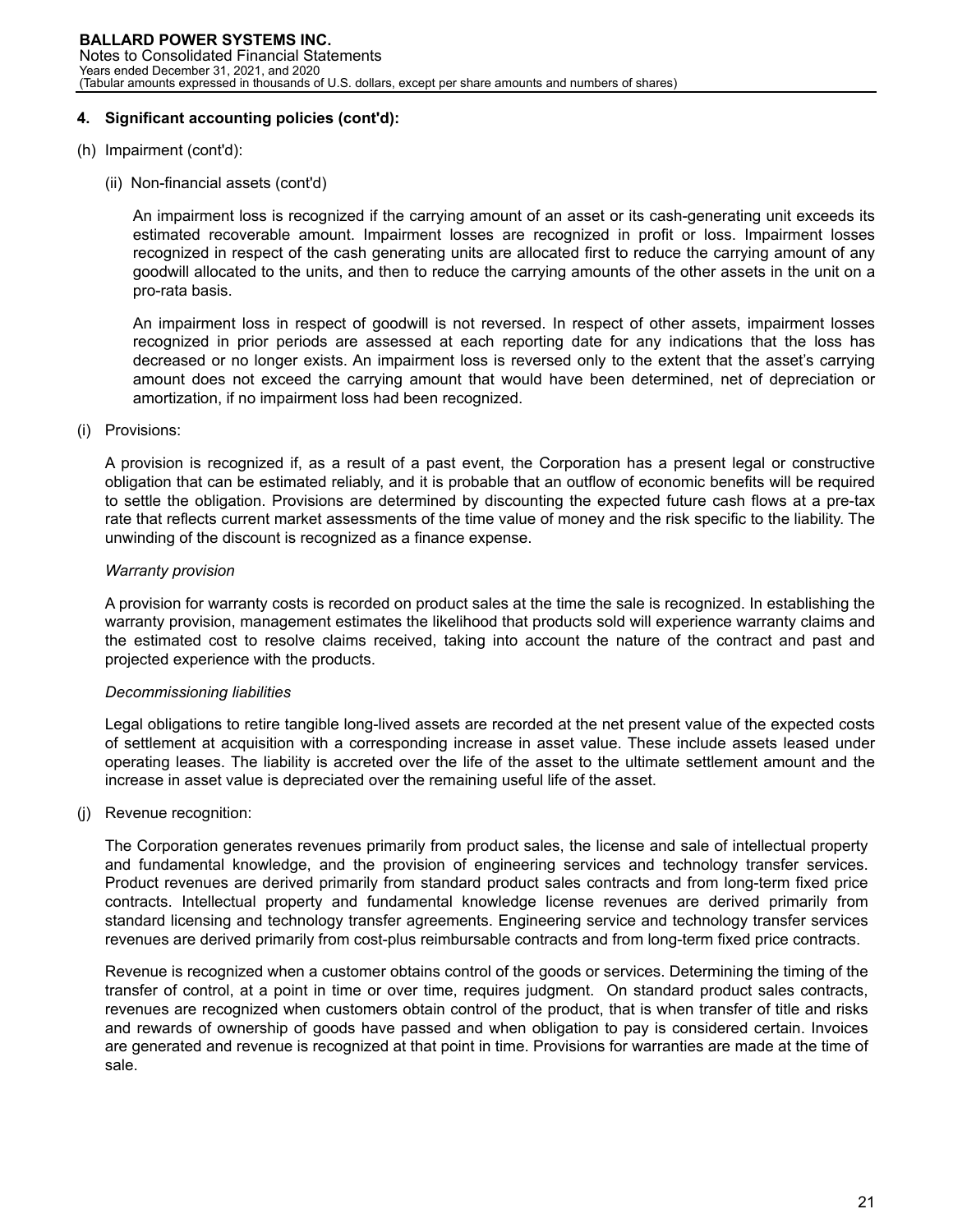#### (j) Revenue recognition (cont'd):

On standard licensing and technology transfer agreements, revenues are recognized on the transfer of rights to a licensee, when it is determined to be distinct from other performance obligations, and if the customer can direct the use of, and obtain substantially all of the remaining benefits from the license as it exists at the time of transfer. In other cases, the proceeds are considered to relate to the right to use the asset over the license period and the revenue is recognized over that period. If it is determined that the license is not distinct from other performance obligations, revenue is recognized over time as the customer simultaneously receives and consumes the benefit.

On cost-plus reimbursable contracts, revenues are recognized as costs are incurred, and include applicable fees earned as services are provided.

On long-term fixed price contracts, the customer controls all of the work in progress as the services are being provided. This is because under these contracts, the deliverables are made to a customer's specification, and if a contract is terminated by the customer, then the Corporation is entitled to reimbursement of the costs incurred to date plus the applicable gross margin. Therefore, revenue from these contracts and the associated costs are recognized as the costs are incurred over time.

On long-term fixed price contracts, revenues are recognized over time using cumulative costs incurred to date relative to total estimated costs at completion to measure progress towards satisfying performance obligations. Generally, revenue is recognized by multiplying the expected consideration by the ratio of cumulative costs incurred to date to the sum of incurred and estimated costs for completing the performance obligation. The cumulative effect of changes to estimated revenues and estimated costs for completing a contract are recognized in the period in which the revisions are identified. In the event that the estimated costs for completing the contract exceed the expected revenues on a contract, such loss is recognized in its entirety in the period it becomes known.

Deferred revenue (i.e. contract liabilities) represents cash received from customers in excess of revenue recognized on uncompleted contracts.

(k) Finance income and expense:

Finance income comprises interest income on funds invested, gains (losses) on the disposal of available-forsale financial assets, foreign exchange gains (losses), and changes in the fair value of financial assets at fair value through profit or loss, pension administration expense, and employee future benefit plan expense. Interest income is recognized as it accrues in income, using the effective interest method.

Finance expense comprises interest expense on leases and the unwinding of the discount on provisions.

(l) Income taxes:

The Corporation follows the asset and liability method of accounting for income taxes. Under this method, deferred income taxes are recognized for the deferred income tax consequences attributable to differences between the financial statement carrying values of assets and liabilities and their respective income tax bases (temporary differences) and for loss carry forwards. The resulting changes in the net deferred tax asset or liability are included in income.

Deferred tax assets and liabilities are measured using enacted, or substantively enacted, tax rates expected to apply to taxable income in the years in which temporary differences are expected to be recovered or settled. The effect on deferred income tax assets and liabilities, of a change in tax rates, is included in income in the period that includes the substantive enactment date. Deferred income tax assets are reviewed at each reporting date and are reduced to the extent that it is no longer probable that the related tax benefit will be realized.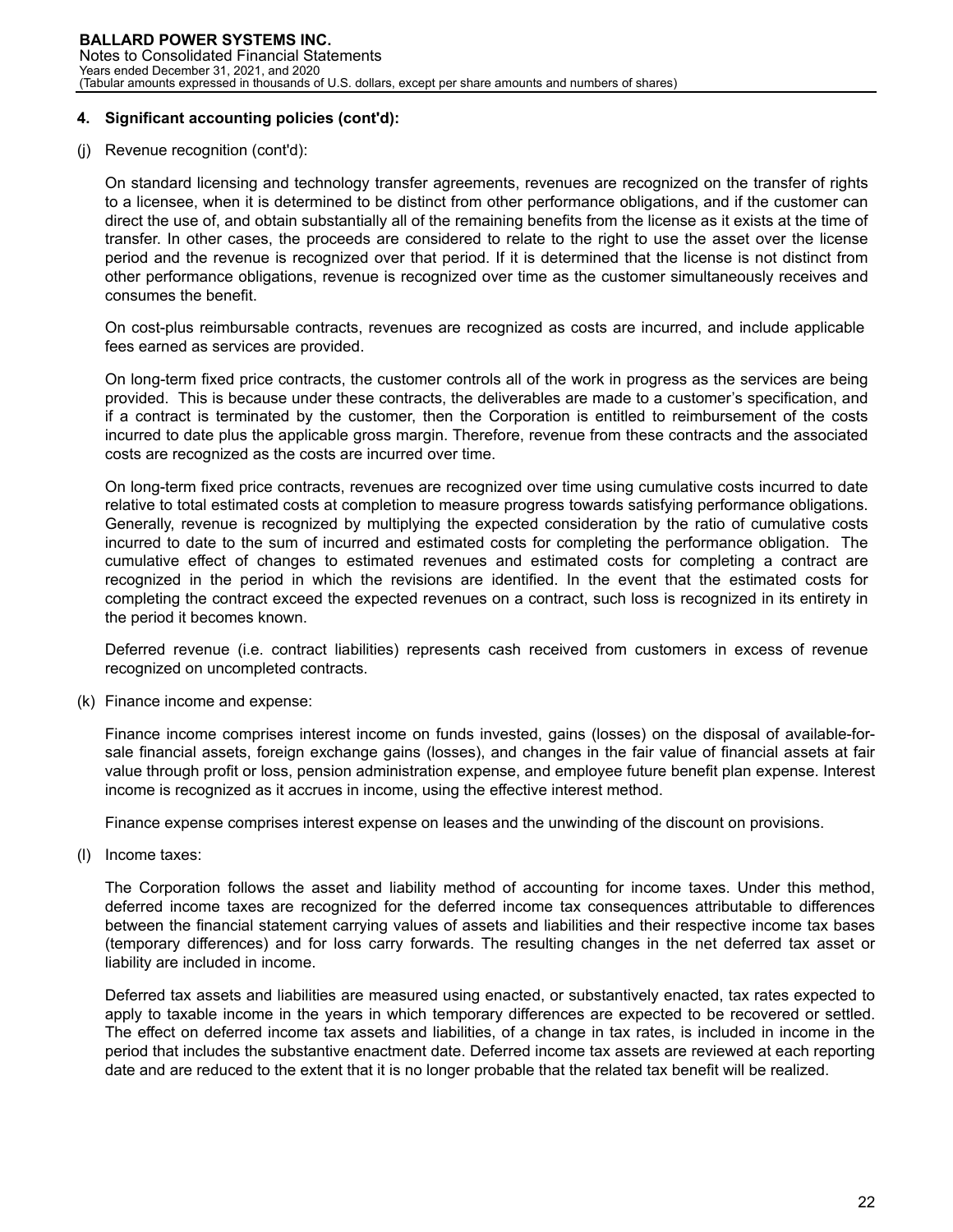## (m) Employee benefits:

## *Defined contribution plans*

A defined contribution plan is a post-employment benefit plan under which an entity pays fixed contributions into a separate entity and will have no legal or constructive obligation to pay further amounts.

Obligations for contributions to defined contribution pension plans are recognized as an employee benefit expense in profit or loss in the periods during which services are rendered by employees. Prepaid contributions are recognized as an asset to the extent that a cash refund or a reduction in future payments is available. Contributions to a defined contribution plan that are due more than 12 months after the end of the period in which the employees render the service are discounted to their present value.

## *Defined benefit plans*

A defined benefit plan is a post-employment pension plan other than a defined contribution plan. The Corporation's net obligation in respect of defined benefit pension plans is calculated separately for each plan by estimating the amount of future benefit that employees have earned in return for their service in the current and prior periods; that benefit is discounted to determine its present value. Any unrecognized past service costs and the fair value of any plan assets are deducted. The discount rate is the yield at the reporting date on AA creditrated bonds that have maturity dates approximating the terms of the Corporation's obligations and that are denominated in the same currency in which the benefits are expected to be paid. The calculation is performed annually by a qualified actuary using the projected unit credit method.

When the calculation results in a benefit to the Corporation, the recognized asset is limited to the total of any unrecognized past service costs and the present value of economic benefits available in the form of any future refunds from the plan or reductions in future contributions to the plan. In order to calculate the present value of economic benefits, consideration is given to any minimum funding requirements that apply to any plan in the Corporation. An economic benefit is available to the Corporation if it is realizable during the life of the plan, or on settlement of the plan liabilities.

The Corporation recognizes all remeasurements arising from defined benefit plans, which comprise actuarial gains and losses, immediately in other comprehensive income. Remeasurements recognized in other comprehensive income are not recycled through profit or loss in subsequent periods.

# *Other long-term employee benefits*

The Corporation's net obligation in respect of long-term employee benefits other than pension plans is the amount of future benefit that employees have earned in return for their service in the current and prior periods; that benefit is discounted to determine its present value, and the fair value of any related assets is deducted. The discount rate is the yield at the reporting date on AA credit-rated bonds that have maturity dates approximating the terms of the Corporation's obligations. The calculation is performed using the projected unit credit method. Any actuarial gains and losses are recognized in other comprehensive income or loss in the period in which they arise.

# *Termination benefits*

Termination benefits are recognized as an expense (restructuring expense recorded in other operating expense) when the Corporation is committed demonstrably, without realistic possibility of withdrawal, to a formal detailed plan to either terminate employment before the normal retirement date, or to provide termination benefits as a result of an offer made to encourage voluntary redundancy. Termination benefits for voluntary redundancies are recognized as an expense if the Corporation has made an offer of voluntary redundancy, it is probable that the offer will be accepted, and the number of acceptances can be estimated reliably. If benefits are payable more than 12 months after the reporting period, then they are discounted to their present value.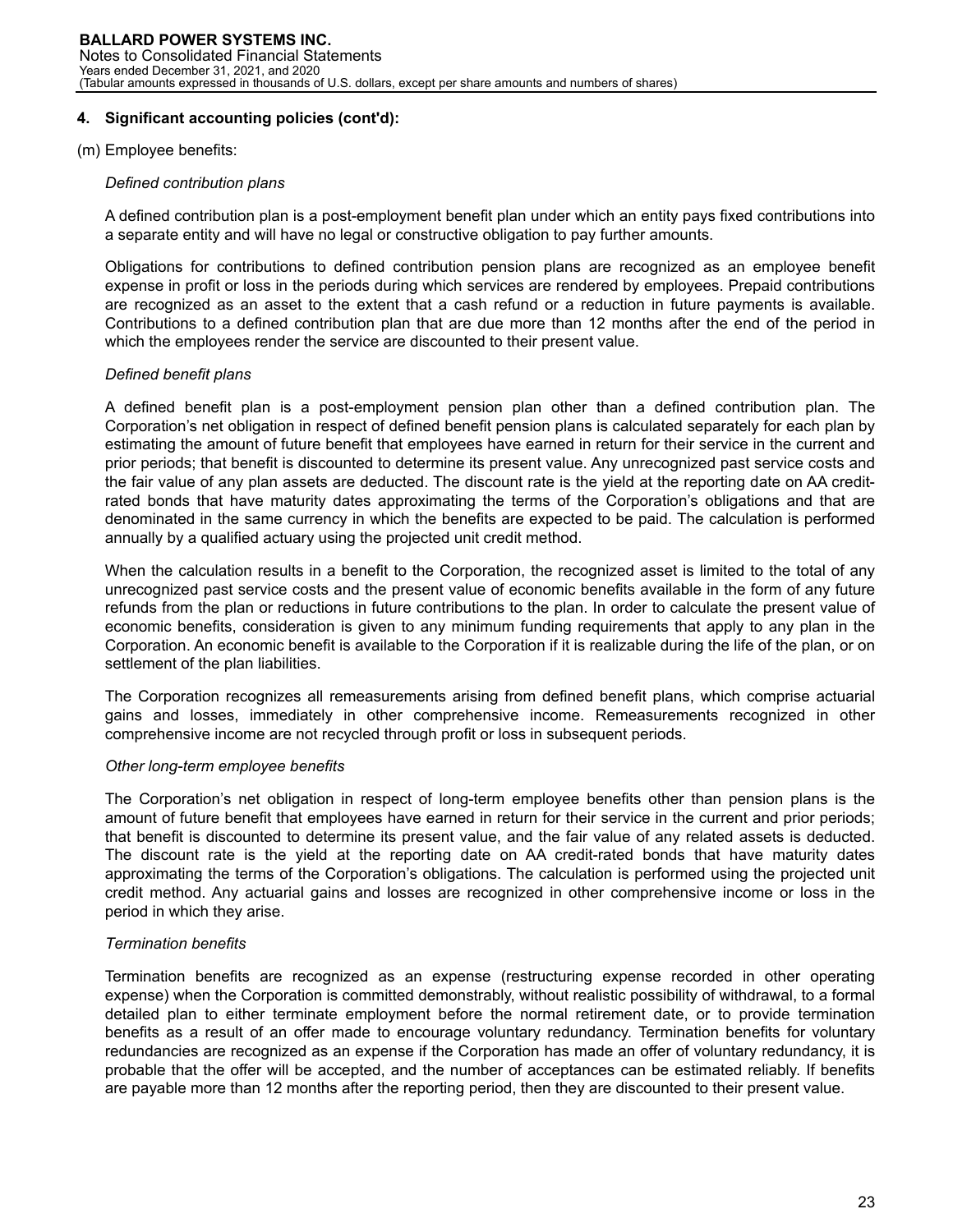(m) Employee benefits:

## *Short-term employee benefits*

Short-term employee benefit obligations are measured on an undiscounted basis and are expensed as the related service is provided.

A liability is recognized for the amount expected to be paid under short-term cash bonus or profit sharing plans if the Corporation has a present legal or constructive obligation to pay this amount as a result of past service provided by the employee, and the obligation can be estimated reliably.

(n) Share-based compensation plans:

The Corporation uses the fair-value based method of accounting for share-based compensation for all awards of shares, share options, restricted share units, and deferred share units granted. The resulting compensation expense, based on the fair value of the awards granted, excluding the impact of any non-market service and performance vesting conditions, is charged to income over the period that the employees unconditionally become entitled to the award, with a corresponding increase to contributed surplus.

Fair values of share options are calculated using the Black-Scholes valuation method as of the grant date and adjusted for estimated forfeitures. Restricted share units and deferred share units are valued at the fair-value price at grant date. For awards with graded vesting, the fair value of each tranche is calculated separately and recognized over its respective vesting period. Non-market vesting conditions are considered in making assumptions about the number of awards that are expected to vest. At each reporting date, the Corporation reassesses its estimates of the number of awards that are expected to vest and recognizes the impact of any revision in the income statement with a corresponding adjustment to contributed surplus.

The Corporation issues shares, share options, restricted share units, and deferred share units under its sharebased compensation plans as described in note 21. Any consideration paid by employees on exercise of share options or purchase of shares, together with the amount initially recorded in contributed surplus, is credited to share capital. The redemption of restricted share units and deferred share units are non-cash transactions that are recorded in contributed surplus and share capital.

(o) Earnings (loss) per share:

Basic earnings (loss) per share is computed using the weighted average number of common shares outstanding during the period, adjusted for treasury shares. Diluted earnings per share is calculated using the treasury stock method.

Under the treasury stock method, the dilution is calculated based upon the number of common shares issued should deferred share units ("DSUs"), restricted share units ("RSUs"), and "in the money" options, if any, be exercised. When the effects of outstanding stock-based compensation arrangements would be anti-dilutive, diluted loss per share is not shown separately.

(p) Government assistance and investment tax credits:

Government assistance and investment tax credits are recorded as either a reduction of the cost of the applicable assets, or credited against the related expense incurred in the statement of comprehensive loss, as determined by the terms and conditions of the agreements under which the assistance is provided to the Corporation or the nature of the expenditures which gave rise to the credits. Government assistance and investment tax credit receivables are recorded when their receipt is reasonably assured.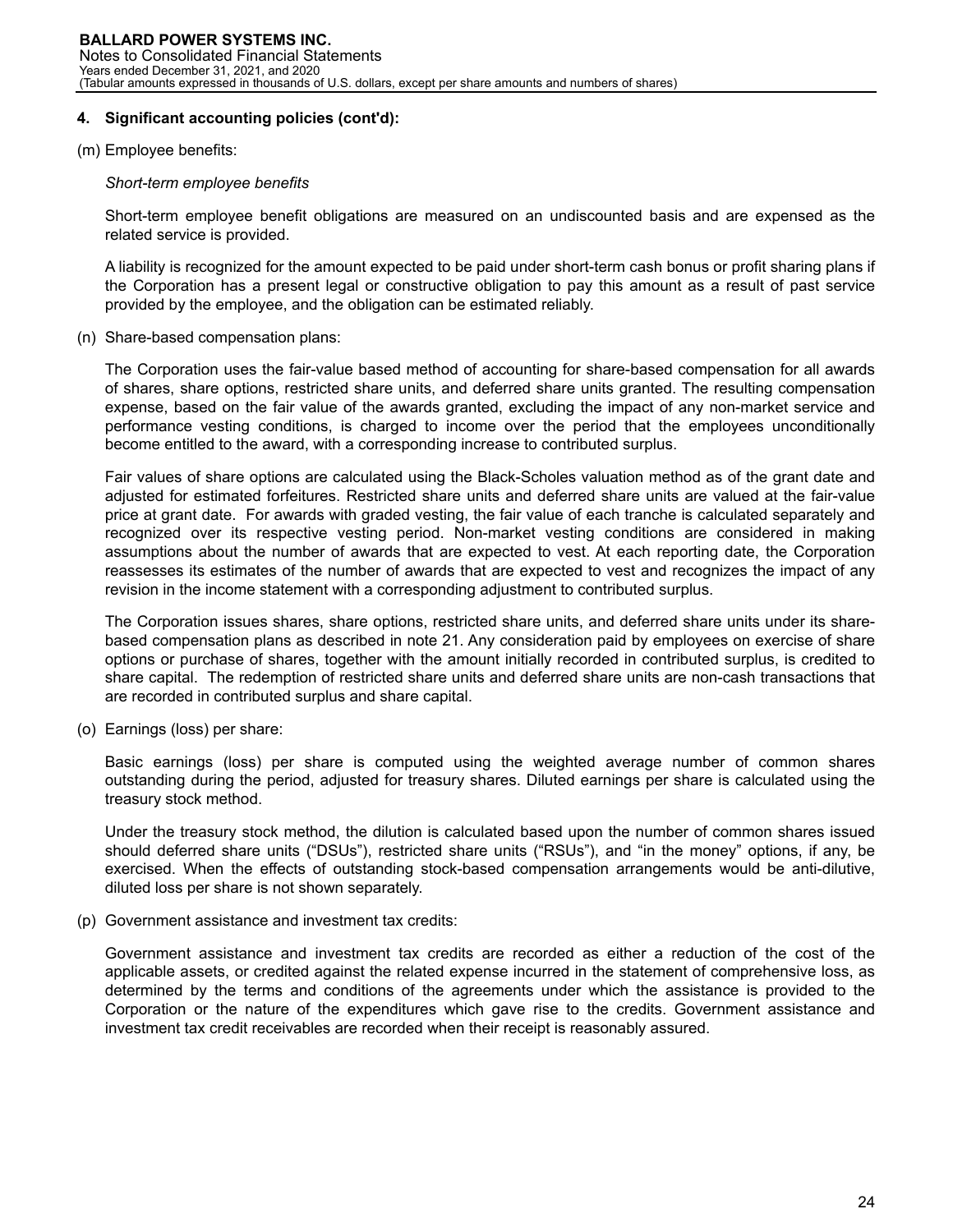## (q) Segment reporting:

An operating segment is a component of the Corporation that engages in business activities from which it may earn revenues and incur expenses, including revenues and expenses that relate to transactions with any of the Corporation's other components. Segment results include items directly attributable to a segment as well as those that can be allocated on a reasonable basis. Unallocated items comprise mainly corporate assets, head office expenses, and income tax assets and liabilities.

#### **5. Critical judgments in applying accounting policies and key sources of estimation uncertainty:**

Critical judgments in applying accounting policies:

Critical judgments that management has made in the process of applying the Corporation's accounting policies and that have the most significant effect on the amounts recognized in the consolidated financial statements are limited to management's assessment of the Corporation's ability to continue as a going concern (note 2(e)).

Key sources of estimation uncertainty:

The following are key assumptions concerning the future and other key sources of estimation uncertainty that have significant risk of resulting in a material adjustment to the reported amount of assets, liabilities, income and expenses within the next financial year.

(a) Revenue recognition:

On long-term fixed price contracts, revenues are recorded over time using costs incurred to date relative to total estimated costs at completion to measure progress towards satisfying performance obligations. Revenue is recognized by multiplying the expected consideration by the ratio of cumulative costs incurred to date to the sum of incurred and estimated costs for completing the performance obligation. The cumulative effect of changes to expected revenues and expected costs for completing a contract are recognized in the period in which the revisions are identified. If the expected costs exceed the expected revenues on a contract, such loss is recognized in its entirety in the period it becomes known.

- (i) The determination of expected costs for completing a contract is based on estimates that can be affected by a variety of factors such as variances in the timeline to completion, the cost of materials, the availability and cost of labour, as well as productivity.
- (ii) The determination of potential revenues includes the contractually agreed amount and may be adjusted based on the estimate of the Corporation's attainment on achieving certain defined contractual milestones. Management's estimation is required in determining the amount of consideration to which the Corporation expects to be entitled and in determining when a performance obligation has been met.

Estimates used to determine revenues and costs of long-term fixed price contracts involve uncertainties that ultimately depend on the outcome of future events and are periodically revised as projects progress. There is a risk that a customer may ultimately disagree with management's assessment of the progress achieved against milestones, or that the Corporation's estimates of the work required to complete a contract may change.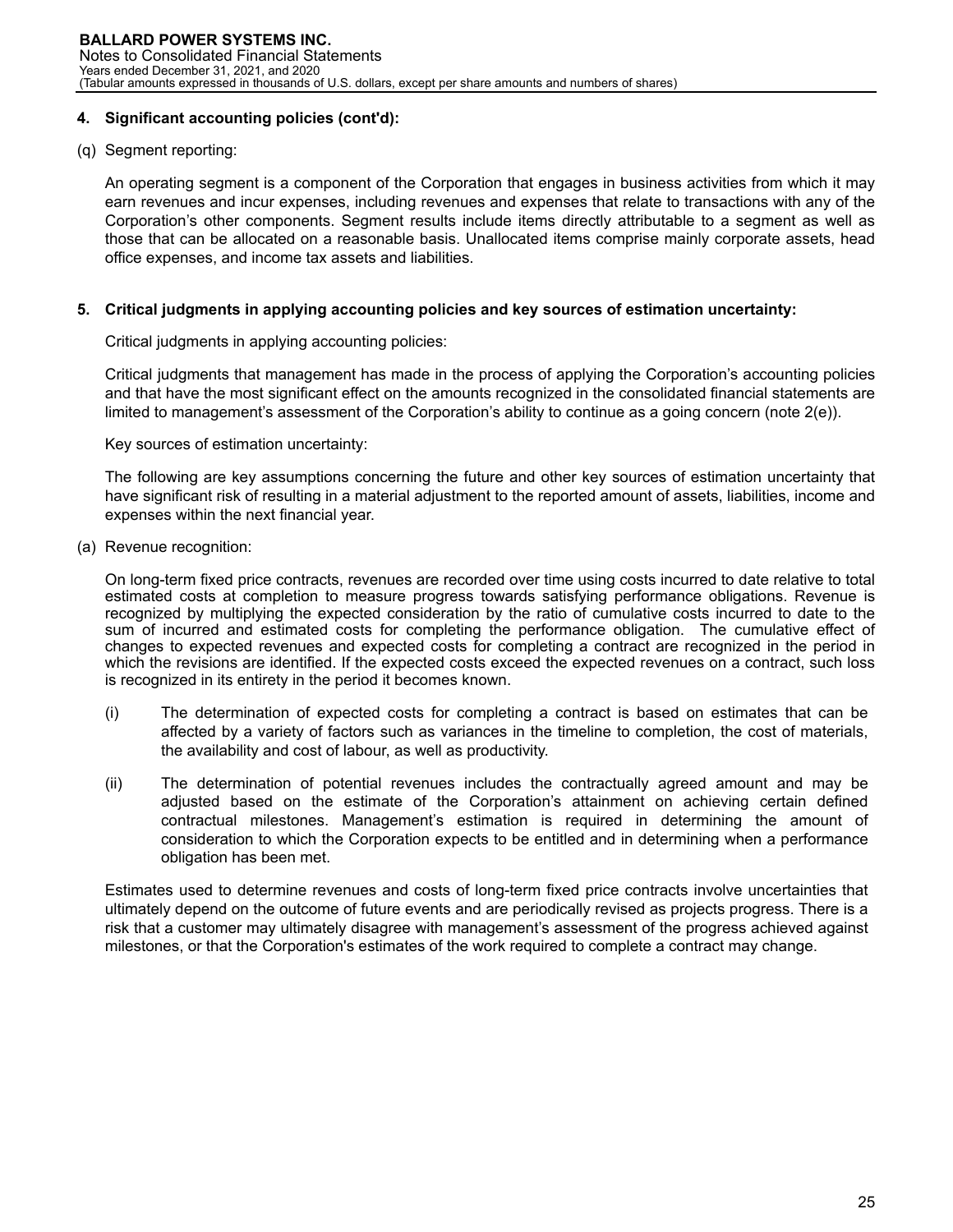# **5. Critical judgments in applying accounting policies and key sources of estimation uncertainty (cont'd):**

Key sources of estimation uncertainty (cont'd):

(b) Asset impairment:

The recoverable amount of an asset or cash-generating unit is the greater of its value in use and its fair value less costs to sell. In assessing value in use, the estimated future cash flows are discounted to their present value using a pre-tax discount rate that reflects current market assessments of the time value of money and the risks specific to the asset. In assessing fair value less costs to sell, the price that would be received on the sale of an asset in an orderly transaction between market participants at the measurement date is estimated. For the purposes of impairment testing, assets that cannot be tested individually are grouped together into the smallest group of assets that generates cash inflows from continuing use that are largely independent of the cash inflows of other groups of assets. The allocation of goodwill to cash-generating units reflects the lowest level at which goodwill is monitored for internal reporting purposes. Many of the factors used in assessing fair value are outside the control of management and it is reasonably likely that assumptions and estimates will change from period to period.

These changes may result in future impairments. For example, the revenue growth rate could be lower than projected due to economic, industry or competitive factors, or the discount rate used in the value in use model could increase due to a change in market interest rates. In addition, future goodwill impairment charges may be necessary if the market capitalization decreased due to a decline in the trading price of the Corporation's common stock, which could negatively impact the fair value of the Corporation's cash generating units.

(c) Warranty provision:

A provision for warranty costs is recorded on product sales at the time of shipment. In establishing the warranty provision, management estimates the likelihood that products sold will experience warranty claims and the cost to resolve claims received. In making such determinations, the Corporation uses estimates based on the nature of the contract and past and projected experience with the products. Should these estimates prove to be incorrect, the Corporation may incur costs different from those provided for in the warranty provision. Management reviews warranty assumptions and makes adjustments to the provision at each reporting date based on the latest information available, including the expiry of contractual obligations. Adjustments to the warranty provision are recorded in cost of product and service revenues.

(d) Inventory provision:

In determining the lower of cost and net realizable value of inventory and in establishing the appropriate provision for inventory obsolescence, management estimates the likelihood that inventory carrying values will be affected by changes in market pricing or demand for the products and by changes in technology or design which could make inventory on hand obsolete or recoverable at less than the recorded value. Management performs regular reviews to assess the impact of changes in technology and design, sales trends and other changes on the carrying value of inventory. Where it is determined that such changes have occurred and will have a negative impact on the value of inventory on hand, appropriate provision are made.

If there is a subsequent increase in the value of inventory on hand, reversals of previous write-downs to net realizable value are made. Unforeseen changes in these factors could result in additional inventory provisions, or reversals of previous provisions, being required.

(e) Financial assets including impairment of trade receivables:

An ECL model applies to financial assets measured at amortized cost, contract assets and debt investments at FVOCI, but not to investments in equity instruments. The Corporation's financial assets that are measured at amortized cost and subject to the ECL model consist primarily of trade receivables and contract assets.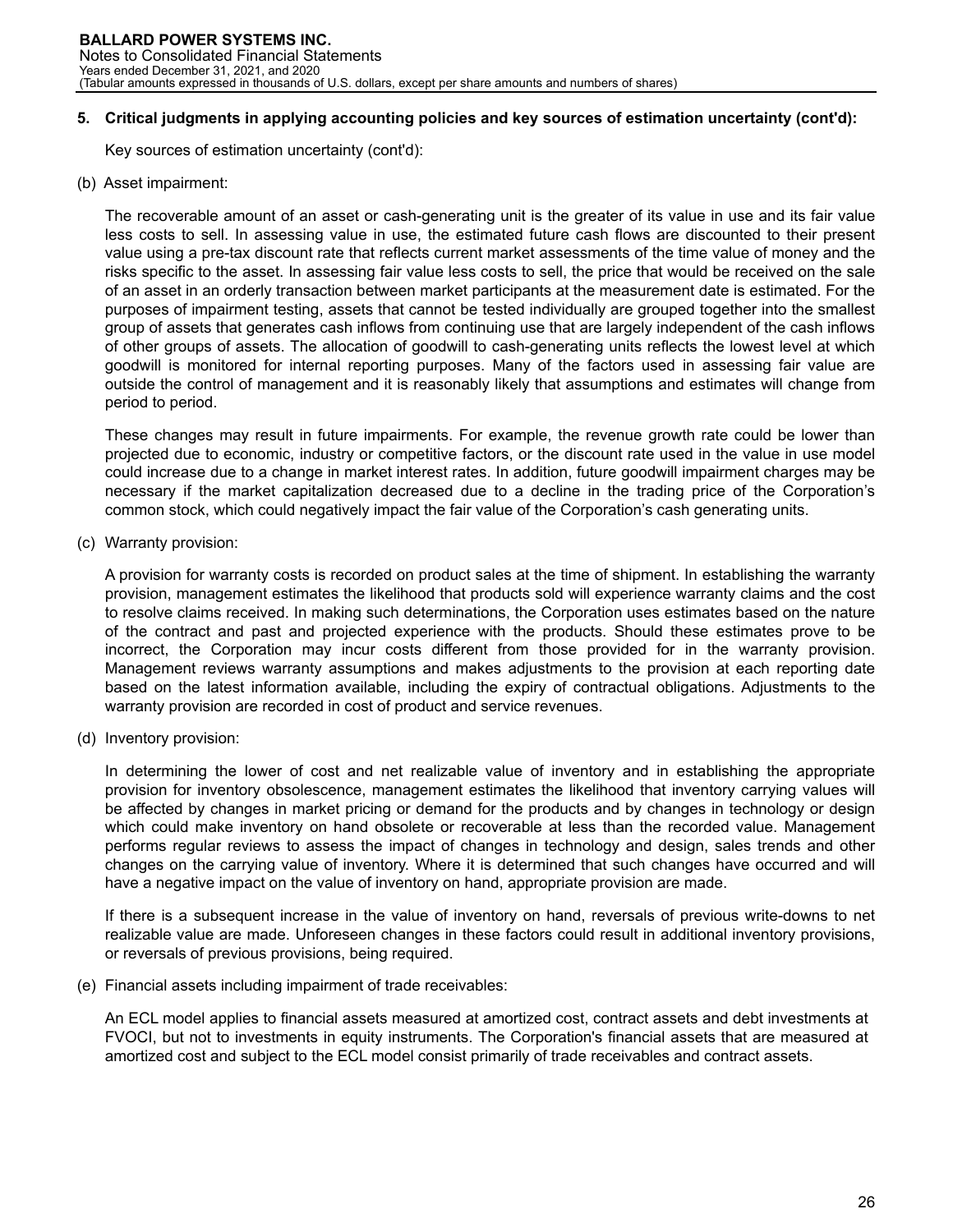## **5. Critical judgments in applying accounting policies and key sources of estimation uncertainty (cont'd):**

Key sources of estimation uncertainty (cont'd):

(e) Financial assets including impairment of trade receivables (cont'd):

In applying the ECL model, loss allowances are measured on either of the following bases:

- 12-month ECLs: these are ECLs that result from possible default events within the 12 months after the reporting date; and
- lifetime ECLs: these are ECLs that result from all possible default events over the expected life of a financial instrument.

The Corporation has elected to measure loss allowances for trade receivables and contract assets at an amount equal to lifetime ECLs.

When determining whether the credit risk of a financial asset has increased significantly since initial recognition and when estimating ECLs, the Corporation considers reasonable and supportable information that is relevant and available without undue cost or effort. This includes both quantitative and qualitative information and analysis, based on the Corporation's historical experience and informed credit assessment and including forward-looking information.

ECLs are a probability-weighted estimate of credit losses. Credit losses are measured as the present value of all cash shortfalls (i.e. the difference between the cash flows due to the entity in accordance with the contract and the cash flows that the Corporation expects to receive). ECLs are discounted at the effective interest rate of the financial asset. At each reporting date, the Corporation assesses whether financial assets carried at amortized cost are credit-impaired. A financial asset is 'credit-impaired' when one or more events that have a detrimental impact on the estimated future cash flows of the financial asset have occurred. Loss allowances for financial assets measured at amortized cost are deducted from the gross carrying amount of the assets. Impairment (losses) recoveries related to trade receivables and contract assets are presented separately in profit or loss.

(f) Employee future benefits:

The present value of the defined benefit obligation is determined by discounting the estimated future cash outflows using interest rates of high-quality corporate bonds that have terms to maturity approximating the terms of the related pension liability. Determination of benefit expense requires assumptions such as the discount rate to measure obligations, expected plan investment performance, expected healthcare cost trend rate, and retirement ages of employees. Actual results will differ from the recorded amounts based on these estimates and assumptions.

# **6. Recent accounting pronouncements and future accounting policy changes:**

The following is an overview of accounting standard changes that the Corporation will be required to adopt in future years. The Corporation expects to adopt these standards as at their effective dates and will continue to evaluate the impact of these standards on the consolidated financial statements.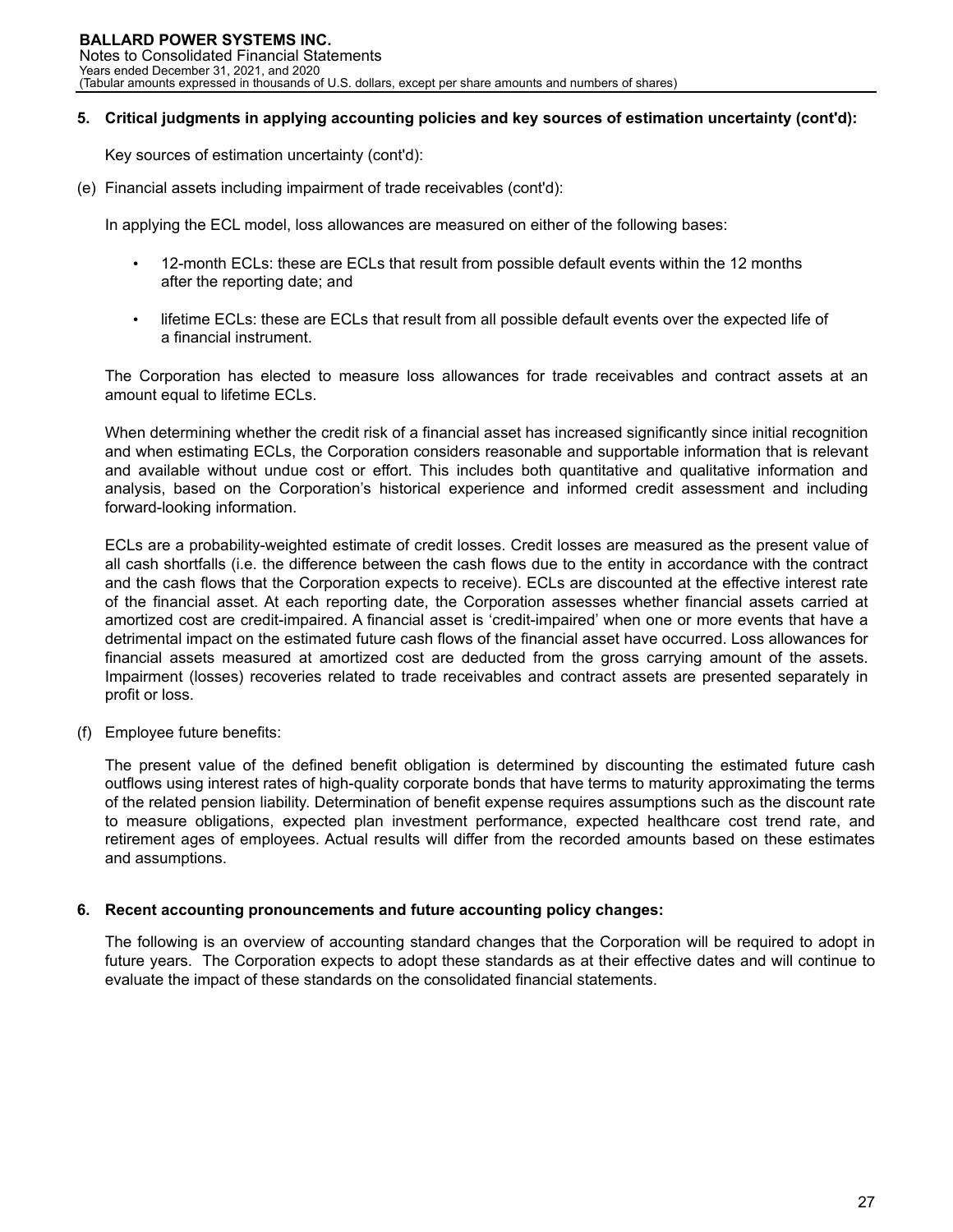## **6. Recent accounting pronouncements and future accounting policy changes (cont'd):**

(a) Classification of Liabilities as Current or Non-current (*Amendments to IAS 1*)

On January 23, 2020, the IASB issued amendments to *IAS 1 Presentation of Financial Statements*, to clarify the classification of liabilities as current or non-current.

For the purposes of non-current classification, the amendments removed the requirement for a right to defer settlement or roll over of a liability for at least twelve months to be unconditional. Instead, such a right must have substance and exist at the end of the reporting period. The amendments also clarify how a company classifies a liability that includes a counterparty conversion option. The amendments state that:

- settlement of a liability includes transferring a company's own equity instruments to the counterparty, and
- when classifying liabilities as current or non-current a company can ignore only those conversion options that are recognized as equity.

The amendments are effective for annual periods beginning on or after January 1, 2023. Early adoption is permitted. The amendments are subject to further developments. Certain application issues resulting from the amendments have been raised with the IFRS Interpretations Committee, which referred them to the IASB. In November 2021, the IASB published the exposure draft Non-current Liabilities with Covenants (proposed amendments to IAS 1). The exposure draft aims to improve the information an entity provides when its right to defer settlement of a liability for at least twelve months is subject to compliance with conditions, in addition to addressing concerns about the classification of such a liability as current or non-current. The IASB proposed to defer the effective date of the 2020 amendments to no earlier than January 1, 2024. The extent of the impact of adoption of the *Amendments to IAS 1* has not yet been determined.

(b) Definition of Accounting Estimates (Amendments to IAS 8)

On February 12, 2021, the IASB issued *Definition of Accounting Estimates (Amendments to IAS 8).*

The amendments introduce a new definition for accounting estimates, clarifying that they are monetary amounts in the financial statements that are subject to measurement uncertainty. The amendments also clarify the relationship between accounting policies and accounting estimates by specifying that a company develops an accounting estimate to achieve the objective set out by an accounting policy.

The amendments are effective for annual periods beginning on or after January 1, 2023. Early adoption is permitted. The extent of the impact of adoption of the amendments to *IAS 8* has not yet been determined.

(c) *Disclosure Initiative – Accounting Policies* (*Amendments to IAS 1* and *IFRS Practice Statement 2*)

On February 12, 2021, the IASB issued *Disclosure Initiative – Accounting Policies (Amendments to IAS 1 and IFRS Practice Statement 2 Making Materiality Judgements).*

The amendments help companies provide useful accounting policy disclosures. The key amendments include:

- requiring companies to disclose their material accounting policies rather than their significant accounting policies;
- clarifying that accounting policies related to immaterial transactions, other events or conditions are themselves immaterial and as such need not be disclosed; and
- clarifying that not all accounting policies that relate to material transactions, other events or conditions are themselves material to a company's financial statements.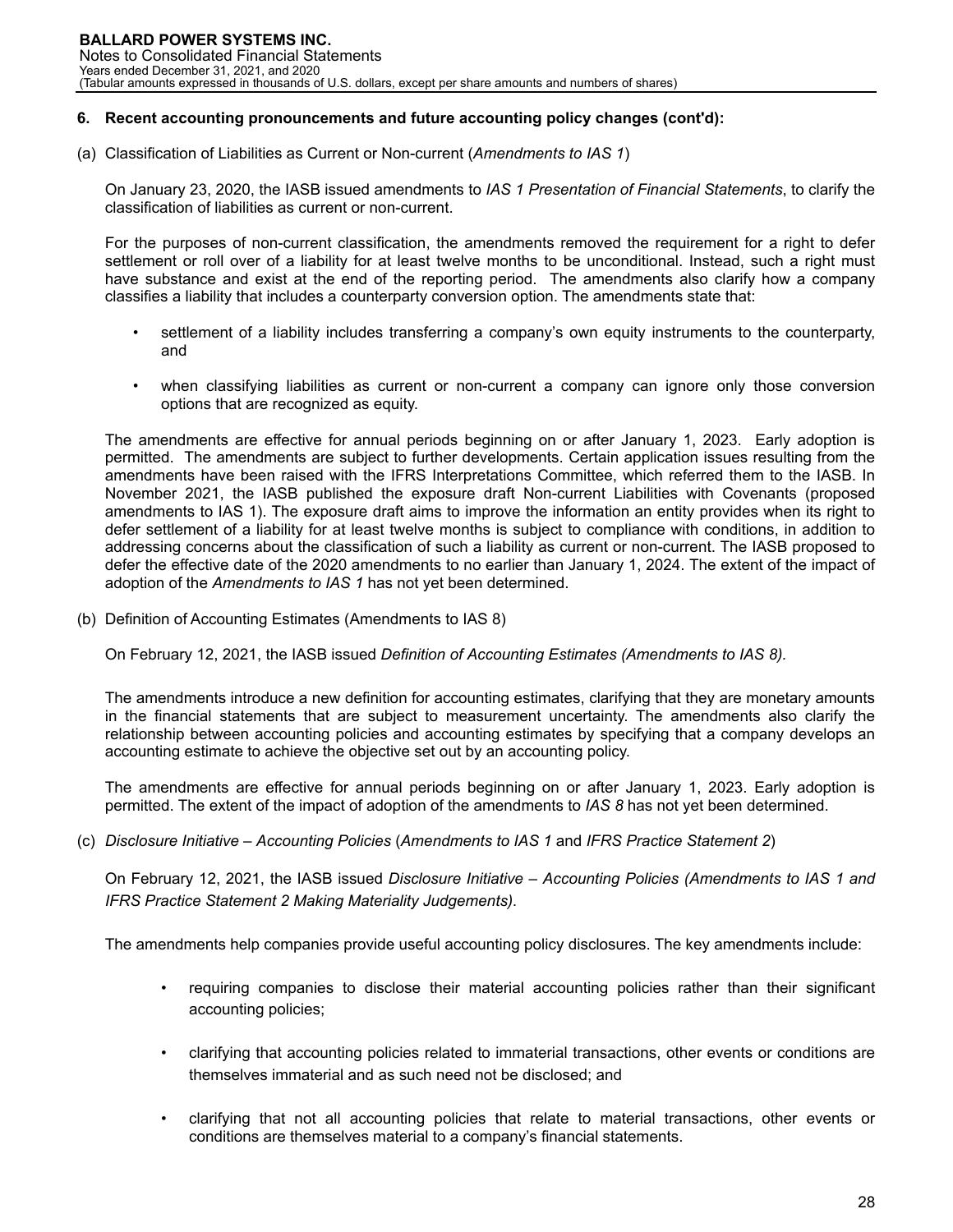## **6. Recent accounting pronouncements and future accounting policy changes (cont'd):**

(c) *Disclosure Initiative – Accounting Policies* (*Amendments to IAS 1* and *IFRS Practice Statement 2)* cont'd

The amendments are effective for annual periods beginning on or after January 1, 2023. Early adoption is permitted. The extent of the impact of adoption of the amendments to *IAS 1 and IFRS Practice Statement 2* has not yet been determined.

(d) *Onerous Contracts — Cost of Fulfilling a Contract* (*Amendments to IAS 37*)

On May 14, 2020, the IASB issued *Onerous Contracts – Cost of Fulfilling a Contract (Amendments to IAS 37)*.

IAS 37 does not specify which costs are included as a cost of fulfilling a contract when determining whether a contract is onerous. The IASB's amendments address this issue by clarifying that the "costs of fulfilling a contract" comprise both:

- the incremental costs e.g. direct labour and materials; and
- an allocation of other direct costs  $-$  e.g. an allocation of the depreciation charge for an item of PPE used in fulfilling the contract.

The amendments are effective for annual periods beginning on or after January 1, 2022 and apply to contracts existing at the date when the amendments are first applied. At the date of initial application of the amendments to *IAS 37*, the cumulative effect of applying the amendments is recognized as an opening balance adjustment to retained earnings or other component of equity, as appropriate. The comparatives are not restated.

Based on the analysis completed to date of the Corporation's "open" contracts as of December 31, 2021, on adoption of the amendments to *IAS 37* on January 1, 2022, the Corporation expects to recognize approximately \$1,200,000 of additional contract costs as an opening balance adjustment to retained earnings in the three months ended March 31, 2022 financial statements (note 18).

# **7. Acquisition:**

On November 11, 2021, the Corporation acquired Arcola Energy Limited ("Arcola"), a UK-based systems engineering company (subsequently renamed to Ballard Motive Solutions) specializing in hydrogen fuel cell powertrain and vehicle systems integration. The Corporation acquired 100% of Arcola for total consideration of up to \$40,000,000, including 337,353 shares of the Corporation with an acquisition date fair value of approximately \$6,000,000 (nil shares issued as of December 31, 2021) that vest over a two year period from the acquisition date, and up to \$34,000,000 in upfront and earn-out cash consideration (net \$7,157,000 paid as of December 31, 2021) based on the achievement of certain performance milestones over an up to three year period from the acquisition date.

The Corporation completed detailed valuation studies and prepared the preliminary purchase price allocation for Ballard Motive Solutions using the acquisition method of accounting in accordance with *IFRS 3 Business Combinations*, with the Corporation considered as the accounting acquirer and Arcola (Ballard Motive Solutions) as the accounting acquiree. As the accounting acquirer, consideration given by the Corporation to acquire Arcola (Ballard Motive Solutions) has been allocated to the assets acquired, and the liabilities assumed, based on their fair values as of the acquisition date of November 11, 2021.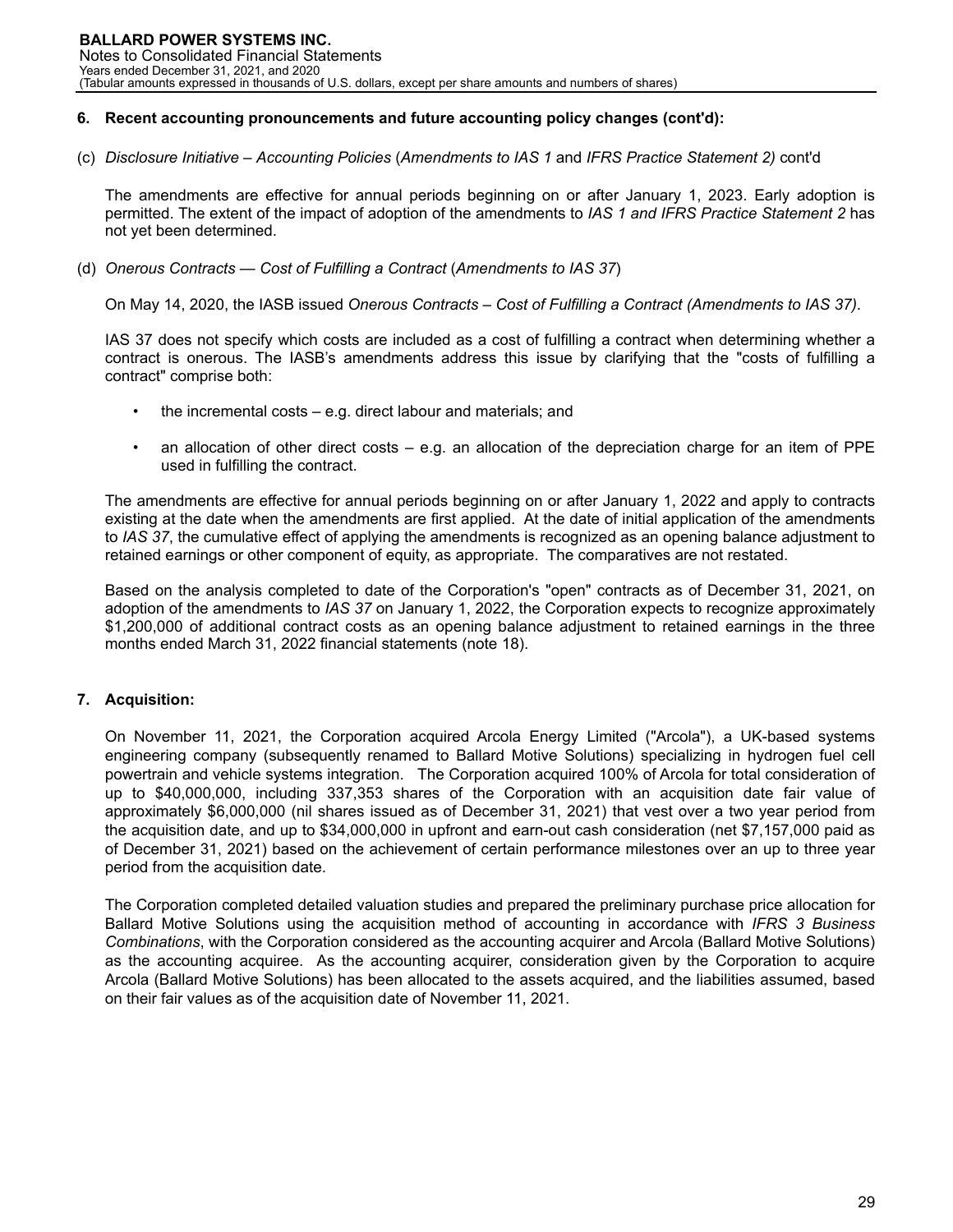# **7. Acquisition (cont'd):**

As consideration for the transaction: (i) the Corporation paid cash and assumed and paid certain of Arcola's (Ballard Motive Solutions) debt obligations and transaction costs on closing of \$7,477,000; (ii) will issue 337,353 shares of the Corporation in three future tranches at a fair value of \$18.30 per share discounted for the timing delay in receiving the shares using an Asian put option pricing model, or \$4,851,000; (iii) will make future cash payments of up to \$27,000,000 based on the successful attainment of numerous milestone objectives over a three-year period discounted for the estimated probability of successful occurrence and for the timing delay in receiving the cash payments using a credit adjusted risk-free rate observed for bonds of a similar duration, or \$26,258,000; and (iv) an actual working capital adjustment of \$611,000, for total purchase consideration of \$39,197,000. In accordance with *IFRS 3*, the fair value of the 337,353 shares has been measured for accounting purposes using the \$18.30 5-day weighted average price of the Corporation's shares immediately preceding the acquisition date.

The preliminary fair value of purchase consideration is as follows:

| Cash and debt paid on closing                            | \$<br>7,477 |
|----------------------------------------------------------|-------------|
| Deferred share consideration                             | 4,851       |
| Contingent cash consideration                            | 26,258      |
| Working capital adjustment                               | 611         |
| Total Fair Value (Preliminary) of Purchase Consideration | 39,197      |

In accordance with *IFRS 3*, the identifiable assets acquired and liabilities assumed as part of a business combination are recognized separately from goodwill at the acquisition date if they meet the definition of an asset or liability and are exchanged as part of the business combination. The identifiable assets acquired and liabilities assumed are then measured at their acquisition date fair values based on the contractual terms, economic conditions, the Corporation's operating and accounting policies and other pertinent conditions as of the acquisition date. The fair value review of Arcola's (Ballard Motive Solutions) assets and liabilities commenced with a review of the carrying amount of each respective asset and liability. The carrying amounts of all assets and liabilities were subject to due diligence procedures and included confirmation of existence and a review of potential impairment of all significant assets and a review for completeness of all liabilities. Each asset and liability was then reviewed and measured for potential fair value adjustments from carrying cost to arrive at the preliminary fair value of each asset and liability as of the acquisition date of November 11, 2021.

The preliminary fair values of assets acquired and liabilities assumed are as follows:

| Cash and cash equivalents                                           | \$<br>320 |
|---------------------------------------------------------------------|-----------|
|                                                                     |           |
| Trade and other receivables                                         | 3,112     |
| Property, plant & equipment                                         | 190       |
| Intangible assets                                                   | 17,279    |
| Goodwill                                                            | 23,991    |
| Accounts payable and accrued liabilities                            | (1, 817)  |
| Deferred income tax liability                                       | (3,878)   |
| Fair Value (Preliminary) of Assets Acquired and Liabilities Assumed | 39,197    |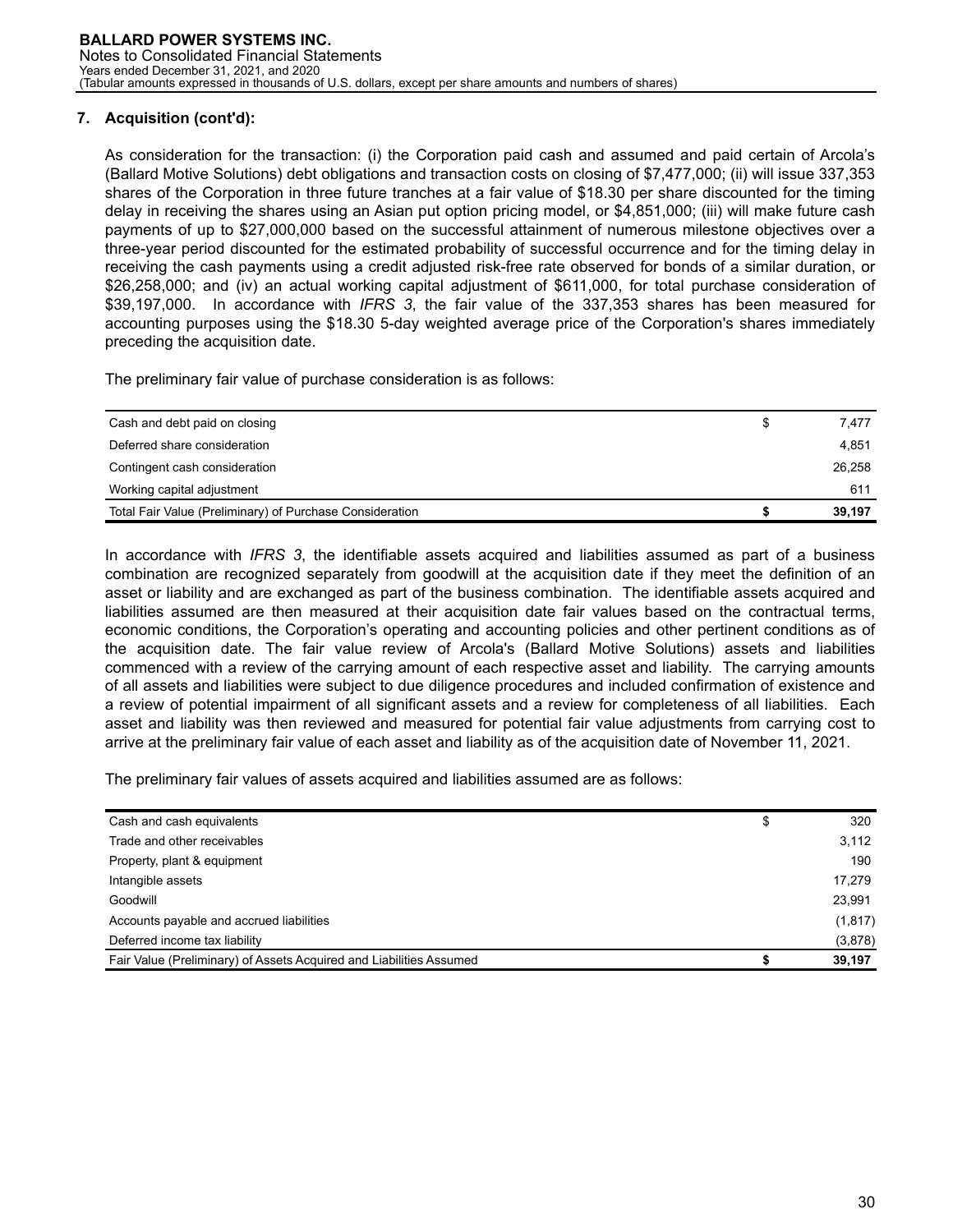# **7. Acquisition (cont'd):**

The preliminary fair value of each of the acquired identifiable assets and liabilities assumed was determined as follows:

- The fair value of certain of the acquired working capital balances including trade and other receivables, and accounts payable and accrued liabilities, have been assessed at their respective carrying amounts on November 11, 2021, which is considered to approximately equate to fair value as a result of the short-term to maturity of each of these accounts.
- Acquired property, plant and equipment consist primarily of specialized manufacturing and research and development equipment, as well as miscellaneous other items, all physically located in Arcola's (Ballard Motive Solutions) operating facilities in the U.K. As there is no market-based evidence of fair value for these specialized assets that are rarely sold other than as part of a continuing business, fair value was estimated using a depreciated replacement cost approach in accordance with *IAS 16*. A depreciated replacement cost approach considers how much it would cost to reproduce an asset after adjusting for depreciation and optimization. The adjustment for depreciation takes into account the age of the asset in relation to its useful life and its residual value. The fair value of property, plant and equipment is considered to approximately equate to its carrying amount.
- Acquired identified intangible assets consist of technology (patents, know-how and in-process research and development), customer contracts and relationships, and non-compete arrangements. The Corporation has concluded that each of the identified intangible assets meet the definition of an identified intangible asset (or non-monetary asset without physical substance) under *IAS 38 Intangible Assets* as the acquired IP meets the definition of an asset and is identifiable. The fair value of all identified intangible assets includes a fair value adjustment of \$17,279,000 from their original carrying amounts.

Identified intangible assets of \$17,279,000 consist of the following and are being amortized based on the following useful lives:

| Fair value (preliminary) of Identified Intangible Assets             |        | Estimated useful<br>life |
|----------------------------------------------------------------------|--------|--------------------------|
| Technology (patents, know-how and in-process research & development) | 15.976 | 12 years                 |
| Customer contracts and relationships                                 | 1.048  | 7 years                  |
| Non-compete agreements                                               | 255    | 3 years                  |
|                                                                      | 17.279 |                          |

The preliminary fair value of acquired identified intangible assets were calculated with the assistance of an independent valuator and were determined through a variety of valuation techniques.

• The fair value of the acquired technology including patents, know-how and in-process research & development totaling \$15,976,000 has been calculated using the Multi-Period Excess Earnings Method ("MPEEM") approach which is a variant of the Income Approach. The basic principle of the MPEEM Approach is that a single asset, in isolation, is not capable of generating cash flow for an enterprise. Several assets are brought together and exploited to generate cash flow. Therefore, to determine cash flow from the exploitation of existing technology, one must deduct the related expenses incurred for the exploitation of other assets used for the generation of overall cash flow and revenues. The fair value of existing technology was estimated by discounting the net cash flow derived from the expected revenues attributable to the acquired technology.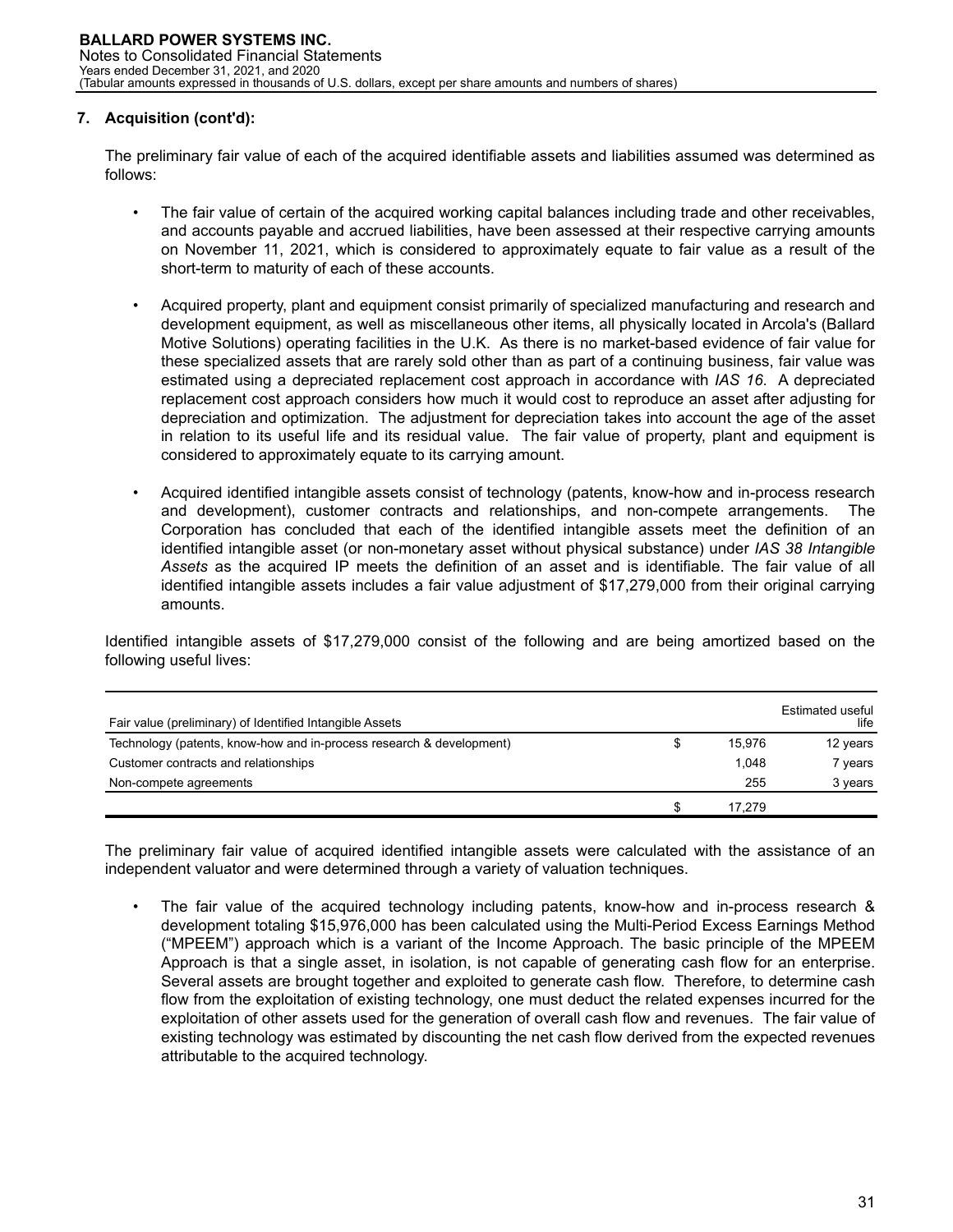## **7. Acquisition (cont'd):**

- The fair value of the acquired customer contracts and relationships totaling \$1,048,000 has also been calculated using the MPEEM approach. The fair value of existing customer contracts/relationships was estimated by discounting the net cash flow derived from the expected revenues attributable to the acquired customer contracts/relationships.
- The fair value of the acquired non-compete covenants of \$255,000 were calculated using the Income Approach whereby the fair value of the non-compete covenants was estimated by calculating the expected decrease or loss in forecasted cash flows if the employees compete with the target's business without the non-compete covenants.
- The fair value of the deferred income tax liability of \$3,878,000 represents the excess of the accounting basis of the acquired intangible assets of \$17,279,000 over their tax basis of \$1,768,000 at the current U.K tax rate of 25.0%.

The remaining unallocated \$23,991,000 of the total purchase price consideration of \$39,197,000 has been ascribed as goodwill, which is not deductible for tax purposes. The goodwill of \$23,991,000 resulting from the acquisition consists largely of the expectation that the acquisition will complement the Corporation's Fuel Cell Products and Services growth platform by delivering strategic benefits in diversification, growth, scale, and profitability.

The amount of revenue and net loss attributable to Arcola (Ballard Motive Solutions) included in the consolidated statement of loss from the acquisition date of November 11, 2021 through the period ended December 31, 2021 is \$138,000 and (\$1,114,000), respectively.

The following table presents the unaudited pro forma results of Arcola (Ballard Motive Solutions) for the year ended December 31, 2021. The pro forma financial information is presented for informational purposes only and is not indicative of the results of operations that would have been achieved if the acquisition had taken place at the beginning of fiscal 2021. The pro forma financial information presented includes: amortization charges for acquired tangible and intangible assets based on the values assigned in the preliminary purchase price allocation; and income tax recovery on deferred income tax liability arising from the preliminary purchase price allocation.

| Proforma Information | December 31, 2021 |
|----------------------|-------------------|
| Revenue              | 4.243             |
| Loss from operations | (7, 336)          |
| Net loss             | (5,966)           |

Acquisition costs of \$1,170,000 were incurred in 2021 as a result of this transaction, and are recognized in other operating expense.

#### **8. Discontinued operations:**

On October 14, 2020, the Corporation completed an agreement to sell the remaining UAV business assets of its subsidiary, Ballard Unmanned Systems, for gross cash proceeds of \$1,000,000. Net proceeds from the sale were \$988,000 after deducting for working capital adjustments and legal and other expenses, resulting in a gain on sale of these assets of \$168,000.

The Ballard Unmanned Systems subsidiary has been classified and accounted for as a discontinued operation. The historic operating results of the UAV market for both 2021 and 2020 have been removed from continued operating results and are instead presented separately in the statement of comprehensive income (loss) as income (loss) from discontinued operations.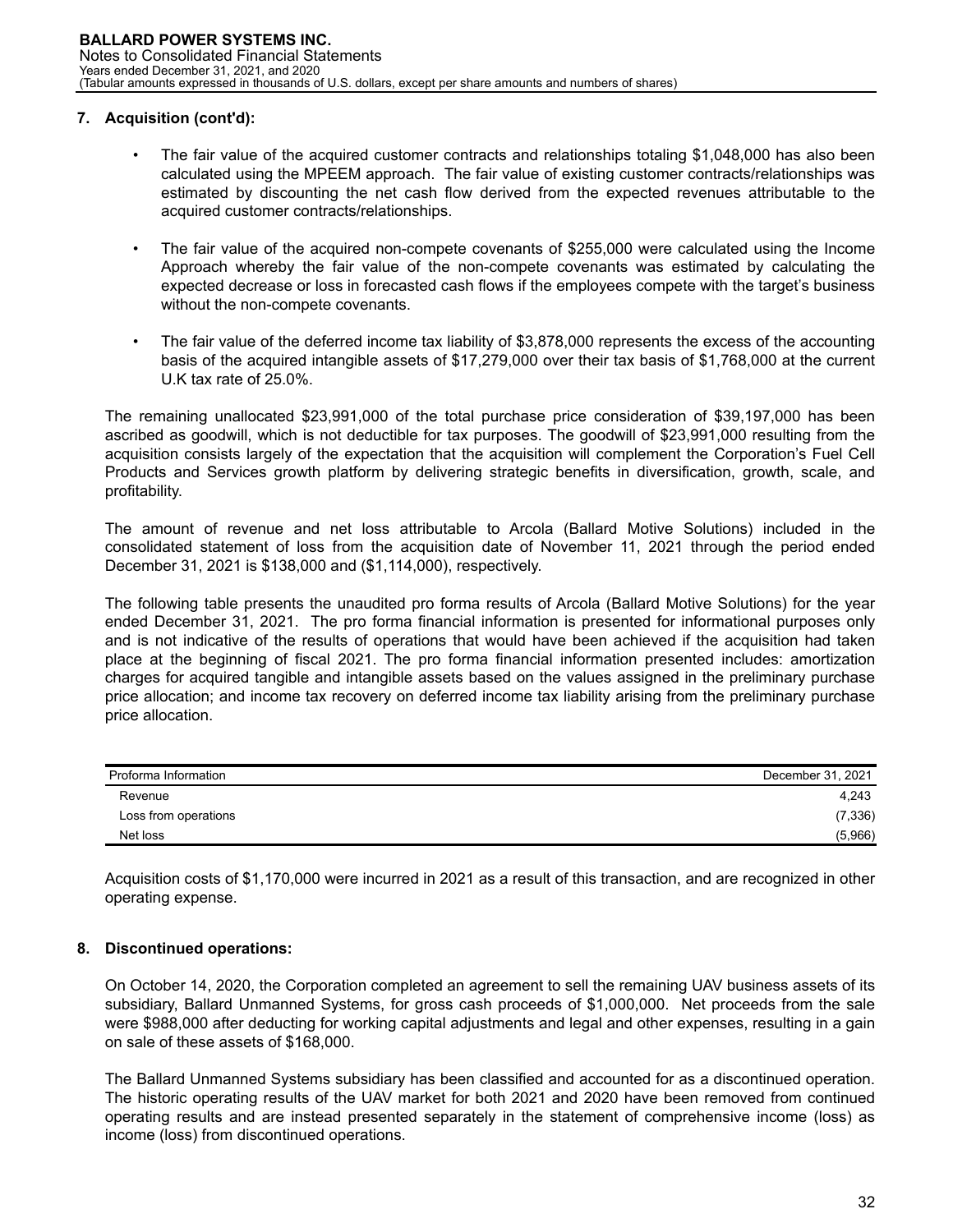## **8. Discontinued operations (cont'd):**

Net income (loss) from discontinued operations for the years ended December 31, 2021 and 2020 is comprised of the following**:**

|                                                | 2021                                | 2020     |
|------------------------------------------------|-------------------------------------|----------|
| Product and service revenues                   | \$<br>$\overline{\phantom{0}}$<br>ง | 262      |
| Cost of product and service revenues           |                                     | 223      |
| Gross margin                                   |                                     | 39       |
| Total operating income (expenses)              | 164                                 | (2, 115) |
| Finance income and other                       |                                     |          |
| Gain (loss) on sale of assets                  |                                     | 168      |
| Net income (loss) from discontinued operations | 164 \$                              | (1,908)  |

Net cash flows from discontinued operations for the years ended December 31, 2021 and 2020 is as follows**:**

|                                       |   | 2021       | 2020    |
|---------------------------------------|---|------------|---------|
| Cash used in operating activities     | S | $(113)$ \$ | (1,607) |
| Cash provided by investing activities |   |            | 957     |
| Cash used in financing activities     |   |            | (20)    |
| Cash used in discontinued operations  |   | $(113)$ \$ | (670)   |

## **9. Trade and other receivables:**

|                           |   | December 31,<br>2021 |     | December 31,<br>2020 |
|---------------------------|---|----------------------|-----|----------------------|
| Trade accounts receivable | S | 19.423               | -\$ | 29,252               |
| Other receivables         |   | 6,586                |     | 5,269                |
| Contract assets           |   | 20.386               |     | 22,274               |
|                           |   | 46.395               |     | 56,795               |

#### *Contract assets*

Contract assets primarily relate to the Corporation's rights to consideration for work completed but not billed as at December 31, 2021 for engineering services and technology transfer services.

| Contract assets              |   | December 31,<br>2021 |
|------------------------------|---|----------------------|
| At January 1, 2021           | S | 22,274               |
| Additions to contract assets |   | 27,282               |
| Invoiced during the year     |   | (29, 170)            |
| At December 31, 2021         |   | 20,386               |

Information about the Corporation's exposure to credit and market risks, and impairment losses for trade receivables and contract assets is included in note 31.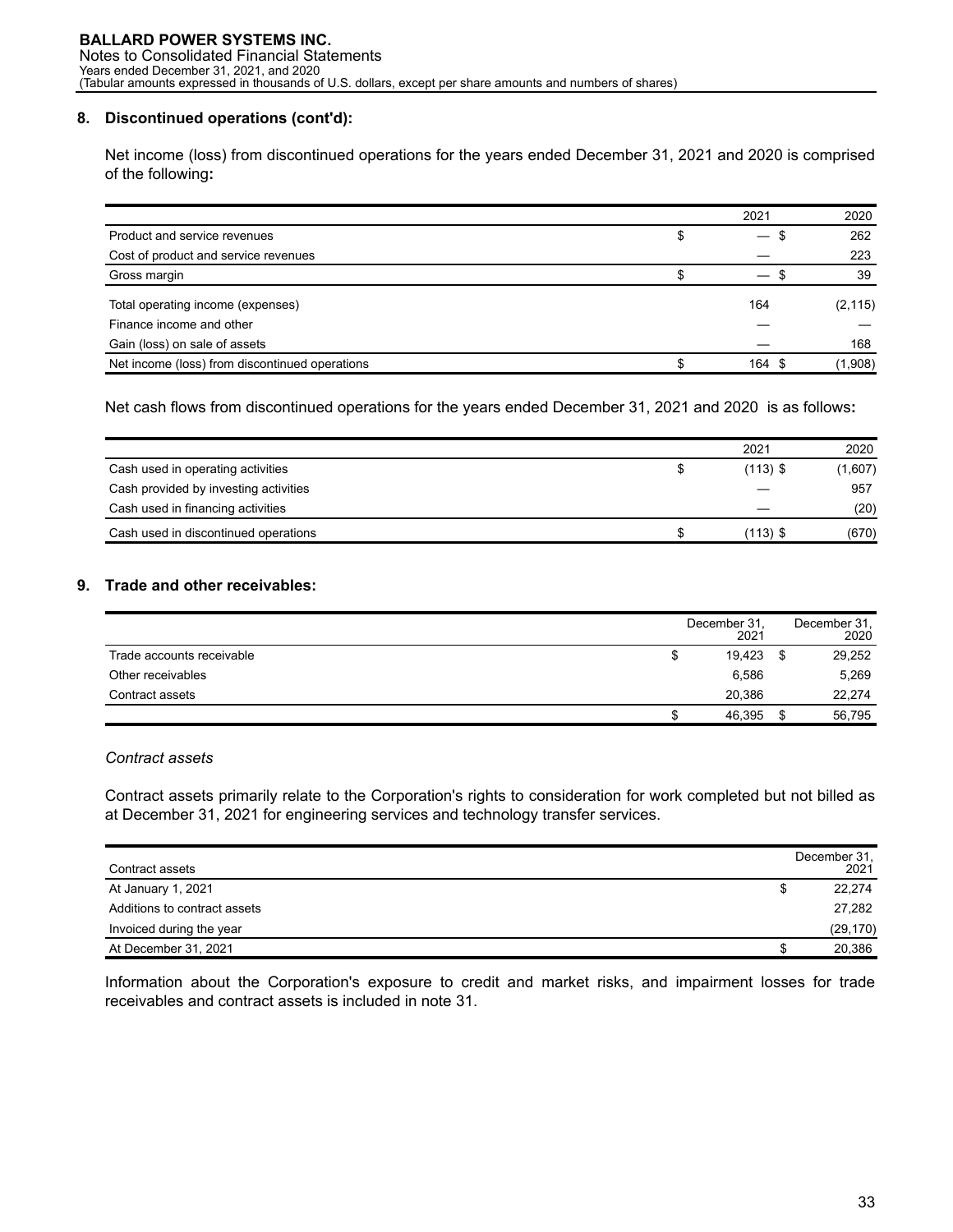## **10. Inventories:**

|                               | December 31,<br>2021 |      | December 31,<br>2020 |
|-------------------------------|----------------------|------|----------------------|
| Raw materials and consumables | \$<br>22,394         | - \$ | 11,879               |
| Work-in-progress              | 19,795               |      | 8,330                |
| Finished goods                | 5,350                |      | 3,746                |
| Service inventory             | 3.978                |      | 4,567                |
|                               | 51.517               |      | 28.522               |

In 2021, the amount of raw materials and consumables, finished goods and work-in-progress recognized as cost of product and service revenues amounted to \$60,803,000 (2020 - \$49,710,000).

In 2021, the write-down of inventories to net realizable value amounted to \$1,246,000 (2020 - \$1,888,000) and the reversal of previously recorded write-downs amounted to \$136,000 (2020 - \$434,000), resulting in a net write-down of \$1,110,000 (2020 - \$1,454,000). Write-downs and reversals are included in either cost of product and service revenues, or research and product development expense, depending on the nature of inventory.

#### **11. Property, plant and equipment:**

|                                     |   | December 31, | December 31. |
|-------------------------------------|---|--------------|--------------|
|                                     |   | 2021         | 2020         |
| Property, plant and equipment owned | S | 43.855       | 36,560       |
| Right-of-use assets                 |   | 12.206       | 12.774       |
|                                     |   | 56.061       | 49,334       |

*Property, plant and equipment owned:*

|                               | December 31. | December 31, |             |
|-------------------------------|--------------|--------------|-------------|
| Net carrying amounts          |              | 2021         | 2020        |
| Computer equipment            | \$           | 1,599        | \$<br>1,846 |
| Furniture and fixtures        |              | 762          | 657         |
| Leasehold improvements        |              | 1.518        | 1,558       |
| Production and test equipment |              | 39.976       | 32,499      |
|                               |              | 43,855       | 36,560      |

| Cost                          | December<br>31, 2020 |     | Additions |      | Additions<br>through<br>Acquisition | Impairment | Transfers   |     | Effect of<br>movements<br>in exchange<br>rates |   | December<br>31, 2021 |
|-------------------------------|----------------------|-----|-----------|------|-------------------------------------|------------|-------------|-----|------------------------------------------------|---|----------------------|
| Computer equipment            | \$<br>6,635          | \$. | 442       | - \$ | $\overline{\phantom{0}}$            | \$         | \$<br>(225) | -\$ |                                                | Œ | 6,852                |
| <b>Furniture and fixtures</b> | 1.754                |     | 164       |      |                                     |            | (4)         |     |                                                |   | 1,914                |
| Leasehold improvements        | 9.196                |     | 274       |      |                                     |            | (18)        |     | (2)                                            |   | 9,450                |
| Production and test equipment | 66,392               |     | 12.278    |      | 16                                  | (263)      | (775)       |     | (4)                                            |   | 77,644               |
|                               | 83,977               |     | 13,158    |      | 16                                  | (263)      | .022)       |     | (6)                                            |   | 95,860               |

During 2021, additions through acquisition of property, plant and equipment relate to the acquisition of Arcola (Ballard Motive Solutions) on November 11, 2021 (note 7).

During the year ended December 31, 2021, an impairment loss of \$263,000 was recorded for production and test equipment that was never placed in service and was determined not required to support the Corporation's future manufacturing or testing capabilities.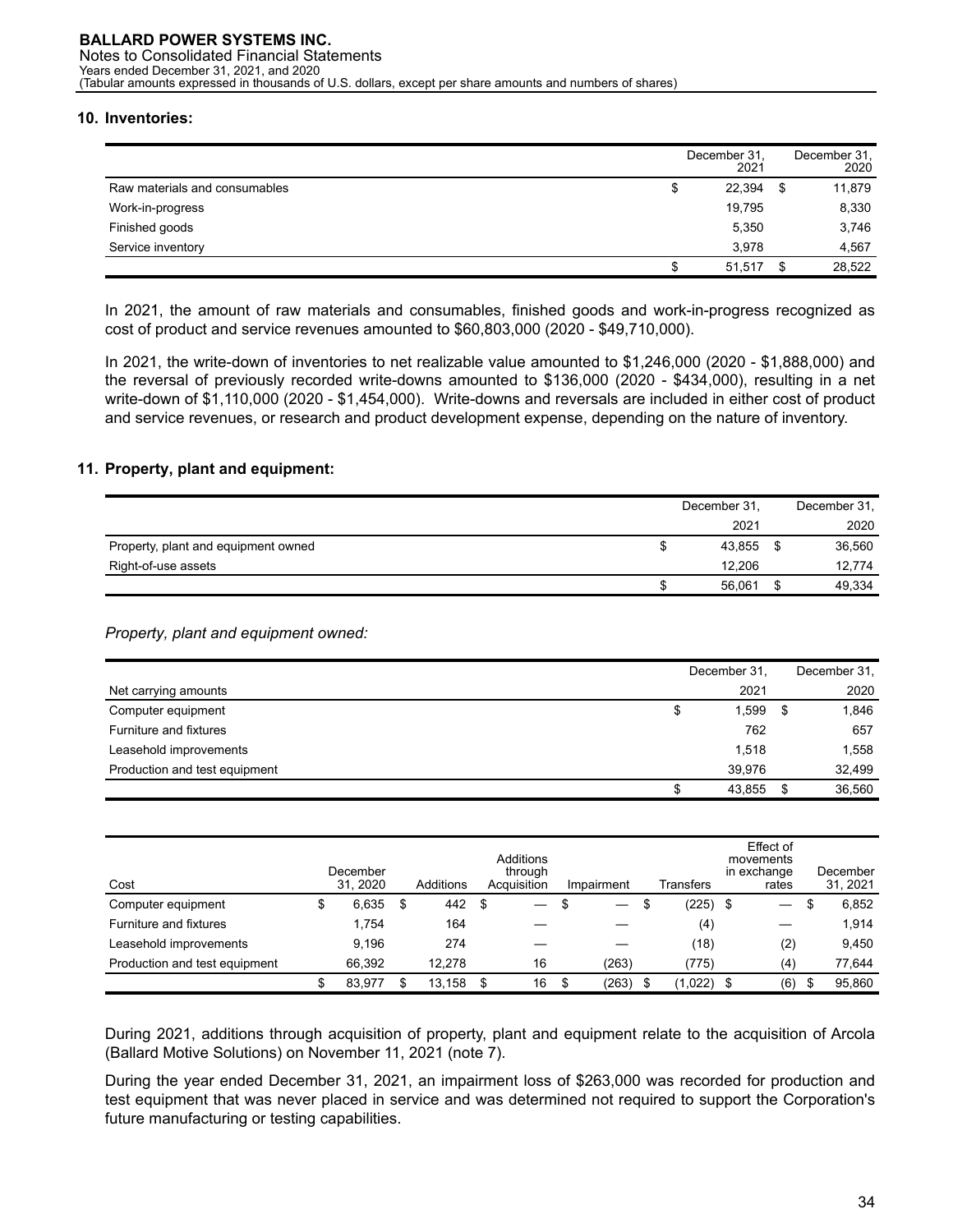# **11. Property, plant and equipment (cont'd):**

*Property, plant and equipment owned (owned):*

| Accumulated depreciation      | December 31,<br>2020 |   | Depreciation |      | Transfers |      | Effect of<br>movements in<br>exchange rates |     | December 31,<br>2021 |
|-------------------------------|----------------------|---|--------------|------|-----------|------|---------------------------------------------|-----|----------------------|
| Computer equipment            | \$<br>4,789          | S | 654          | - \$ | (175)     | - \$ | (15)                                        | -\$ | 5,253                |
| Furniture and fixtures        | 1.097                |   | 63           |      | (4)       |      | (4)                                         |     | 1.152                |
| Leasehold improvements        | 7.638                |   | 331          |      | (18)      |      | (19)                                        |     | 7,932                |
| Production and test equipment | 33.893               |   | 4.607        |      | (825)     |      | '7)                                         |     | 37,668               |
|                               | 47.417               |   | 5.655        |      | (1,022)   |      | (45)                                        |     | 52.005               |

| Cost                          |   | December 31.<br>2019 |   | Additions | <b>Disposals</b> |   | Transfers |      | Effect of<br>movements<br>in exchange<br>rates | December 31,<br>2020 |
|-------------------------------|---|----------------------|---|-----------|------------------|---|-----------|------|------------------------------------------------|----------------------|
| Computer equipment            | Φ | 5,733                | S | 791       | \$               | ъ | 75        | - \$ | 36                                             | \$<br>6,635          |
| Furniture and fixtures        |   | 1.098                |   | 642       |                  |   | 15        |      | (1)                                            | 1,754                |
| Leasehold improvements        |   | 8,559                |   | 440       |                  |   | 170       |      | 27                                             | 9,196                |
| Production and test equipment |   | 55.681               |   | 10.747    | (560)            |   | 500       |      | 24                                             | 66,392               |
|                               |   | 71.071               |   | 12,620    | \$<br>(560)      |   | 760       |      | 86                                             | 83,977               |

| Accumulated depreciation      | December 31,<br>2019 |   | Depreciation |      | <b>Disposals</b>         | Transfers |      | Effect of<br>movements<br>in exchange<br>rates | December 31,<br>2020 |
|-------------------------------|----------------------|---|--------------|------|--------------------------|-----------|------|------------------------------------------------|----------------------|
| Computer equipment            | 4,306                | S | 379          | - \$ | $\overline{\phantom{0}}$ | 75        | - \$ | 29                                             | \$<br>4,789          |
| Furniture and fixtures        | 1.047                |   | 25           |      |                          | 15        |      | 10                                             | 1.097                |
| Leasehold improvements        | 7.299                |   | 302          |      |                          |           |      | 37                                             | 7.638                |
| Production and test equipment | 30.673               |   | 3.053        |      | (512)                    | 670       |      | 9                                              | 33.893               |
|                               | 43.325               |   | 3.759        |      | (512)                    | 760       | S    | 85                                             | 47.417               |

*Right-of-use assets:*

The Corporation leases certain assets under lease agreements, comprising primarily of leases of land and buildings, office equipment and vehicles (note 19).

| Right-of-use assets  | December 31,      | December 31, |
|----------------------|-------------------|--------------|
| Net carrying amounts | 2021              | 2020         |
| Property             | \$<br>$11,837$ \$ | 12,537       |
| Equipment            | 139               | 121          |
| Vehicle              | 230               | 116          |
|                      | 12,206 \$         | 12.774       |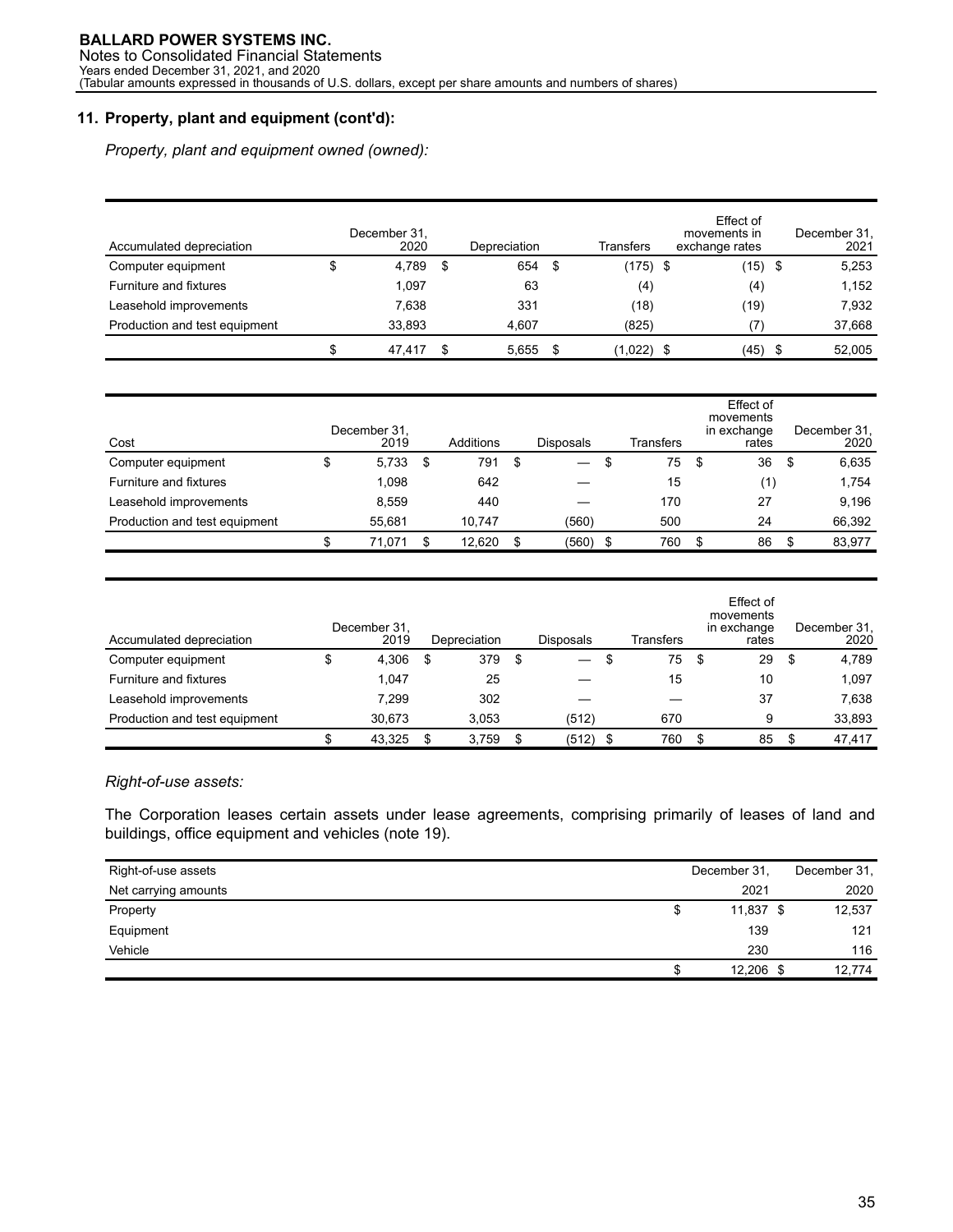# **11. Property, plant and equipment (cont'd):**

*Right-of-use assets (cont'd):*

| Cost      | December 31,<br>2020 |    | Additions | Additions<br>through<br>acquisition |   | Transfer   | Effect of<br>movements<br>in exchange<br>rates |      | December 31,<br>2021 |
|-----------|----------------------|----|-----------|-------------------------------------|---|------------|------------------------------------------------|------|----------------------|
| Property  | \$<br>24,665         | \$ | 1,967     | \$                                  | Œ | $(137)$ \$ | (68)                                           | -\$  | 26,427               |
| Equipment | 149                  |    | 46        |                                     |   | (22)       | 2                                              |      | 175                  |
| Vehicle   | 208                  |    |           | 174                                 |   |            | (10)                                           |      | 372                  |
|           | 25.022               | S  | 2,013     | \$<br>174                           |   | $(159)$ \$ | (76)                                           | - \$ | 26.974               |

During 2021, additions through acquisition of right-of-use assets relate to the acquisition of Arcola (Ballard Motive Solutions) on November 11, 2021 (note 7).

| Accumulated depreciation | December 31,<br>2020 | Depreciation | Transfer |      | Effect of<br>movements in<br>exchange rates |      | December 31,<br>2021 |
|--------------------------|----------------------|--------------|----------|------|---------------------------------------------|------|----------------------|
| Property                 | 12,128               | \$<br>2,633  | (137)    | - \$ | (34)                                        | - \$ | 14,590               |
| Equipment                | 28                   | 28           | (22)     |      |                                             |      | 36                   |
| Vehicle                  | 92                   | 54           |          |      | (4)                                         |      | 142                  |
|                          | 12.248               | 2.715        | (159)    | - \$ | (36)                                        | \$.  | 14.768               |

| Cost      |   | December 31,<br>2019 | Additions                | De-recognition |     | Effect of<br>movements in<br>exchange rates |    | December 31,<br>2020 |
|-----------|---|----------------------|--------------------------|----------------|-----|---------------------------------------------|----|----------------------|
| Property  | Φ | 24,568               | $\overline{\phantom{0}}$ | (46)           | -\$ | 143                                         | \$ | 24,665               |
| Equipment |   | 84                   | 102                      | (42)           |     |                                             |    | 149                  |
| Vehicle   |   | 142                  | 54                       |                |     | 12                                          |    | 208                  |
|           |   | 24,794               | 156                      | (88)           |     | 160                                         | S  | 25.022               |

| Accumulated depreciation |   | December 31,<br>2019 | Depreciation | De-recognition |      | Effect of<br>movements in<br>exchange rates |   | December 31,<br>2020 |
|--------------------------|---|----------------------|--------------|----------------|------|---------------------------------------------|---|----------------------|
| Property                 | ง | 9,647                | 2,488        | (46)           | - \$ | 39                                          | S | 12,128               |
| Equipment                |   | 17                   | 25           | (15)           |      |                                             |   | 28                   |
| Vehicle                  |   | 40                   | 46           |                |      | ี                                           |   | 92                   |
|                          |   | 9.704                | 2.559        | (61)           |      | 46                                          |   | 12.248               |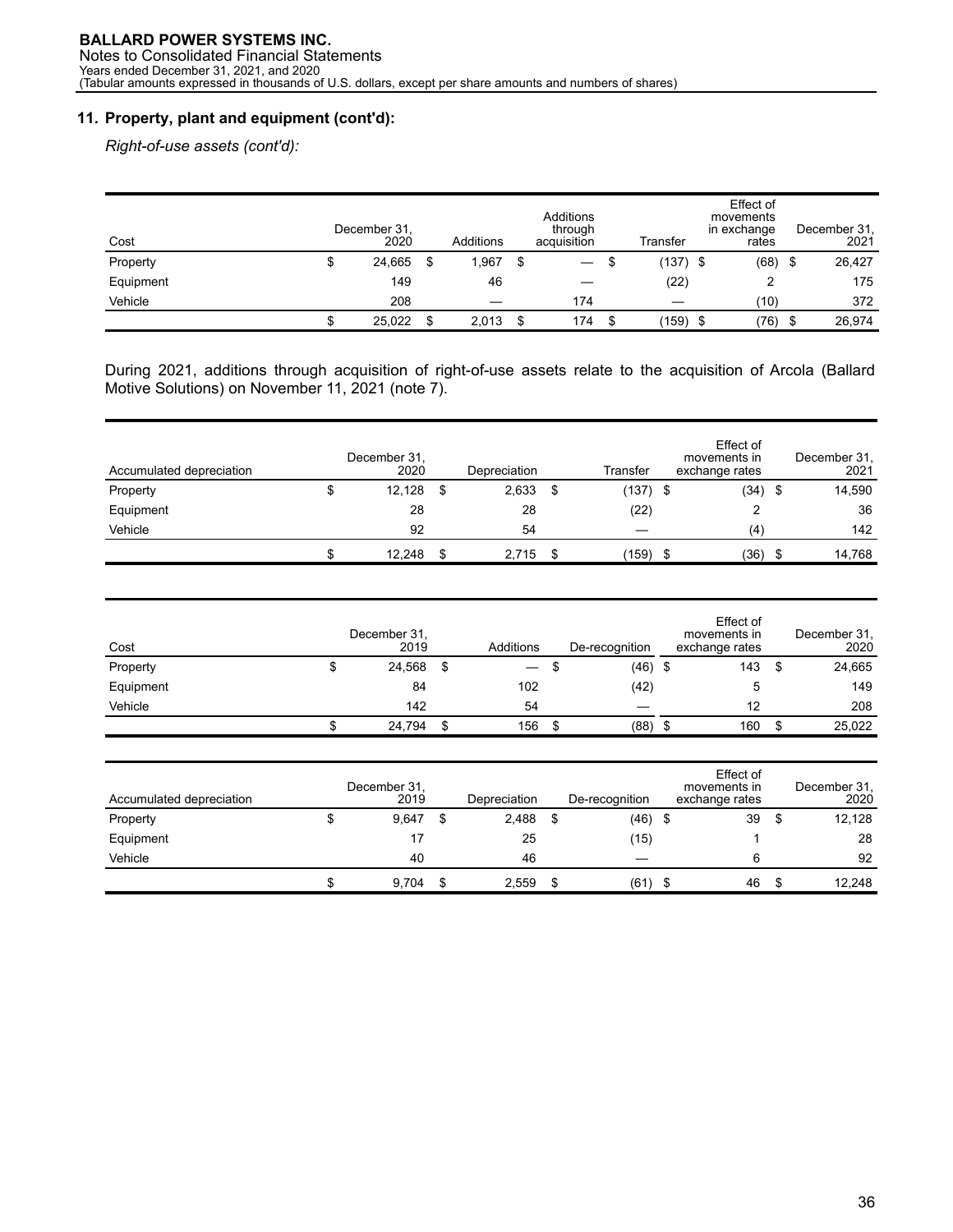## **12. Intangible assets:**

|                                                                                            | December 31.<br>2021 | December 31,<br>2020 |
|--------------------------------------------------------------------------------------------|----------------------|----------------------|
| Intellectual property acquired from UTC                                                    | 74                   | 522                  |
| ERP management reporting software system                                                   | 3.631                | 3.242                |
| Intellectual property acquired from Ballard Motive Solutions, net of amortization (note 7) | 17.083               |                      |
|                                                                                            | 20.788               | 3.764                |

|                                  |              |   | Accumulated  |    | Net carrying |
|----------------------------------|--------------|---|--------------|----|--------------|
|                                  | Cost         |   | amortization |    | amount       |
| At January 1, 2020               | \$<br>60,409 | S | 54,722       | \$ | 5,687        |
| Additions to intangible assets   | 246          |   |              |    | 246          |
| Amortization expense             |              |   | 1,657        |    | (1,657)      |
| <b>Disposals</b>                 | (800)        |   | (288)        |    | (512)        |
| At December 31, 2020             | 59,855       |   | 56,091       |    | 3,764        |
| Acquisition of intangible assets | 17.279       |   |              |    | 17,279       |
| Additions to intangible assets   | 1,543        |   |              |    | 1,543        |
| Amortization expense             |              |   | 1,798        |    | (1,798)      |
| At December 31, 2021             | \$<br>78,677 | S | 57,889       | S  | 20,788       |

Acquisition of intangible assets in 2021 relate to the acquisition of Arcola's (Ballard Motive Solutions) intangible assets of \$17,279,000 (note 7). Additions to intangible assets of \$1,543,000 consist primarily of a new Phase 3 of enhancements of \$1,385,000 (2020 - \$nil) and \$158,000 (2020 - \$246,000) of costs primarily for a Manufacturing Execution System, both of which enhance the capabilities of the ERP management reporting software system.

Amortization expense on intangible assets is allocated to research and product development expense or general and administration expense depending upon the nature of the underlying assets. In 2021, amortization of \$1,798,000 (2020 - \$1,657,000) was recorded.

# **13. Goodwill:**

For the purpose of impairment testing, goodwill is allocated to the Corporation's cash-generating units which represent the lowest level within the Corporation at which the goodwill is monitored for internal management purposes, which is not higher than the Corporation's operating segments (note 30).

As of December 31, 2021, the aggregate carrying amount of the Corporation's goodwill is \$64,268,000 (2020 - \$40,277,000). During the year ended December 31, 2021, the Corporation acquired goodwill of \$23,991,000 as part of the acquisition of Arcola (Ballard Motive Solutions) (note 7).

The impairment testing requires a comparison of the carrying value of the asset to the higher of (i) value in use; and (ii) fair value less costs to sell. Value in use is defined as the present value of future cash flows expected to be derived from the asset in its current state.

The Corporation's fair value less costs to sell test is a modified market capitalization assessment, whereby the fair value of the Fuel Cell Products and Services segment is determined by first calculating the value of the Corporation at December 31, 2021 based on the average closing share price in the month of December, adding a reasonable estimated control premium to determine the Corporation's enterprise value on a controlling basis after adjusting for excess cash balances, deducting the fair value of long-term financial investments, and then deducting the estimated costs to sell to arrive at the fair value of the Fuel Cell Products and Services segment. Based on the fair value less costs to sell test, the Corporation has determined that the fair value of the Fuel Cell Products and Services segment exceeds its carrying value as of December 31, 2021, indicating that no goodwill impairment charge is required for 2021 (\$nil in 2020).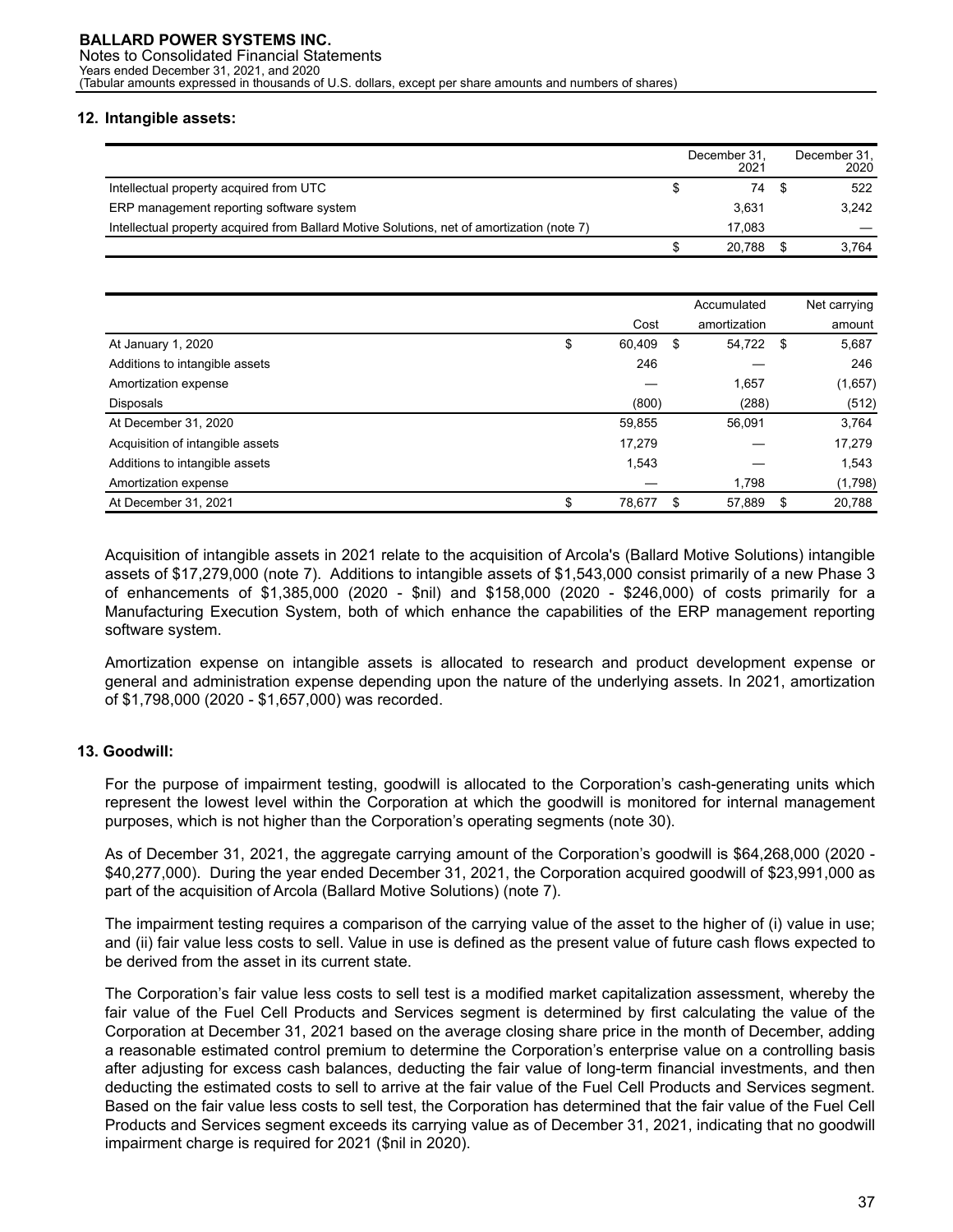#### **14. Investments:**

|                                             | December 31.<br>2021 |      | December 31,<br>2020 |
|---------------------------------------------|----------------------|------|----------------------|
| Investment in Weichai Ballard JV (note 4)   | \$<br>28,982         | - \$ | 27,561               |
| Investment in Synergy Ballard JVCo (note 4) |                      |      |                      |
| Investment in Forsee Power                  | 33,335               |      |                      |
| Investment in HyCap Fund I SCSp             | 7,636                |      |                      |
| Investment in CleanH <sub>2</sub> Fund      | 339                  |      |                      |
| Other                                       |                      |      | -5                   |
|                                             | 70.292               |      | 27.566               |

For the year ended December 31, 2021, the Corporation recorded \$16,140,000 (2020 - \$12,557,000) in equity loss of investment in JV and associates, consisting of equity loss in Weichai Ballard JV of \$16,084,000 (2020 - \$12,495,000) and equity loss in Synergy Ballard JVCo of \$56,000 (2020 - \$62,000).

#### *Investment in Weichai Ballard JV*

| Investment in Weichai Ballard JV                                                   | December 31.<br>2021 |   | December 31.<br>2020 |
|------------------------------------------------------------------------------------|----------------------|---|----------------------|
| Beginning balance                                                                  | 27.561               | S | 21,642               |
| Capital contribution to JV                                                         | 12.351               |   | 22,515               |
| Recognition (deferral) of 49% profit on inventory not yet sold to third party, net | 3.909                |   | (5,759)              |
| Equity in loss                                                                     | (16,084)             |   | (12, 495)            |
| Cumulative translation adjustment due to foreign exchange                          | 1.245                |   | 1,658                |
| Ending balance                                                                     | 28.982               | S | 27,561               |

Weichai Ballard JV is an associate in which the Corporation has significant influence and a 49% ownership interest. During the year ended December 31, 2021, the Corporation made committed capital contributions of \$12,351,000 (RMB 79,625,000 equivalent) (2020 - \$22,515,000 (RMB 155,575,000 equivalent)) to Weichai Ballard JV. At December 31, 2021, as specified in the Equity Joint Venture Agreement, the Corporation is currently committed to its last remaining capital contributions to Weichai Ballard JV of \$9,834,000 (RMB 62,475,000) in 2022.

The following tables summarize the financial information of Weichai Ballard JV as included in its own financial statements as of December 31, 2021, adjusted for foreign exchange differences, the application of the Corporation's accounting policies, and the Corporation's incorporation costs.

|                                                                                  | December 31.<br>2021 |     | December 31,<br>2020 |
|----------------------------------------------------------------------------------|----------------------|-----|----------------------|
| Percentage ownership interest (49%)                                              |                      |     |                      |
| <b>Current assets</b>                                                            | \$<br>104.907        | S   | 102,083              |
| Non-current assets                                                               | 2.339                |     | 178                  |
| <b>Current liabilities</b>                                                       | (36, 385)            |     | (26, 701)            |
| Non-current liabilities                                                          | (2,861)              |     | (2,610)              |
| Net assets (100%)                                                                | 68,000               |     | 72,950               |
| Corporation's share of net assets (49%)                                          | 33.320               |     | 35.746               |
| Incorporation costs                                                              | 324                  |     | 324                  |
| Elimination of unrealized profit on downstream sales, net of sale to third party | (4,662)              |     | (8,509)              |
| Carrying amount of investment in Weichai Ballard JV                              | 28,982               | - 5 | 27,561               |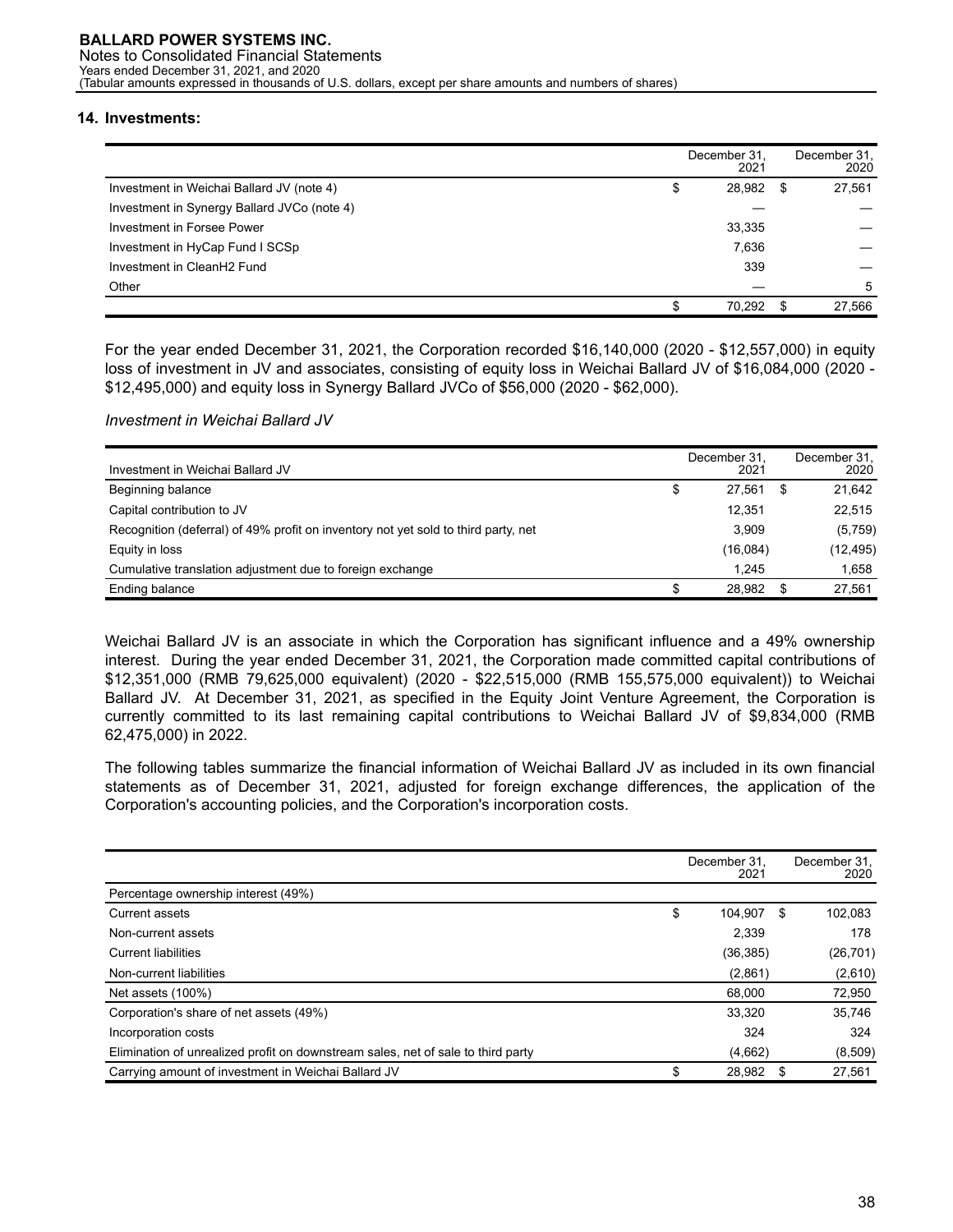## **14. Investments (cont'd):**

*Investment in Weichai Ballard JV (cont'd)*

|                                       |   | December 31. |      | December 31, |
|---------------------------------------|---|--------------|------|--------------|
|                                       |   | 2021         |      | 2020         |
| Revenue (100%)                        | S | 38.260       | - \$ | 15,765       |
| Net loss (100%)                       |   | 32.825       |      | 25.499       |
| Corporation's share of net loss (49%) |   | 16.084       |      | 12.495       |
|                                       |   |              |      |              |

## *Investment in Synergy Ballard JVCo*

| Investment in Synergy Ballard JVCo                              | December 31,<br>2021 | December 31,<br>2020 |
|-----------------------------------------------------------------|----------------------|----------------------|
| Beginning balance                                               |                      |                      |
| Recognition of 10% profit on inventory sold to third party, net | 56                   | 62                   |
| Equity in loss                                                  | (56)                 | (62)                 |
| Ending balance                                                  |                      |                      |

Synergy Ballard JVCo is an associate in which the Corporation has significant influence and a 10% ownership interest. During the year ended December 31, 2021, the Corporation made committed capital contributions of \$nil (2020 - \$nil) to Synergy Ballard JVCo.

#### *Investment in Forsee Power*

In October 2021, the Corporation entered into a strategic partnership with Forsee Power, a leader in smart battery systems for sustainable electromobility. The strategic partnership is to develop a fully integrated fuel cell and battery solution, optimized for performance, cost, and installation for heavy-duty hydrogen mobility applications. As part of the strategic relationship, the Corporation committed to participate as a lead investor in connection with the initial public offering ("IPO") on Euronext in Paris, France, of Forsee Power. Pursuant to this commitment, the Corporation purchased 5,200,000 shares for consideration of \$43,809,000 (€37,700,000) in October 2021, resulting in an ownership interest of 9.77% in Forsee Power upon completion of the IPO. The Corporation also appointed a board member to the Forsee Power board of directors.

During the year ended December 31, 2021, changes in fair value and foreign exchange adjustments totalling (\$10,474,000) were recognized as an unrealized loss in the consolidated statement of loss and comprehensive income (loss) and included in finance income (loss) and other (notes 26 and 31), resulting in net fair value investment in Forsee Power of \$33,335,000 as of December 31, 2021.

#### *Investment in Hydrogen Funds*

#### *HyCap Fund*

In August 2021, the Corporation entered into a Subscription Agreement pursuant to a Limited Partnership Agreement ("LPA"), committing to be a limited partner in HyCap Fund I SCSp ("HyCap"), a newly-created hydrogen infrastructure and growth equity fund. The fund will invest in a combination of hydrogen infrastructure projects and investments in companies along the hydrogen value chain. The Corporation has committed to investing £25,000,000 (\$33,698,000) into this fund which will allow it to appoint two representatives to participate in the Advisory Committee. In the three months ended December 31, 2021, the Corporation made initial contributions of £5,665,000 (\$7,610,000 ).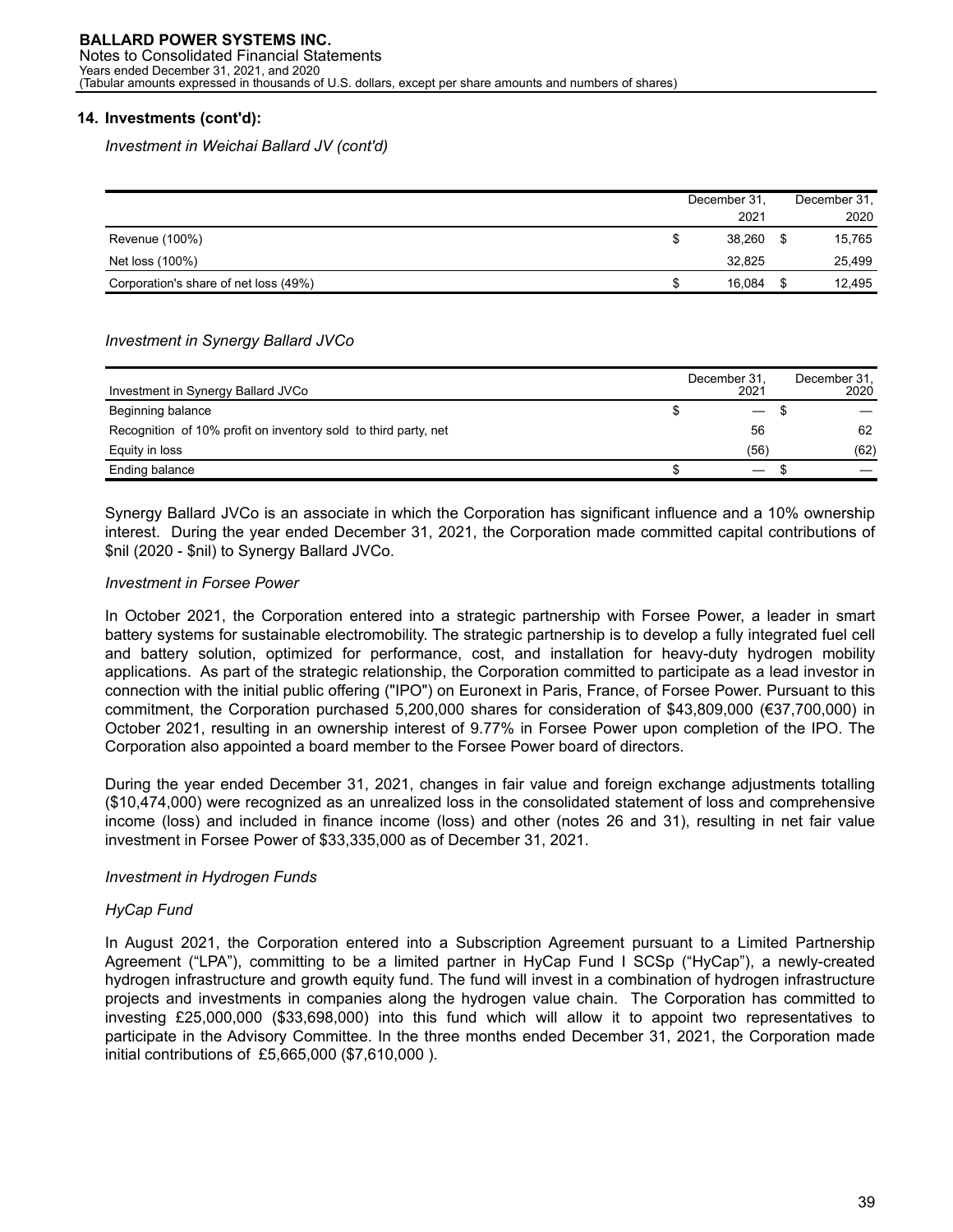## **14. Investments (cont'd):**

*Investment in Hydrogen Funds (cont'd)* 

## *HyCap Fund (cont'd)*

During the year ended December 31, 2021, changes in fair value and foreign exchange adjustments totalling \$26,000 were recognized as an unrealized gain in the consolidated statement of loss and comprehensive income (loss) and included in finance income (loss) and other (notes 26 and 31), resulting in net fair value investment in HyCap of \$7,636,000 as of December 31, 2021.

## *Clean H2 Infrastructure Fund*

In December 2021, the Corporation entered into a Subscription Agreement pursuant to a Limited Partnership Agreement ("LPA"), committing to be a limited partner in Clean H2 Infrastructure Fund I ("Clean H2"), another newly-created hydrogen infrastructure and growth equity fund. The fund will invest in a combination of hydrogen infrastructure projects and investments in companies along the hydrogen value chain. The Corporation has committed to investing €30,000,000 (\$33,978,000) into this fund which will allow it to appoint two representatives to participate in the Advisory Committee. In the three months ended December 31, 2021, the Corporation made its initial contribution of £300,000 (\$337,000).

During the year ended December 31, 2021, changes in fair value and foreign exchange adjustments totalling \$2,000 were recognized as an unrealized gain in the consolidated statement of loss and comprehensive income (loss) and included in finance income (loss) and other (notes 26 and 31), resulting in net fair value investment in Clean H2 of \$339,000 as of December 31, 2021.

## **15. Bank facilities:**

The Corporation has the following bank facilities available to it.

#### *Letter of Guarantee Facility*

The Corporation has an operating facility ("LG Facility"), enabling the bank to issue letters of guarantees, standby letters of credit, performance bonds, counter guarantees, counter standby letters of credit or similar credit on the Corporation's behalf from time to time up to a maximum of \$2,000,000.

At December 31, 2021, \$nil (2020 - \$nil) was outstanding on the LG Facility.

# *Foreign Exchange Facility*

The Corporation also has a demand revolving foreign exchange facility ("FX Facility") that allows the Corporation to purchase foreign exchange currency contracts up to a maximum face value of \$23,684,000 (CDN \$29,000,000) secured by a guarantee from Export Development Canada.

At December 31, 2021, the Corporation had outstanding foreign exchange currency contracts to purchase a total of CDN \$26,500,000 (2020 – CDN \$16,750,000) at an average rate of 1.26 CDN per U.S. dollar, resulting in an unrealized gain (loss) of CDN \$(33,000) at December 31, 2021 (2020 – \$632,000). The unrealized gain (loss) on forward foreign exchange contracts is presented in prepaid expenses and other current assets on the statement of financial position.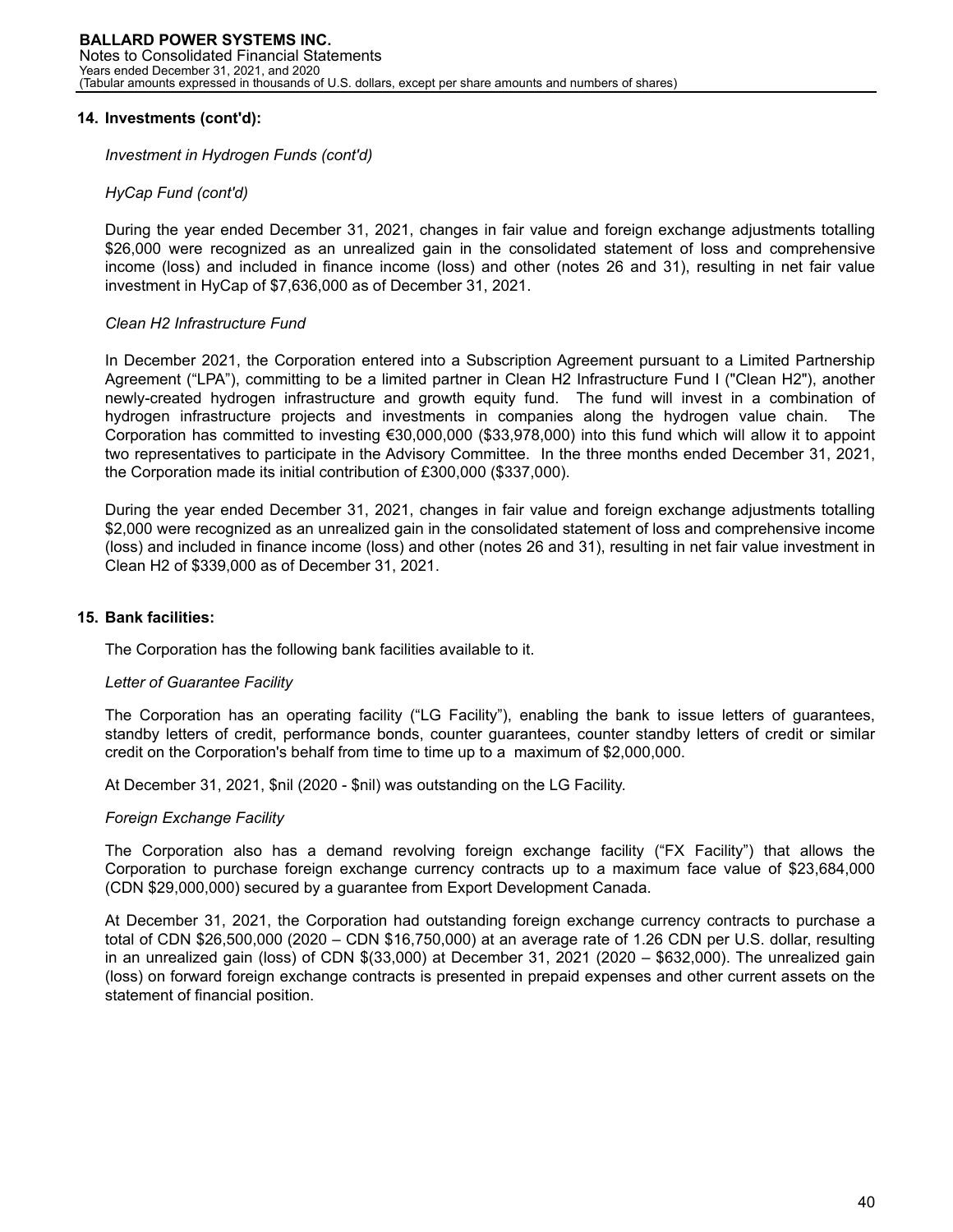#### **16. Trade and other payables:**

|                        | December 31.<br>2021 |      | December 31,<br>2020 |
|------------------------|----------------------|------|----------------------|
| Trade accounts payable | \$<br>13.689         | - \$ | 9,070                |
| Compensation payable   | 15,830               |      | 14,417               |
| Other liabilities      | 9,130                |      | 5,306                |
| Taxes payable          | 906                  |      | 1.084                |
|                        | 39.555               | S    | 29.877               |

## **17. Deferred revenue:**

Deferred revenue (i.e. contract liabilities) represents cash received from customers in excess of revenue recognized on uncompleted contracts.

| Deferred revenue                   | December 31.<br>2021 | December 31,<br>2020 |
|------------------------------------|----------------------|----------------------|
| <b>Beginning Balance</b>           | 9.888                | 20,156               |
| Additions to deferred revenue      | 23.618               | 43.166               |
| Revenue recognized during the year | (21, 397)            | (53, 434)            |
| <b>Ending Balance</b>              | 12.109               | 9.888                |

# **18. Provisions and other liabilities:**

|                                             | Restructuring         | Warranty     | Onerous   | Contingent    | Other       |              |
|---------------------------------------------|-----------------------|--------------|-----------|---------------|-------------|--------------|
| Balance                                     | provision             | provision    | contracts | consideration | liabilities | Total        |
| At January 1, 2020                          | \$<br>8               | \$<br>10,480 | \$        | \$            | \$<br>1,688 | \$<br>12,176 |
| Provisions made during the year             | 66                    | 3,189        |           |               | 40          | 3,295        |
| Provisions used/paid during the year        | (65)                  | (2, 569)     |           |               |             | (2,634)      |
| Provisions reversed/expired during the year |                       | (1,486)      |           |               |             | (1,486)      |
| Effect of movements in exchange rates       |                       | 11           |           |               | 36          | 48           |
| At December 31, 2020                        | 10                    | 9.625        |           |               | 1,764       | 11,399       |
| Provisions made during the year             | 131                   | 4,102        | 300       | 26,258        | 109         | 30,900       |
| Provisions used/paid during the year        | (136)                 | (3,894)      |           |               |             | (4,030)      |
| Provisions reversed/expired during the year |                       | (1, 112)     |           |               |             | (1, 112)     |
| Effect of movements in exchange rates       |                       | (9)          |           |               | 4           | (5)          |
| At December 31, 2021                        | \$<br>5               | \$<br>8,712  | \$<br>300 | \$<br>26,258  | \$<br>1,877 | \$<br>37,152 |
| At December 31, 2020                        |                       |              |           |               |             |              |
| Current                                     | \$<br>10              | \$<br>9,625  | \$        | \$            | \$          | \$<br>9,635  |
| Non-current                                 |                       |              |           |               | 1,764       | 1,764        |
|                                             | \$<br>10 <sup>°</sup> | \$<br>9,625  | \$        | \$            | \$<br>1,764 | \$<br>11,399 |
| At December 31, 2021                        |                       |              |           |               |             |              |
| Current                                     | \$<br>5               | \$<br>8,712  | \$<br>300 | \$<br>19,240  | \$          | \$<br>28,257 |
| Non-current                                 |                       |              |           | 7,018         | 1,877       | 8,895        |
|                                             | \$<br>5               | \$<br>8,712  | \$<br>300 | \$<br>26,258  | \$<br>1,877 | \$<br>37,152 |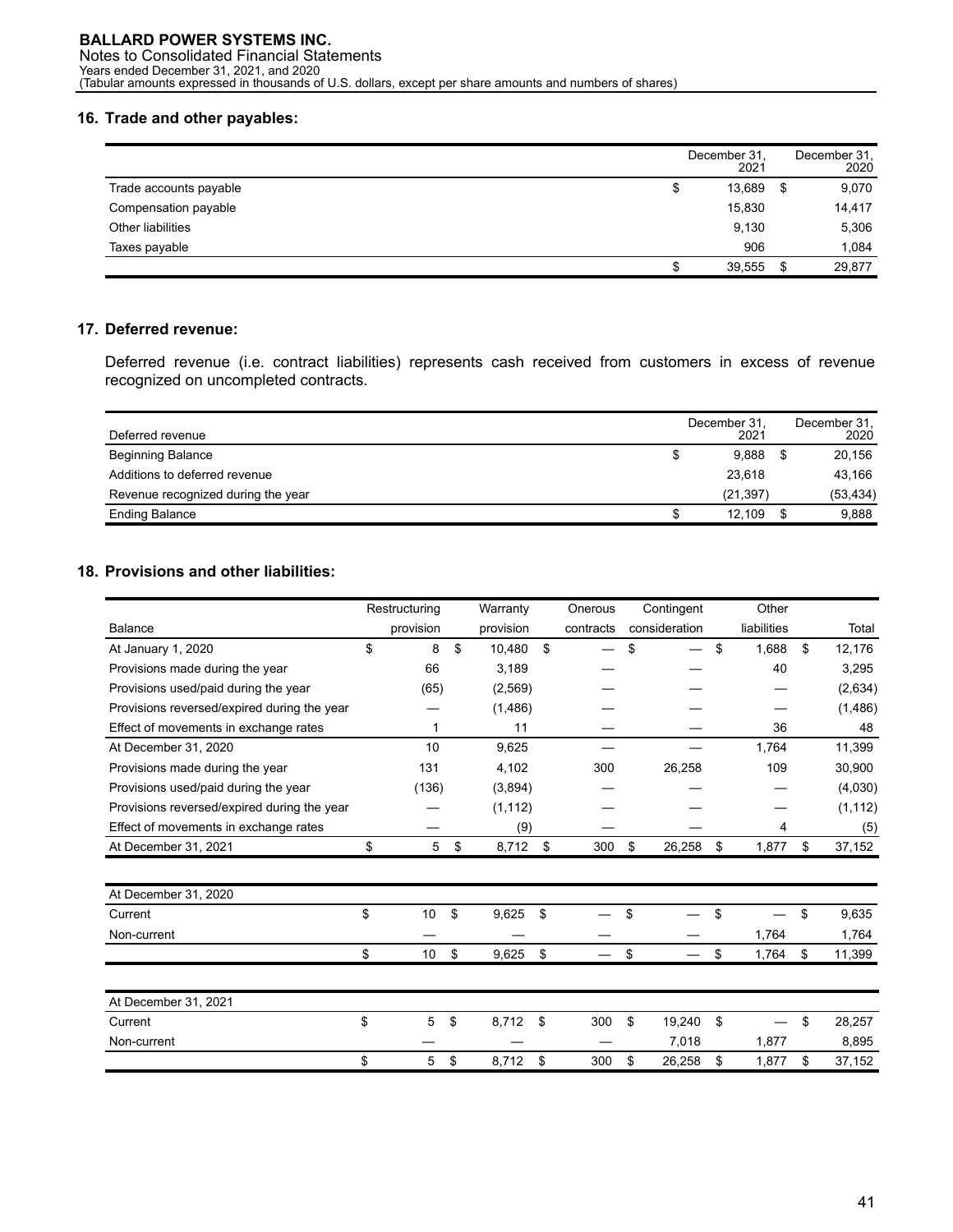## **18. Provisions and other liabilities (cont'd):**

#### *Restructuring provision*

Restructuring charges relate to minor restructurings focused on overhead cost reductions and relate primarily to employee termination benefits. Restructuring charges are recognized in other operating expense.

#### *Warranty provision*

The Corporation recorded warranty provisions of \$4,102,000 (2020 - \$3,189,000), comprised of \$2,711,000 (2020 - \$3,098,000) related to new product sales and \$1,391,000 (2020 - \$91,000) related to upward warranty adjustments. This was offset by warranty expenditures of \$3,894,000 (2020 - \$2,569,000) and downward warranty adjustments of \$1,112,000 (2020 - \$1,486,000), due primarily to contractual expirations and changes in estimated and actual costs to repair. The remaining \$9,000 decrease (2020 – \$11,000 increase) to the warranty provision related to the effect of movements in exchange rates.

#### *Onerous Contracts*

Prior to the January 1, 2022 effective date of the *Amendments to IAS 37 (*note 6), the Corporation performed a detailed review of its contracts as of December 31, 2021, which consistent with past practice, only included incremental costs, to determine if a contract was onerous. As a result of this review, Ballard recorded an onerous contract provision of \$300,000 as of December 31, 2021.

On completion of the review of contract costs in preparation for the implementation of *Onerous Contracts – Cost of Fulfilling a Contract (Amendments to IAS 37)* and with the inclusion of other direct costs in addition to incremental costs, it was determined that on adoption of the *Amendments to IAS 37*, additional contracts are expected to be deemed onerous with a calculated additional provision of \$1,200,000 which is expected to be recorded on January 1, 2022 against retained earnings as an opening balance adjustment. The Corporation will continue to review open contracts on a quarterly basis to determine if any ongoing or new contracts become onerous, and if any of the underlying conditions or assumptions change which would require an adjustment to the accrued provision.

#### *Contingent Consideration*

As part of the acquisition of Arcola (Ballard Motive Solutions) (note 7), total consideration includes earn-out cash consideration payable by the Corporation, based on the achievement of certain performance milestones over a three year period from the acquisition date. These future cash payments of up to \$27,000,000 are contingently based on the successful attainment of numerous milestone objectives over a three-year period discounted for the estimated probability of successful occurrence and for the timing delay in receiving the cash payments, or \$26,258,000.

Cash payments of \$4,800,000 were made by the Corporation in January 2022, upon successful achievement of three performance milestones.

#### *Other liabilities: Decommissioning liabilities*

A provision for decommissioning liabilities has been recorded for the Corporation's head office building in Burnaby, British Columbia and is related to estimated site restoration obligations at the end of the lease term. The Corporation has made certain modifications to the leased building to facilitate the manufacturing and testing of its fuel cell products. Consequently, the site restoration obligations relate primarily to dismantling and removing various manufacturing and test equipment and restoring the infrastructure of the leased building to its original state of when the lease was entered into.

Due to the long-term nature of the liability, the most significant uncertainty in estimating the provision is the costs that will be incurred. The Corporation has determined a range of reasonably possible outcomes of the total costs for the head office building. In determining the fair value of the decommissioning liabilities, the estimated future cash flows have been discounted at 1.25% per annum (2020 – 0.39%).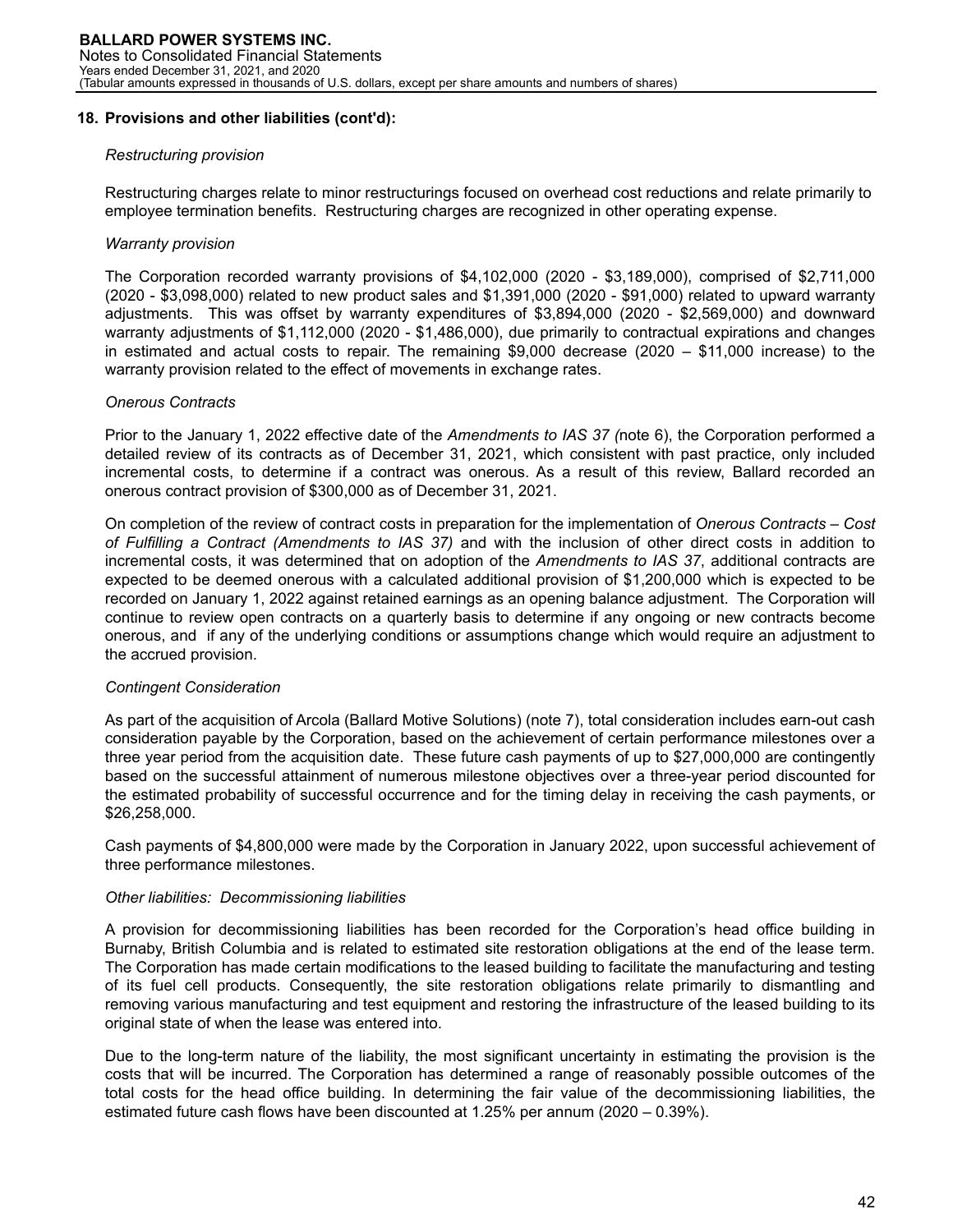#### **18. Provisions and other liabilities (cont'd):**

#### *Other liabilities: Decommissioning liabilities (cont'd)*

The Corporation performed an assessment of the estimated cash flows required to settle the obligations for the building as of December 31, 2021. Based on the assessment, an increase of \$65,000 in the provision (2020 - \$nil) was recorded against decommissioning liabilities, in addition to accretion costs of \$44,000 (2020 - \$40,000).

The net discounted amount of estimated cash flows required to settle the obligation for the building is \$1,877,000 (2020 -\$1,764,000) which is expected to be settled at the end of the lease term in 2025.

#### **19. Lease liability:**

The Corporation leases certain assets under lease agreements. The lease liability consists primarily of leases of land and buildings, office equipment and vehicles. The leases have interest rates ranging from 2.45% to 6.85% per annum and expire between May 2022 and June 2032.

|                              | December 31,<br>2021 |      | December 31,<br>2020 |
|------------------------------|----------------------|------|----------------------|
| Property                     | \$<br>3,117          | \$   | 2,613                |
| Equipment                    | 38                   |      | 29                   |
| Vehicle                      | 83                   |      | 49                   |
| Lease Liability, Current     | \$<br>3,238          | \$   | 2,691                |
|                              |                      |      |                      |
| Property                     | \$<br>13,647         | - \$ | 15,017               |
| Equipment                    | 105                  |      | 98                   |
| Vehicle                      | 130                  |      | 67                   |
| Lease Liability, Non-current | \$<br>13,882         | - \$ | 15,182               |
|                              |                      |      |                      |
| Lease Liability              | \$<br>17,120         | - \$ | 17,873               |

The Corporation is committed to minimum lease payments as follows:

| <b>Maturity Analysis</b>             |    | December 31,<br>2021 |
|--------------------------------------|----|----------------------|
| Less than one year                   | \$ | 4,296                |
| Between one and five years           |    | 13.194               |
| More than five years                 |    | 2,866                |
| Total undiscounted lease liabilities | S  | 20.356               |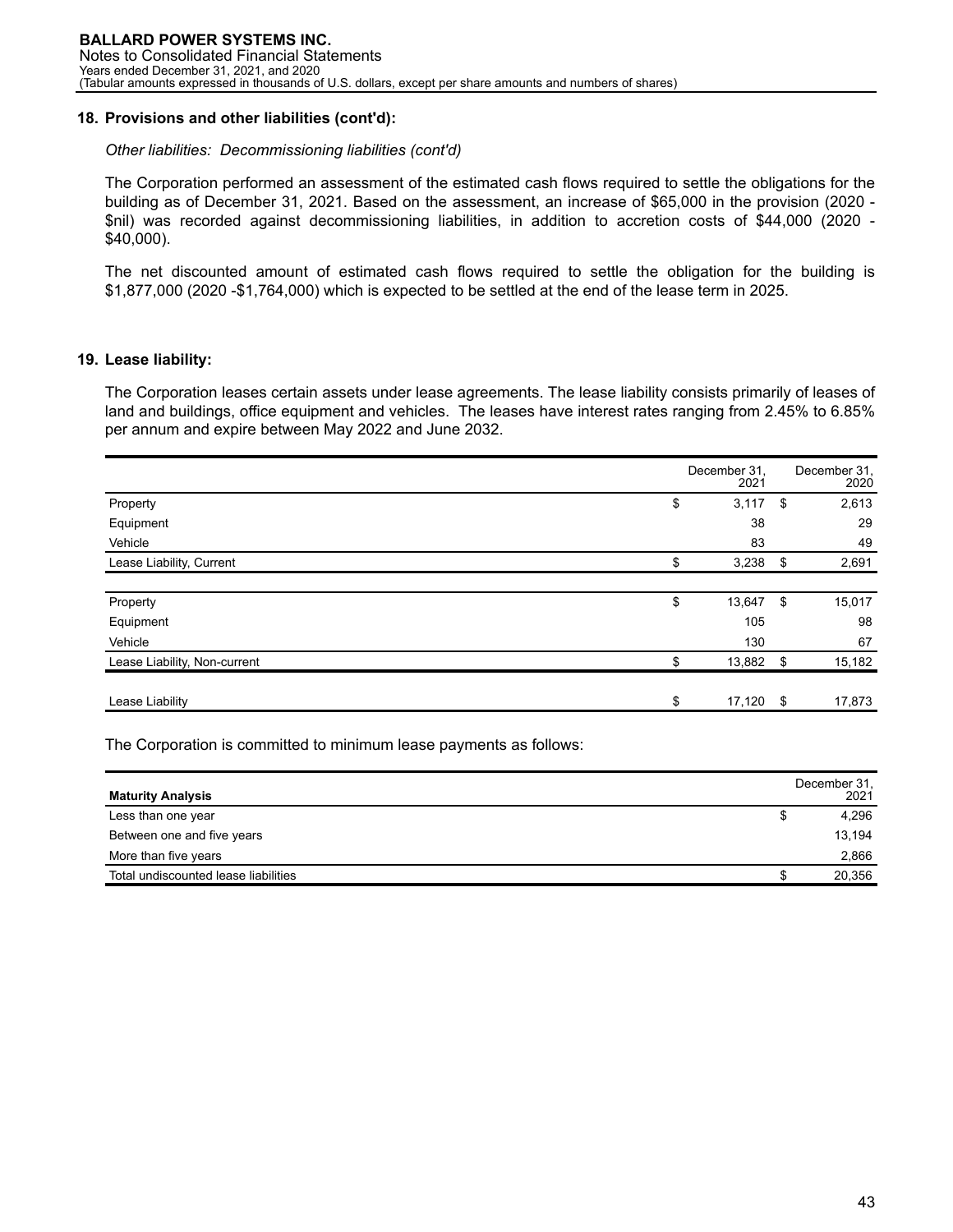## **19. Lease liability (cont'd):**

*IFRS 16 Leases* had the following impact for the years ended December 31, 2021 and 2020.

| Amounts recognized in profit or loss              | December 31.<br>2021 | December 31,<br>2020 |
|---------------------------------------------------|----------------------|----------------------|
| Interest on lease liabilities                     | \$<br>$1.225$ \$     | 1.244                |
| Income from sub-leasing right-of-use assets       | 1,744                | 1,557                |
| Expenses relating to short-term leases            | 168                  | 120                  |
|                                                   |                      |                      |
| Amounts recognized in the statement of cash flows |                      |                      |
| Interest paid                                     | \$<br>$1,225$ \$     | 1.244                |
| Principal payments of lease liabilities           | 2,798                | 2,517                |
| Expenses relating to short-term leases            | 168                  | 120                  |
| Total cash outflow for leases                     | 4.191 \$             | 3,881                |

Deferred gains were also recorded on closing of the finance lease agreement and are amortized over the lease term. At December 31, 2021, the outstanding deferred gain was \$1,318,000 (2020 – \$1,734,000).

#### **20. Employee future benefits:**

|                                                  | December 31<br>2021 | December 31,<br>2020 |
|--------------------------------------------------|---------------------|----------------------|
| Net defined benefit pension plan liability       | 1.814               | 3.856                |
| Net other post-retirement benefit plan liability | 80                  | 85                   |
| Employee future benefits                         | .894                | 3.941                |

The Corporation maintains a defined benefit pension plan covering existing and former employees in the United States. The benefits under the pension plan are based on years of service and salary levels accrued as of December 31, 2009. In 2009, amendments were made to the defined benefit pension plan to freeze benefits accruing to employees at their respective years of service and salary levels obtained as of December 31, 2009. Certain employees in the United States are also eligible for post-retirement healthcare, life insurance, and other benefits.

The Corporation accrues the present value of its obligations under employee future benefit plans and related costs, net of the present value of plan assets.

The measurement date used to determine pension and other post-retirement benefit obligations and expense is December 31 of each year. The most recent actuarial valuation of the employee future benefit plans for funding purposes was as of January 1, 2021. The next actuarial valuation of the employee future benefit plans for funding purposes is expected to be performed as of January 1, 2022.

The Corporation expects contributions of \$nil to be paid to its defined benefit plans in 2022.

The following tables reconcile the opening balances to the closing balances for the net defined benefit liability and its components for the two plans. The expense recognized in profit or loss is recorded in finance income (loss) and other.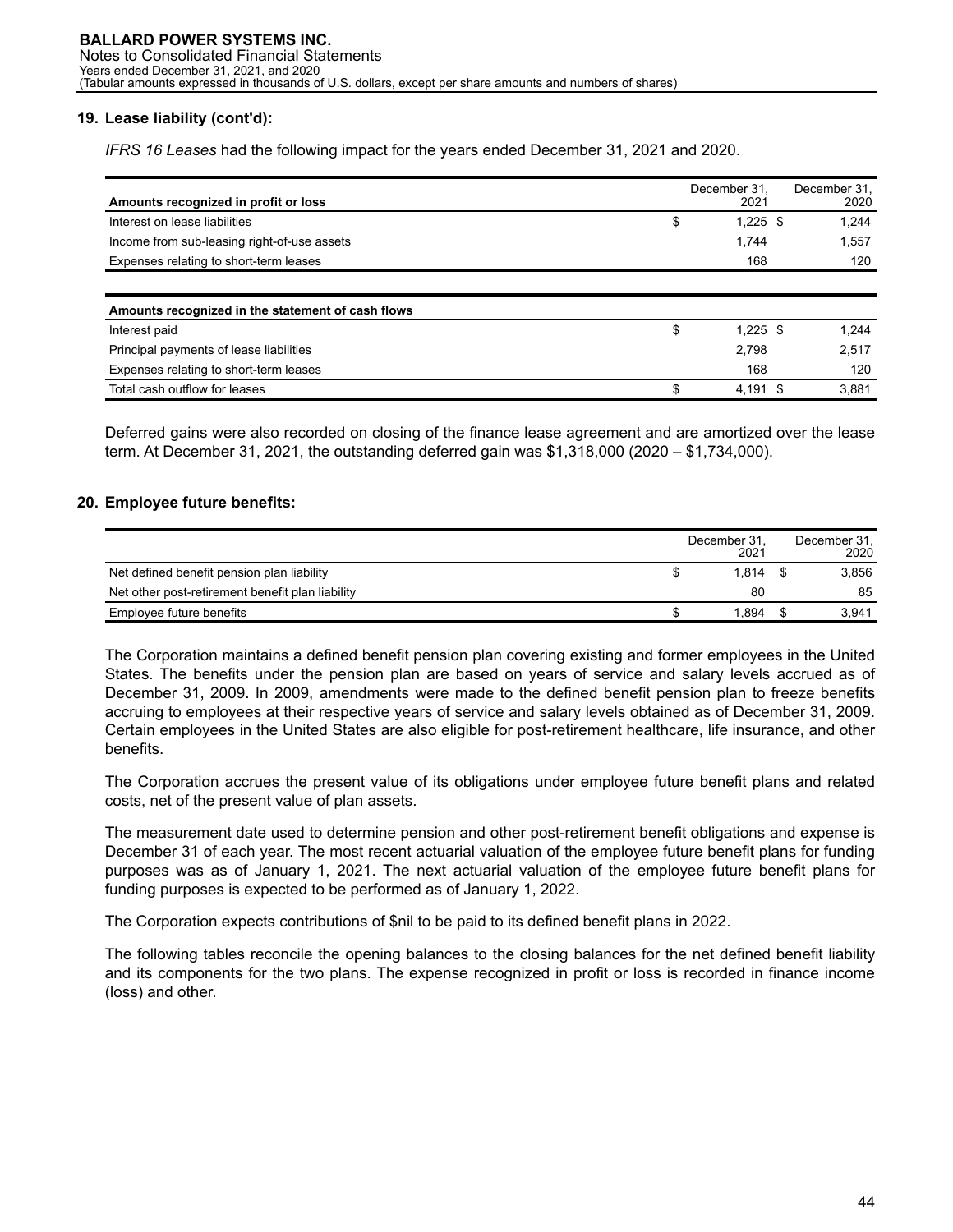# **20. Employee future benefits (cont'd):**

|                                                    | Defined benefit obligation |                | Fair value of plan assets |               |              |                   | Net defined benefit liability                |
|----------------------------------------------------|----------------------------|----------------|---------------------------|---------------|--------------|-------------------|----------------------------------------------|
| Defined benefit pension plan                       | 2021                       | 2020           | 2021                      | 2020          |              | 2021              | 2020                                         |
| Balance at January 1                               | \$<br>20,203               | \$<br>18,272   | \$<br>\$<br>(16, 347)     | $(13,964)$ \$ |              | 3,856             | \$<br>4,308                                  |
| Included in profit or loss                         |                            |                |                           |               |              |                   |                                              |
| Current service cost                               | 37                         | 36             |                           |               |              | 37                | 36                                           |
| Interest cost (income)                             | 476                        | 566            | (383)                     | (440)         |              | 93                | 126                                          |
| Benefits payable                                   |                            |                |                           |               |              |                   |                                              |
|                                                    | 513                        | 602            | (383)                     | (440)         |              | 130               | 162                                          |
| Included in other comprehensive income             |                            |                |                           |               |              |                   |                                              |
| Remeasurements loss (gain):                        |                            |                |                           |               |              |                   |                                              |
| Actuarial loss (gain) arising from:                |                            |                |                           |               |              |                   |                                              |
| Demographic assumptions                            | 56                         | (150)          |                           |               |              | 56                | (150)                                        |
| <b>Financial assumptions</b>                       | (986)                      | 2,054          |                           |               |              | (986)             | 2,054                                        |
| Experience adjustment                              | 92                         | 110            |                           |               |              | 92                | 110                                          |
| Return on plan assets excluding interest           |                            |                | (1, 334)                  | (1,733)       | (1, 334)     |                   | (1,733)                                      |
| income                                             |                            |                |                           |               |              |                   |                                              |
| Plan expenses                                      | (30)                       | (36)           | 30                        | 36            |              |                   |                                              |
|                                                    | (868)                      | 1,978          | (1, 304)                  | (1,697)       | (2, 172)     |                   | 281                                          |
| Other                                              |                            |                |                           |               |              |                   |                                              |
| Contributions paid by the employer                 |                            |                |                           | (895)         |              |                   | (895)                                        |
| Benefits paid                                      | (661)                      | (649)          | 661                       | 649           |              |                   |                                              |
|                                                    | (661)                      | (649)          | 661                       | (246)         |              |                   | (895)                                        |
| Balance at December 31                             | \$<br>19,187               | \$<br>20,203   | \$<br>(17, 373)<br>\$     | (16, 347)     | \$           | 1,814             | \$<br>3,856                                  |
|                                                    |                            |                |                           |               |              |                   |                                              |
|                                                    | Defined benefit obligation |                | Fair value of plan assets |               |              |                   | Net defined benefit liability                |
| Other post-retirement benefit plan                 | 2021                       | 2020           | 2021                      | 2020          |              | 2021              | 2020                                         |
| Balance at January 1                               | \$<br>85                   | \$<br>88       | \$<br>\$                  |               | \$           | 85                | \$<br>88                                     |
|                                                    |                            |                |                           |               |              |                   |                                              |
|                                                    |                            |                |                           |               |              |                   |                                              |
| Included in profit or loss                         | 1                          | 2              |                           |               |              | 1                 |                                              |
| Interest cost (income)                             | 1                          | $\overline{c}$ |                           |               |              | 1                 | 2<br>$\boldsymbol{2}$                        |
|                                                    |                            |                |                           |               |              |                   |                                              |
| Included in other comprehensive income             |                            |                |                           |               |              |                   |                                              |
| Remeasurements loss (gain):                        |                            |                |                           |               |              |                   |                                              |
| Actuarial loss (gain) arising from:                |                            |                |                           |               |              |                   |                                              |
| Demographic assumptions                            |                            | (5)<br>6       |                           |               |              |                   | 6                                            |
| <b>Financial assumptions</b>                       | (2)                        | 7              |                           |               |              | (2)               |                                              |
| Experience adjustment                              | 4<br>$\overline{2}$        | 8              |                           |               |              | 4<br>$\mathbf{2}$ | $\overline{7}$                               |
|                                                    |                            |                |                           |               |              |                   | 8                                            |
| Other                                              |                            |                |                           |               |              |                   |                                              |
| Contributions paid by the employer                 |                            |                | (8)                       | (13)          |              | (8)               |                                              |
| Benefits paid                                      | (8)                        | (13)           | 8                         | 13            |              |                   |                                              |
|                                                    | \$<br>(8)<br>80            | (13)           |                           |               | \$           | (8)<br>80         | \$                                           |
| Balance at December 31                             |                            | \$<br>85       | \$<br>\$                  |               |              |                   |                                              |
|                                                    |                            |                |                           |               | December 31, |                   | 85<br>December 31,                           |
| Included in other comprehensive income (loss)      |                            |                |                           |               | 2021         |                   | 2020                                         |
| Defined benefit pension plan actuarial gain (loss) |                            |                |                           | \$            | 2,172        | \$                |                                              |
| Other post-retirement benefit plan actuarial loss  |                            |                |                           | \$            | (2)<br>2,170 | $\,$              | (5)<br>(13)<br>(13)<br>(281)<br>(8)<br>(289) |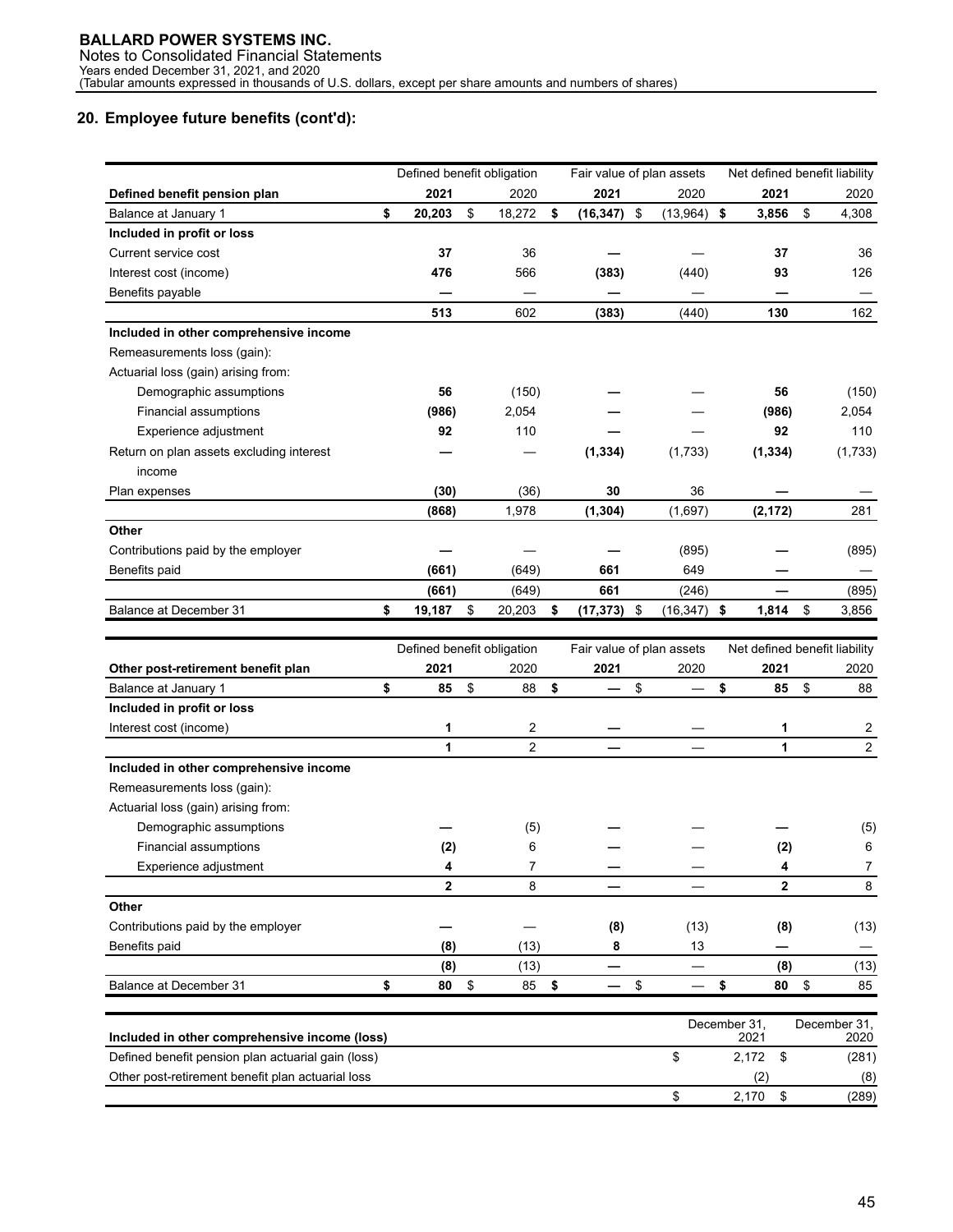## **20. Employee future benefits (cont'd):**

Pension plan assets comprise:

|                           | 2021  | 2020  |
|---------------------------|-------|-------|
| Cash and cash equivalents | 3%    | 3%    |
| Equity securities         | 60 %  | 61 %  |
| Debt securities           | 37%   | 36 %  |
| Total                     | 100 % | 100 % |

The significant actuarial assumptions adopted in measuring the fair value of benefit obligations at December 31 were as follows:

|                               |              | 2021                  |              | 2020                  |
|-------------------------------|--------------|-----------------------|--------------|-----------------------|
|                               | Pension plan | Other benefit<br>plan | Pension plan | Other benefit<br>plan |
| Discount rate                 | 2.76%        | 2.25%                 | 2.40%        | 1.82 %                |
| Rate of compensation increase | n/a          | n/a                   | n/a          | n/a                   |

The significant actuarial assumptions adopted in determining net expense for the years ended December 31 were as follows:

|                               |              | 2021          |              | 2020          |
|-------------------------------|--------------|---------------|--------------|---------------|
|                               |              | Other benefit |              | Other benefit |
|                               | Pension plan | plan          | Pension plan | plan          |
| Discount rate                 | 2.40%        | 2.25%         | 3.16%        | 1.82%         |
| Rate of compensation increase | n/a          | n/a           | n/a          | n/a           |

Impacts of assumed health care cost trend rates applicable to the other post-retirement benefit plan at December 31, 2021 including a one-percentage-point change in assumed health care cost trend rates would not have a material impact on the Corporation's financial statements.

# **21. Equity:**

| Share-based compensation                                                            |   | December 31.<br>2021 |     | December 31,<br>2020 |
|-------------------------------------------------------------------------------------|---|----------------------|-----|----------------------|
| Option Expense                                                                      |   | 6.093                | S   | 4,482                |
| <b>DSU Expense</b>                                                                  |   | 672                  |     | 314                  |
| <b>RSU Expense</b>                                                                  |   | 2.904                |     | 1,432                |
| Total share-based compensation for continuing operations<br>(per statement of loss) | σ | 9.669                | \$. | 6,228                |
| Discontinued operations                                                             |   |                      |     | 9                    |
| Total share-based compensation (per statement of equity)                            |   | 9.669                |     | 6,237                |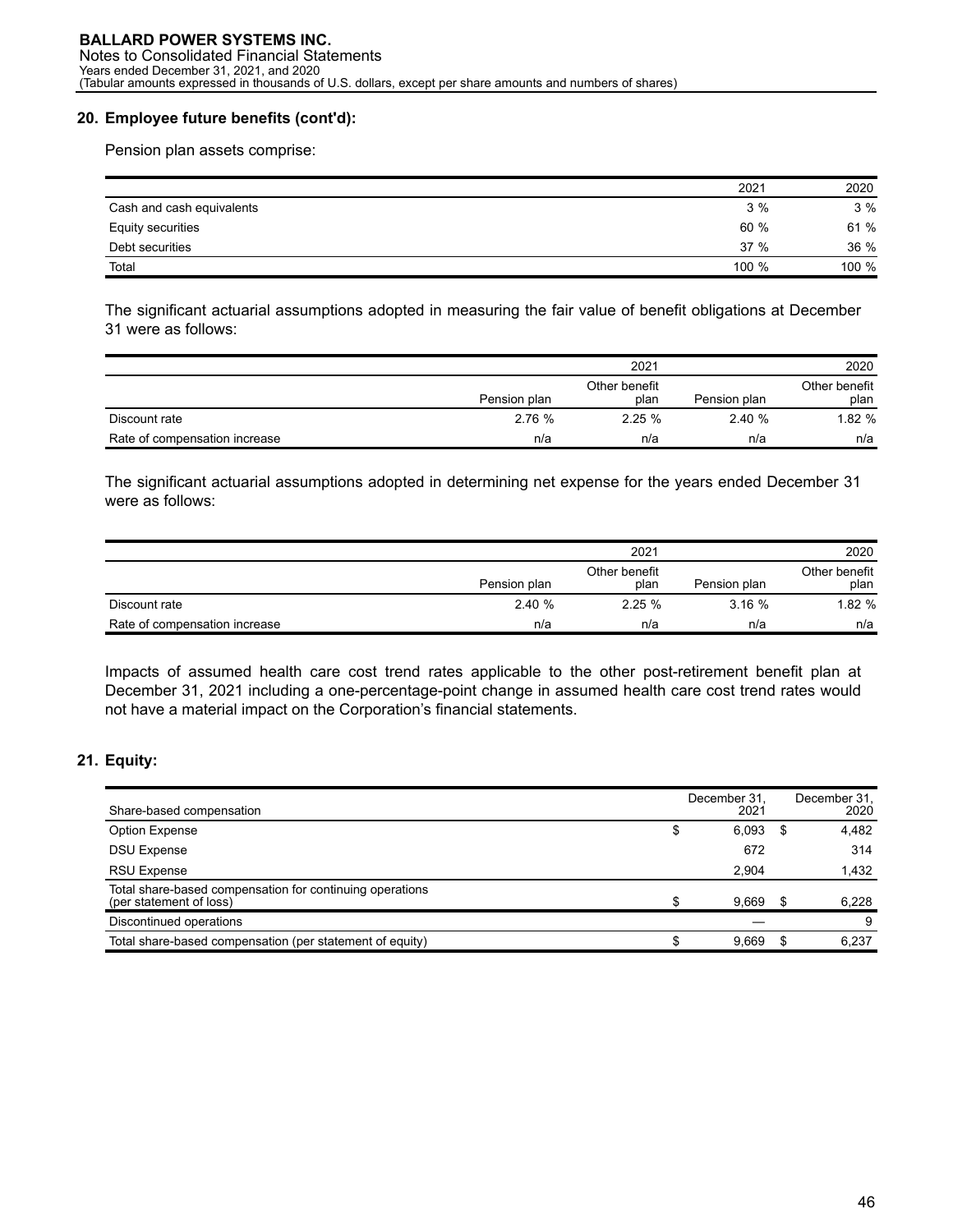(a) Share capital:

On February 23, 2021, the Corporation completed a bought deal offering with a syndicate of financial institutions for 14,870,000 shares of the Corporation at \$37.00 per share, resulting in gross offering proceeds of \$550,190,000 and net offering proceeds of \$527,291,000.

| <b>Shares Transacted</b>       |    | 14,870,000 |
|--------------------------------|----|------------|
| Average Share Price            | ۰ъ | 37.00      |
| Gross offering proceeds        | Œ  | 550,190    |
| Less: Underwriting expenses    |    | (22, 186)  |
| Less: Other financing expenses |    | (713)      |
| Net offering proceeds          |    | 527.291    |

During the year ended December 31, 2020, the Corporation entered into two at-the-market Equity Distribution Agreements, issuing 24,648,248 shares at an average price per share of \$12.85 for gross proceeds of \$316,673,000 and net proceeds of \$308,826,000.

During the year ended December 31, 2020, the Corporation also completed a bought deal offering with a syndicate of underwriters of 20,909,300 shares at \$19.25 per share, resulting in gross proceeds of \$402,504,000 and net proceeds of \$385,782,000.

|                                          | December 31,<br>2020 |
|------------------------------------------|----------------------|
| Net proceeds from ATM programs           | 308.826              |
| Net proceeds from bought deal offering   | 385.782              |
| Total net proceeds from equity offerings | 694.608              |

During March 2021, the Corporation filed a short form base Shelf Prospectus, which provides the flexibility to make offerings of securities up to an aggregate initial offering price of \$1,500,000,000 during the effective period of the Prospectus, until April 2023.

At December 31, 2021, 297,700,295 ( 2020 - 282,078,177) common shares were issued and outstanding.

(b) Share options:

The Corporation has options outstanding under a consolidated share option plan. All directors, officers and employees of the Corporation, and its subsidiaries, are eligible to participate in the share option plans although as a matter of policy, options are currently not issued to directors. Option exercise prices are denominated in either Canadian or U.S. dollars, depending on the residency of the recipient. Canadian dollar denominated options have been converted to U.S. dollars using the year-end exchange rate for presentation purposes.

All options have a term of seven years from the date of grant unless otherwise determined by the board of directors. One-third of the options vest and may be exercised, at the beginning of each of the second, third, and fourth years after granting.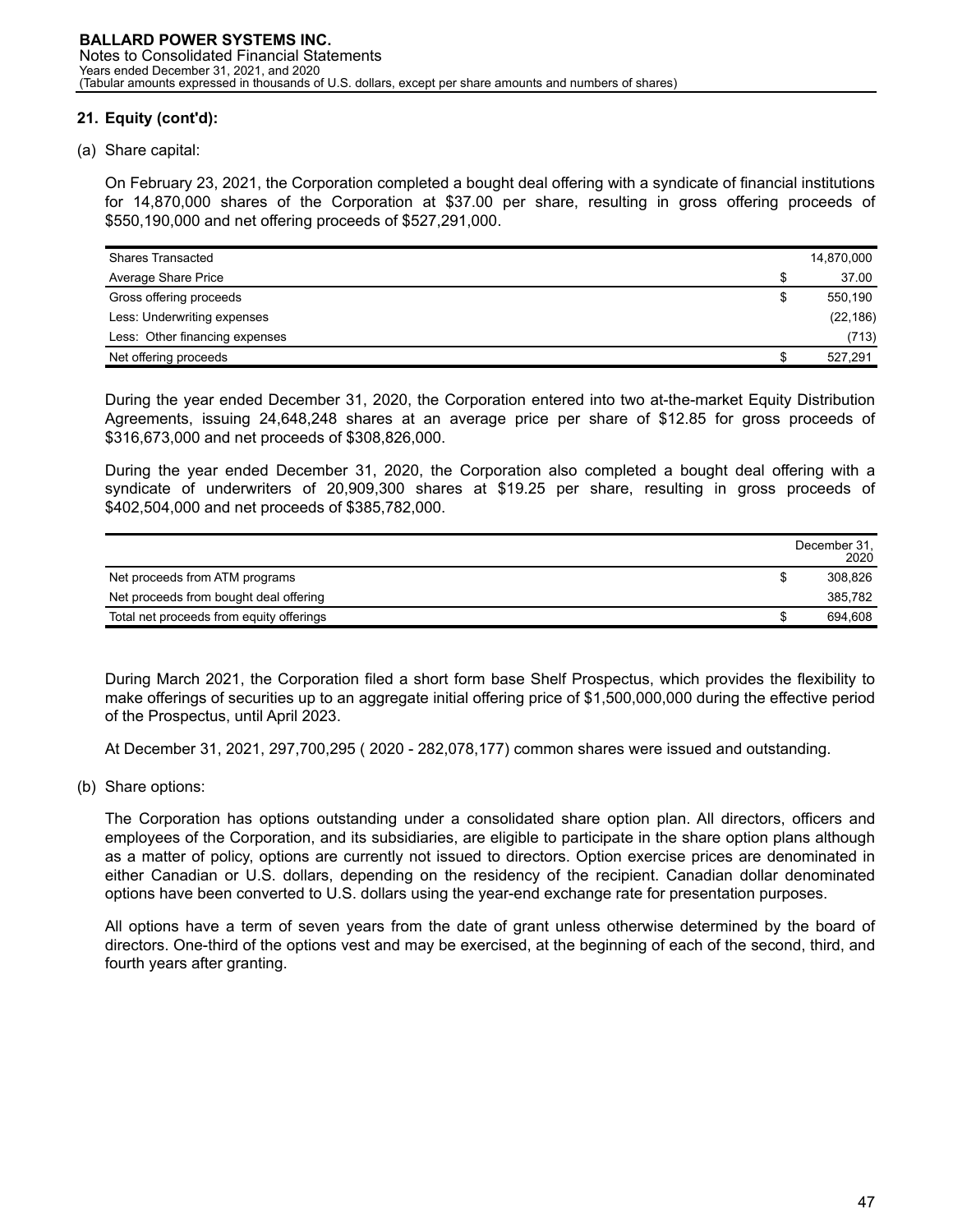(b) Share options (cont'd):

As at December 31, options outstanding from the consolidated share option plan were as follows:

| <b>Balance</b>       | Options for<br>common shares | Weighted average<br>exercise price |
|----------------------|------------------------------|------------------------------------|
| At January 1, 2020   | 4,116,149 \$                 | 2.92                               |
| Options granted      | 1,834,919                    | 12.36                              |
| Options exercised    | (1,693,466)                  | 2.77                               |
| Options forfeited    | (107, 963)                   | 6.86                               |
| Options expired      |                              |                                    |
| At December 31, 2020 | 4,149,639                    | 7.07                               |
| Options granted      | 540,116                      | 21.12                              |
| Options exercised    | (549, 281)                   | 4.33                               |
| Options forfeited    | (98, 907)                    | 10.09                              |
| Options expired      |                              |                                    |
| At December 31, 2021 | 4,041,567                    | 9.25<br>S                          |

The following table summarizes information about the Corporation's share options outstanding as at December 31, 2021:

|                         |             | Options outstanding                                  |                                 |             | Options exercisable |
|-------------------------|-------------|------------------------------------------------------|---------------------------------|-------------|---------------------|
|                         | Number      | Weighted<br>average<br>remaining<br>contractual life | Weighted<br>average<br>exercise | Number      | Weighted<br>average |
| Range of exercise price | outstanding | (years)                                              | price                           | exercisable | exercise price      |
| $$1.23 - $1.50$         | 118.517     | 1.1                                                  | \$<br>1.42                      | 118.517     | 1.42<br>\$          |
| $$2.00 - $2.36$         | 260.507     | 1.6                                                  | 2.17                            | 260.507     | 2.17                |
| $$2.86 - $3.16$         | 339.976     | 3.6                                                  | 2.93                            | 285.894     | 2.90                |
| $$3.21 - $4.71$         | 1,150,704   | 3.9                                                  | 3.46                            | 800.235     | 3.53                |
| $$10.64 - $13.46$       | 1,275,856   | 5.3                                                  | 11.35                           | 340,989     | 11.16               |
| $$15.63 - $26.13$       | 896.007     | 6.0                                                  | 19.18                           | 157.651     | 15.83               |
|                         | 4.041.567   | 4.6                                                  | 9.25<br>\$                      | 1,963,793   | 5.44<br>S           |

During 2021, compensation expense of \$6,093,000 (2020 – \$4,482,000) was recorded in net loss based on the grant date fair value of the awards recognized over the vesting period.

During 2021, 549,281 options were exercised for an equal amount of common shares for proceeds of \$2,415,000. During 2020, 1,693,466 options were exercised for an equal amount of common shares for proceeds of \$4,438,000.

During 2021, options to purchase 540,116 common shares were granted with a weighted average fair value of \$10.76 (2020 – 1,834,919 options and \$5.49 fair value). The granted options vest annually over three years.

The fair values of the options granted were determined using the Black-Scholes valuation model under the following weighted average assumptions:

|                         | 2021    | 2020    |
|-------------------------|---------|---------|
| Expected life           | 4 years | 4 years |
| Expected dividends      | Nil     | Nil     |
| Expected volatility     | 67 %    | 61 %    |
| Risk-free interest rate | $\%$    | 1%      |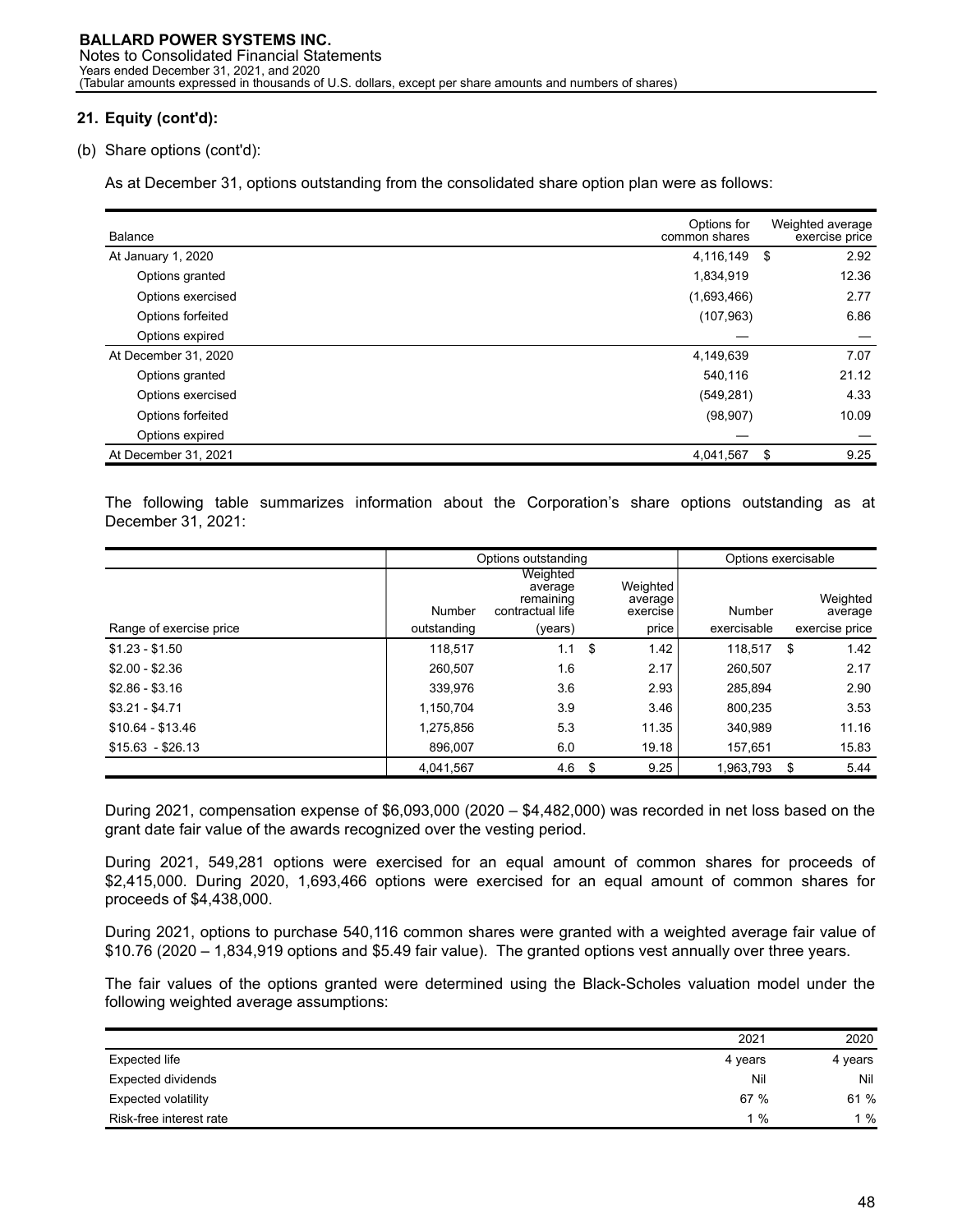(b) Share options (cont'd):

As at December 31, 2021, options to purchase 4,041,567 common shares were outstanding (2020 – 4,149,639).

(c) Share distribution plan:

The Corporation has a consolidated share distribution plan that permits the issuance of common shares for no cash consideration to employees of the Corporation to recognize their past contribution and to encourage future contribution to the Corporation. At December 31, 2021, there were 19,540,514 (2020 – 17,877,028) shares available to be issued under this plan.

During 2020 and 2021, no shares were issued under this plan and therefore no compensation expense was recorded against profit or loss.

(d) Deferred share units:

Deferred share units ("DSUs") are granted to the board of directors and executives. Eligible directors must elect to receive at least half of their annual retainers and executives may elect to receive all or part of their annual bonuses in DSUs. Each DSU is redeemable for one common share in the capital of the Corporation after the director or executive ceases to provide services to the Corporation. Shares will be issued from the Corporation's share distribution plan.

| <b>Balance</b>        | DSUs for common shares |
|-----------------------|------------------------|
| At January 1, 2020    | 811,378                |
| DSUs granted          | 23,809                 |
| <b>DSUs exercised</b> | (15, 156)              |
| At December 31, 2020  | 820,031                |
| DSUs granted          | 35,953                 |
| <b>DSUs exercised</b> | (99, 761)              |
| At December 31, 2021  | 756,223                |

During 2021, compensation expense of \$672,000 (2020 - \$314,000) was recorded in net loss relating to 35,953 DSUs (2020 - 23,809) granted during the year.

During 2021, 99,761 DSUs (2020 – 15,156) were exercised, net of applicable taxes, which resulted in the issuance of 46,388 common shares (2020 – 7,608), resulting in an impact on equity of \$1,290,000 (2020 - \$64,000).

As at December 31, 2021, 756,223 deferred share units were outstanding (2020 – 820,031).

(e) Restricted share units:

Restricted share units ("RSUs") are granted to employees and executives. Each RSU is convertible into one common share. The RSUs vest after a specified number of years from the date of issuance, and under certain circumstances, are contingent on achieving specified performance criteria. A performance factor adjustment is made if there is an over-achievement (or under-achievement) of specified performance criteria, resulting in additional (or fewer) RSUs being converted.

The Corporation has two plans under which RSUs may be granted, the consolidated share distribution plan and the market purchase RSU plan. Awards under the consolidated share distribution plan are satisfied by the issuance of treasury shares on maturity.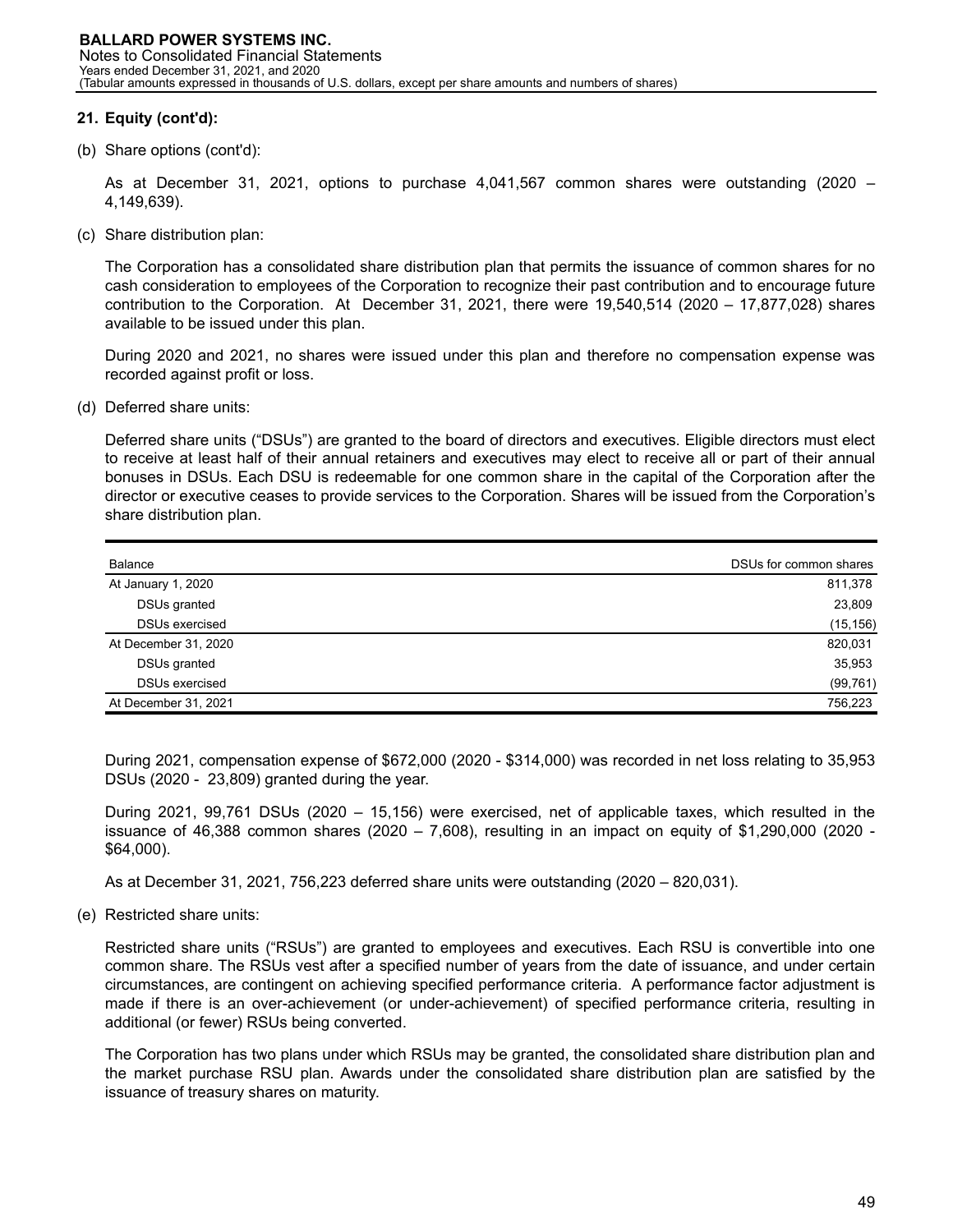(e) Restricted share units (cont'd):

| Balance                           | RSUs for common shares |
|-----------------------------------|------------------------|
| At January 1, 2020                | 1,305,265              |
| RSU <sub>s</sub> granted          | 334,758                |
| RSU performance factor adjustment | 98,867                 |
| RSUs exercised                    | (593, 025)             |
| <b>RSUs forfeited</b>             | (15, 919)              |
| At December 31, 2020              | 1,129,946              |
| RSUs granted                      | 195,838                |
| RSU performance factor adjustment | (12, 128)              |
| RSUs exercised                    | (325, 863)             |
| <b>RSUs forfeited</b>             | (21, 573)              |
| At December 31, 2021              | 966,220                |

During 2021, compensation expense of \$2,904,000 (2020 - \$1,432,000) was recorded in net loss.

During 2021, 195,838 RSUs were issued (2020 – 334,758). The fair value of RSU grants is measured based on the stock price of the shares underlying the RSU on the date of grant.

During 2021, 325,863 RSUs (2020 – 593,025) were exercised, net of applicable taxes, which resulted in the issuance of 156,449 common shares (2020 – 305,229), resulting in an impact on equity of \$4,357,000 (2020 - \$3,023,000).

As at December 31, 2021, 966,220 RSUs were outstanding (2020 – 1,129,946).

#### **22. Commitments and contingencies:**

The Corporation is committed to capital contributions to Weichai Ballard JV in 2022 (note 14). The Corporation is also committed to minimum lease payments (note 19).

Long-term investments include two investments committing the Corporation to be a limited partner in newlycreated hydrogen infrastructure and growth equity funds (note 14). The Corporation has committed to investing £25,000,000 (including £5,665,000 invested as of December 31, 2021) into HyCap. The Corporation has committed to investing €30,000,000 (including €300,000 invested as of December 31, 2021) into Clean H2.

As at December 31, 2021, the Corporation has outstanding commitments aggregating up to a maximum of \$22,800,000 relating primarily to purchases of property, plant and equipment.

In connection with the acquisition of intellectual property from UTC in April 2014, the Corporation retains a royalty obligation in certain circumstances to pay UTC a portion of any future intellectual property sale and licensing income generated from certain of the Corporation's intellectual property portfolio for a period of 15 years expiring in April 2029. No royalties were paid to UTC in the years ended December 31, 2021 and December 31, 2020.

The Corporation retains a previous funding obligation to pay royalties of 2% of revenues, to a maximum of \$4,613,000 (CDN \$5,351,000), on sales of certain fuel cell products for commercial distributed utility applications. As of December 31, 2021, no royalties have been incurred to date for this agreement.

The Corporation also retains a previous funding obligation to pay royalties of 2% of revenues, to a maximum of \$1,896,000 (CDN \$2,200,000), on sales of certain fuel cell products for commercial transit applications. As of December 31, 2021, no royalties have been incurred to date for this agreement.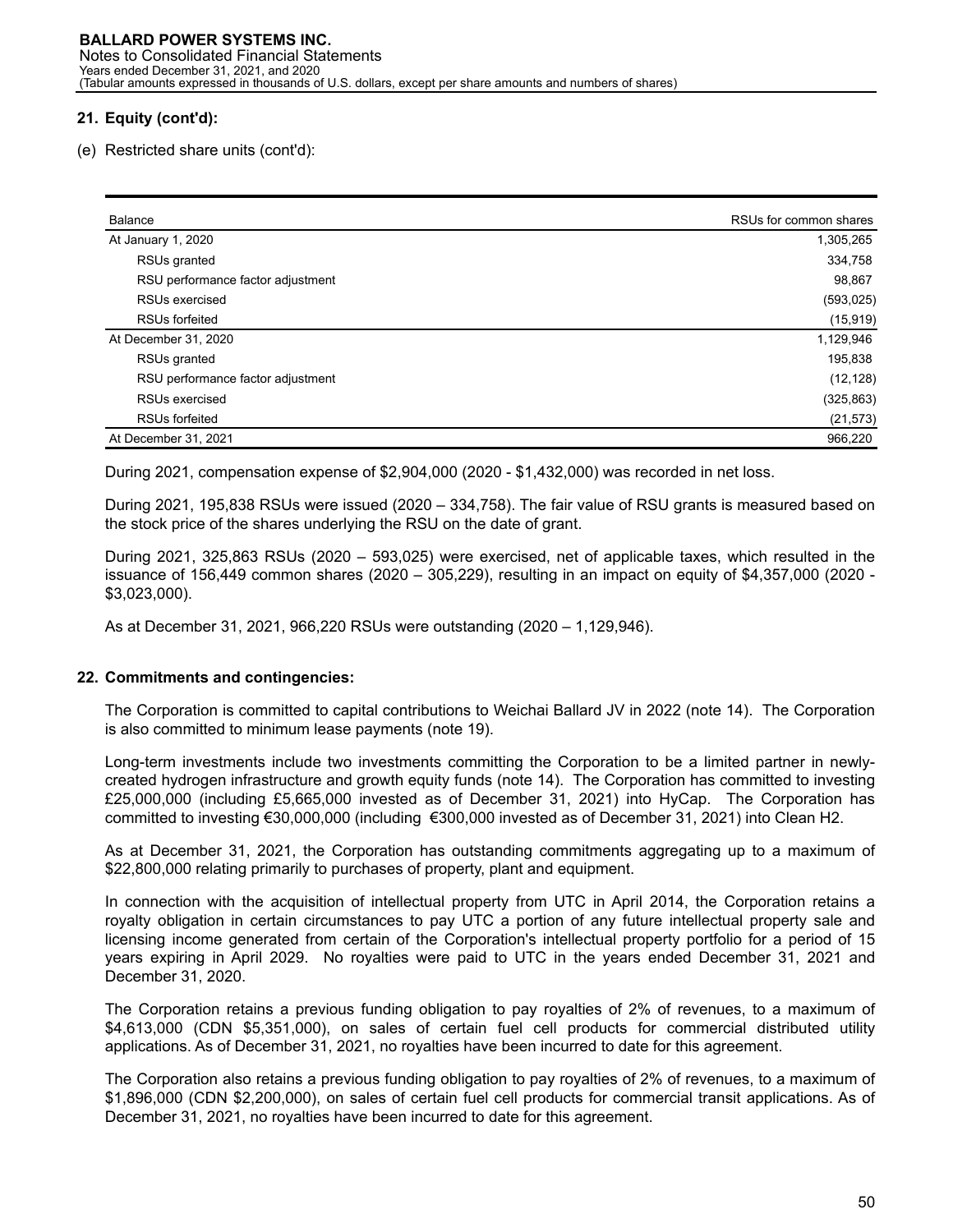## **23. Disaggregation of revenue:**

The Corporation's operations and main revenue streams are the same as those described in note 4. The Corporation's revenue is derived from contracts with customers.

In the following table, revenue is disaggregated by geographical market, by market application, and by timing of revenue recognition.

|                                             | December 31,     | December 31, |
|---------------------------------------------|------------------|--------------|
|                                             | 2021             | 2020         |
| <b>Geographical markets</b>                 |                  |              |
| China                                       | \$<br>38,818 \$  | 54,267       |
| Europe                                      | 42,588           | 36,484       |
| North America                               | 20,599           | 9,269        |
| Other                                       | 2,500            | 3,857        |
|                                             | \$<br>104,505 \$ | 103,877      |
| <b>Market application</b>                   |                  |              |
| <b>Heavy Duty Motive</b>                    | 51,663           | 47,688       |
| <b>Material Handling</b>                    | 8,140            | 5,310        |
| Back Up Power                               | 8,214            | 5,602        |
| <b>Technology Solutions</b>                 | 36,488           | 45,277       |
|                                             | \$<br>104,505 \$ | 103,877      |
| Timing of revenue recognition               |                  |              |
| Products transferred at a point in time     | 65,208           | 56,655       |
| Products and services transferred over time | 39,297           | 47,222       |
|                                             | \$<br>104,505 \$ | 103,877      |

#### **24. Personnel expenses:**

Personnel expenses are included in cost of product and service revenues, research and product development expense, general and administrative expense, sales and marketing expense, and other expense.

|                                    | December 31.<br>2021 | December 31,<br>2020 |
|------------------------------------|----------------------|----------------------|
| Salaries and employee benefits     | 84.555               | 63,392               |
| Share-based compensation (note 21) | 9.669                | 6,228                |
|                                    | 94.224               | 69.620               |

#### **25. Other operating expense:**

|                                                           | December 31.<br>2021 |      | December 31,<br>2020 |
|-----------------------------------------------------------|----------------------|------|----------------------|
| Net impairment loss on trade receivables                  | 54                   | - \$ | 60                   |
| Impairment loss allowance                                 |                      |      | 250                  |
| Total impairment loss on trade receivables                | 54                   |      | 310                  |
| Restructuring costs<br>Acquisition related costs (note 7) | 156<br>2,115         |      | 66                   |
|                                                           | 2.325                |      | 376                  |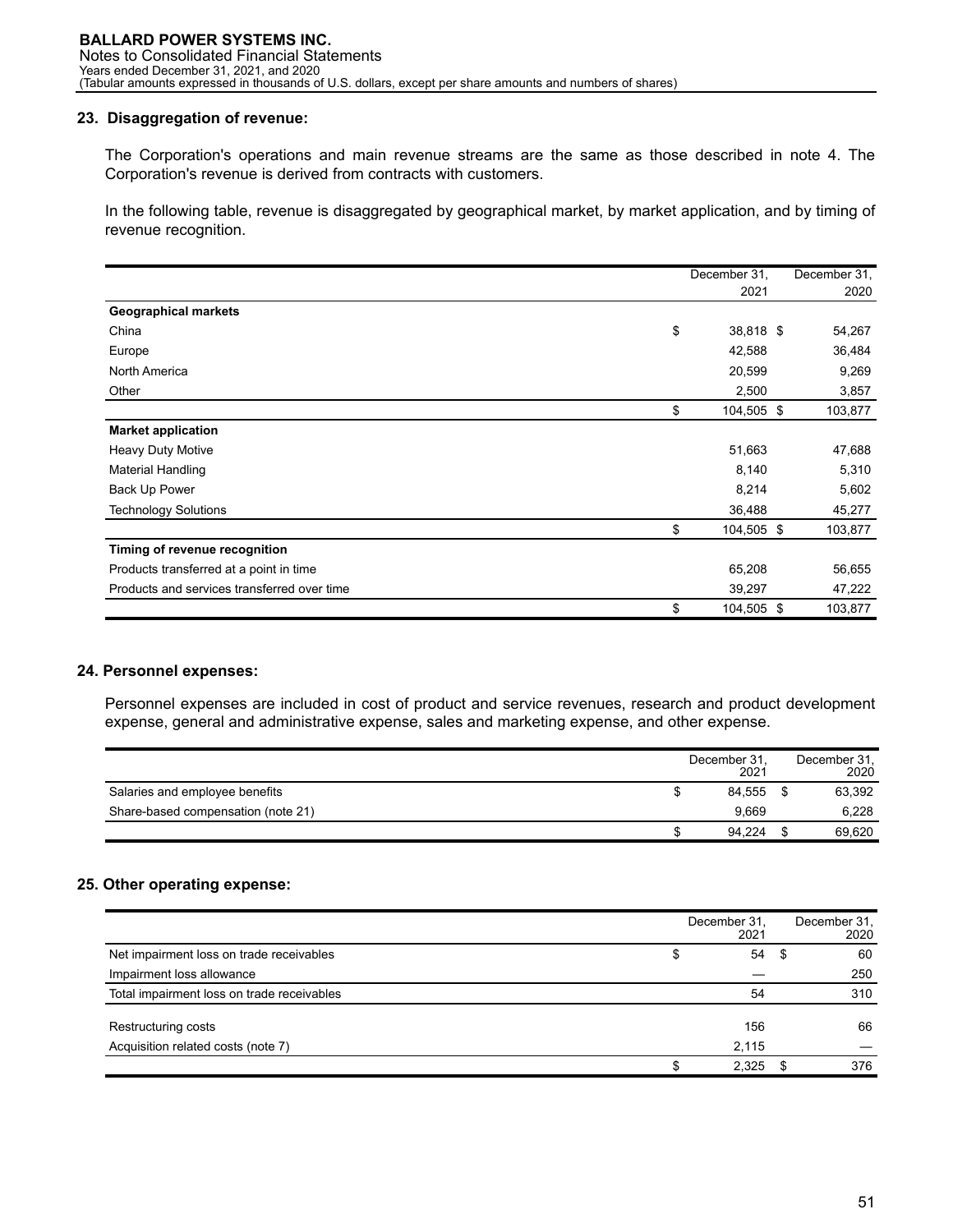#### **25. Other operating expense (cont'd):**

For the year ended December 31, 2021, the Corporation recorded a net impairment loss on trade receivables of \$54,000 (2020 - \$60,000). The impairment loss in 2021 consists of various miscellaneous receivables no longer deemed collectible. In the event that the Corporation recovers any amounts previously recorded as impairment losses, the recovered amount will be recognized as a reversal of the impairment loss in the period of recovery.

For the year ended December 31, 2021, the Corporation recorded an impairment loss allowance of \$nil (2020 - \$250,000), based on a probability-weighted estimate of credit losses. Information about the Corporation's exposure to credit and market risks, and impairment losses for trade receivables and contract assets is included in note 31.

During 2021, restructuring charges of \$156,000 (2020 - \$66,000) relate primarily to cost reduction initiatives.

Acquisition related costs of \$2,115,000 (2020 - \$nil) for the year ended December 31, 2021 consist primarily of other legal, advisory, and transaction related costs incurred on ongoing corporate development activity including the successful acquisition of Arcola (Ballard Motive Solutions), the long-term investment in Forsee Power, and the long-term investment in the HyCap and Clean H2 hydrogen infrastructure and growth equity funds.

## **26. Finance income and expense:**

|                                                                              | 2021             | 2020     |
|------------------------------------------------------------------------------|------------------|----------|
| Employee future benefit plan expense (note 20)                               | \$<br>$(131)$ \$ | (164)    |
| Pension administration expense                                               | (120)            | (110)    |
| Investment income                                                            | 4,043            | 1,436    |
| Other income                                                                 | (300)            | (255)    |
| Mark to market and foreign exchange loss on financial assets (notes 14 & 31) | (9,024)          |          |
| Foreign exchange gain (loss)                                                 | (1,336)          | 4,875    |
| Government levies                                                            | (1,945)          | (1,500)  |
| Finance income and other                                                     | $(8,813)$ \$     | 4,282    |
| Finance expense                                                              | (1,294)<br>-S    | (1, 303) |

#### **27. Income taxes:**

#### (a) Current tax expense:

The components of income tax benefit (expense) included in the determination of the profit (loss) from continuing operations comprise of:

|                                                                | 2021                |    | 2020      |
|----------------------------------------------------------------|---------------------|----|-----------|
| <b>Current tax expense</b>                                     |                     |    |           |
| Current period income tax                                      | \$<br>63            | S  | 64        |
| Withholding tax                                                | 21                  |    | 66        |
| Total current tax expense                                      | 84                  | \$ | 130       |
| Deferred tax expense                                           |                     |    |           |
| Origination and reversal of temporary differences              | \$<br>$(31,581)$ \$ |    | (24, 578) |
| Adjustments for prior periods                                  | (565)               |    | 743       |
| Change in unrecognized deductible temporary differences        | 31,846              |    | 23,835    |
| Total deferred tax expense                                     | $(300)$ \$          |    |           |
|                                                                |                     |    |           |
| Total income tax expense (recovery) from continuing operations | \$<br>(216) \$      |    | 130       |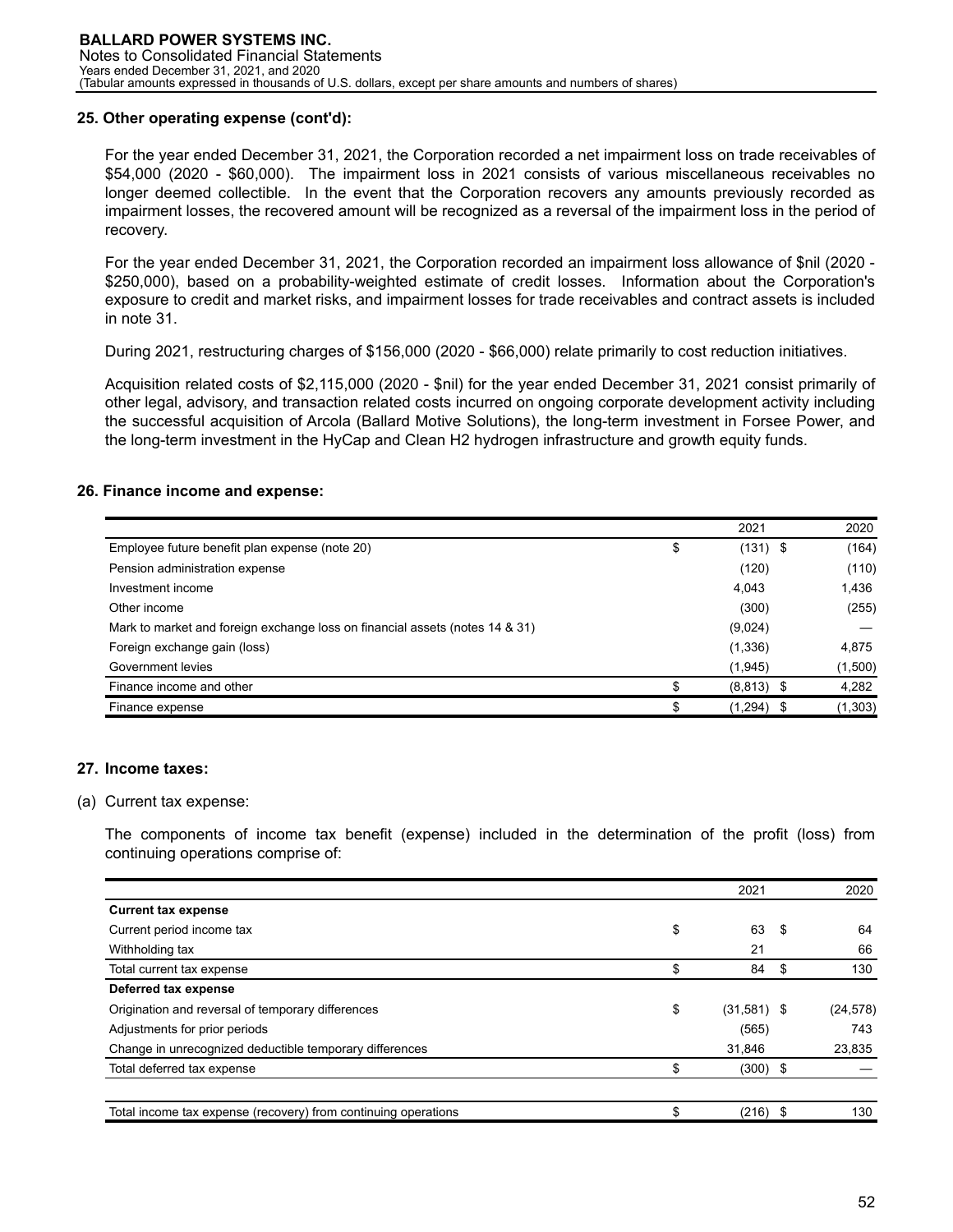## **27. Income taxes (cont'd):**

The Corporation's effective income tax rate differs from the combined Canadian federal and provincial statutory income tax rate for companies. The principal factors causing the difference are as follows:

|                                                           | 2021                 | 2020      |
|-----------------------------------------------------------|----------------------|-----------|
| Net loss before income taxes (from continuing operations) | $(114, 613)$ \$      | (49, 339) |
| Expected tax recovery at 27.00% (2020 – 27.00%)           | \$<br>$(30, 945)$ \$ | (13, 322) |
| Increase (reduction) in income taxes resulting from:      |                      |           |
| Non-deductible expenses (non-taxable income)              | 6.330                | (3,001)   |
| Expiry of losses and ITC                                  | 64                   | 194       |
| Investment tax credits earned                             | (3,677)              | (3, 182)  |
| Foreign tax rate and tax rate differences                 | 3.341                | 1.668     |
| Change in unrecognized deductible temporary differences   | 24.651               | 17.707    |
| Other                                                     | 20                   | 66        |
| Income taxes (recovery) from continuing operations        | (216) \$             | 130       |

#### (b) Recognized deferred tax liabilities:

The components of the Corporation's deferred tax assets and liabilities as at December 31, 2021 are as follows:

|                                        | 2021              | 2020 |
|----------------------------------------|-------------------|------|
| <b>Deferred tax assets</b>             |                   |      |
| Losses from operations carried forward | \$<br>665<br>- \$ |      |
| Research and development tax credits   | 32                |      |
|                                        | 697               |      |
| <b>Deferred tax liabilities</b>        |                   |      |
| Intangible assets                      | (4,275)           |      |
| Deferred tax liabilities               | $(3,578)$ \$      |      |
|                                        |                   |      |

#### (c) Unrecognized deferred tax asset:

At December 31, 2021, the Corporation did not recognize any deferred tax assets resulting from the following deductible temporary differences for financial statement and income tax purposes.

|                                                     | 2021          |     | 2020    |
|-----------------------------------------------------|---------------|-----|---------|
| Scientific research expenditures                    | \$<br>122,742 | - 5 | 110,548 |
| Investments                                         | 9,357         |     |         |
| Accrued warranty provision                          |               |     | 1,619   |
| Share issuance costs                                | 33.100        |     | 19,765  |
| Losses from operations carried forward              | 219,326       |     | 151,620 |
| Investment tax credits                              | 42,939        |     | 39,052  |
| Property, plant and equipment and intangible assets | 217.142       |     | 205,074 |
|                                                     | 644.606       |     | 527.678 |

Deferred tax assets have not been recognized in respect of these deductible temporary differences because it is not currently probable that future taxable profit will be available against which the Corporation can utilize the benefits.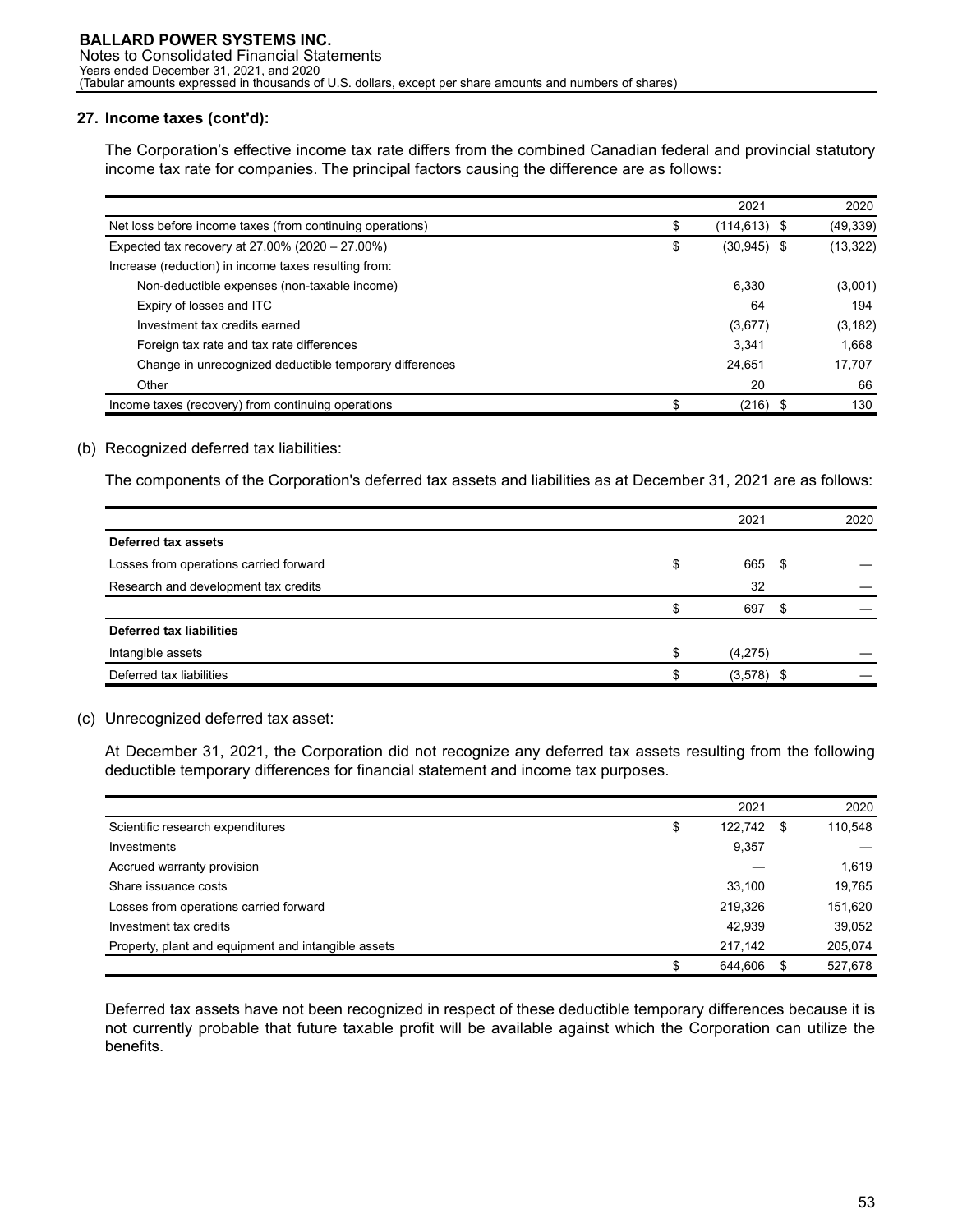## **27. Income taxes (cont'd):**

The Corporation has available to carry forward the following as at December 31:

|                                                          | 2021          |      | 2020    |
|----------------------------------------------------------|---------------|------|---------|
| Canadian scientific research expenditures                | \$<br>122,742 | - \$ | 110,548 |
| Canadian losses from operations                          | 131,514       |      | 66,306  |
| Canadian investment tax credits                          | 42,939        |      | 39,052  |
| German losses from operations for corporate tax purposes | 232           |      | 457     |
| US federal losses from operations                        | 50.103        |      | 47,872  |
| Denmark losses from operations                           | 35,996        |      | 33,441  |
| Hong Kong losses from operations                         | 50            |      | 36      |
| UK losses from operations                                | 2,659,000     |      |         |
| UK research and development tax credits                  | 129.000       |      |         |

The Canadian scientific research expenditures may be carried forward indefinitely. The Canadian losses from operations may be used to offset future Canadian taxable income and expire over the period from 2031 to 2041.

The German, Hong Kong, Denmark and UK losses from operations may be used to offset future taxable income in Germany, Hong Kong, Denmark and UK for corporate tax and trade tax purposes and may be carried forward indefinitely.

The US federal losses from operations incurred prior to January 1, 2018 may be used to offset future US taxable income and expire over the period from 2021 to 2037 and may be carried forward indefinitely for losses incurred after January 1, 2018.

The Canadian investment tax credits may be used to offset future Canadian income taxes otherwise payable and expire over the period from 2021 to 2041. The UK scientific research and development tax credits may be carried forward indefinitely.

#### **28. Related party transactions:**

Related parties include shareholders with a significant ownership interest in the Corporation, including its subsidiaries and affiliates, and the Corporation's equity accounted investees: Weichai Ballard JV and Synergy Ballard JVCo (note 14).

For the year ended December 31, 2021 and 2020, related party transactions and balances with the Corporation's 49% owned equity accounted investee, Weichai Ballard JV, were as follows:

| Balances with related party - Weichai Ballard JV                     |   | 2021   |      | 2020   |
|----------------------------------------------------------------------|---|--------|------|--------|
| Trade and other receivables                                          | S | 10.794 | - \$ | 17.465 |
| Investments                                                          |   | 28.982 |      | 27,561 |
| Deferred revenue                                                     |   | 2.730  |      | 4,712  |
|                                                                      |   |        |      |        |
| Transactions during the year with related party - Weichai Ballard JV |   | 2021   |      | 2020   |
| Revenues                                                             |   | 35.239 |      | 44.855 |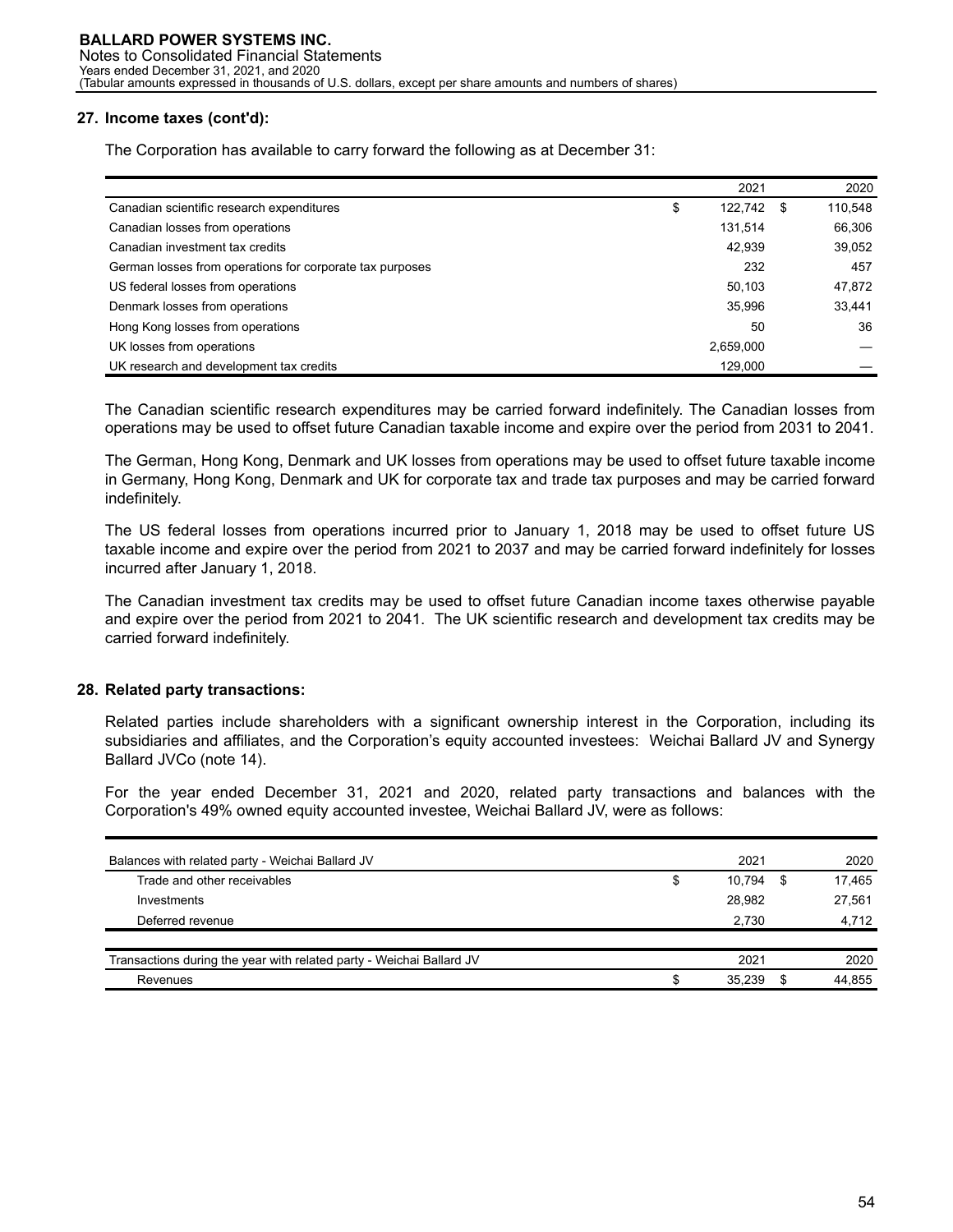## **28. Related party transactions (cont'd):**

For the year ended December 31, 2021 and 2020, related party transactions and balances with the Corporation's 10% owned equity accounted investee, Synergy Ballard JVCo, were as follows:

| Balances with related party - Synergy Ballard JVCo                     | 2021  |      | 2020  |
|------------------------------------------------------------------------|-------|------|-------|
| Trade and other receivables                                            | 99    | - \$ | 99    |
| Investments                                                            |       |      |       |
| Deferred revenue                                                       | 16    |      | 304   |
|                                                                        |       |      |       |
| Transactions during the year with related party - Synergy Ballard JVCo | 2021  |      | 2020  |
| Revenues                                                               | 3.441 |      | 8,232 |

## *Corporation Directors and Executive Officers*

The Corporation provides key management personnel, being board directors and executive officers, certain benefits, in addition to their salaries. Key management personnel also participate in the Corporation's sharebased compensation plans (note 21).

In addition to cash and equity compensation, the Corporation provides the executive officers with certain personal benefits, including car allowance, medical benefit program, long and short-term disability coverage, life insurance and an annual medical, financial planning allowance and relocation allowances and services as necessary.

The employment agreements for the executive officers are substantially the same with slight variations by individual. The maximum obligation that is required to be provided in the event of termination is notice of 12 months plus one month for every year of employment completed with the Corporation (to a maximum of 24 months), or payment in lieu of such notice, consisting of the salary, bonus and other benefits that would have been earned during such notice period. If there is a change of control, and if the executive officer's employment is terminated, including a constructive dismissal, within 2 years following the date of a change of control, the executive officer is entitled to a payment equivalent to payment in lieu of a 24 month notice period. The minimum obligation that is required is limited to that required by employment standards legislation plus one day for every full month of employment since hire date, with no distinction made for a change of control situation.

Key management personnel compensation is comprised of:

|                                     | 2021  | 2020  |
|-------------------------------------|-------|-------|
| Salaries and employee benefits      | 3.767 | 3,021 |
| Post-employment retirement benefits | 74    | 62    |
| Share-based compensation (note 21)  | 2.411 | 1,530 |
|                                     | 6.252 | 4,613 |

# **29. Supplemental disclosure of cash flow information:**

| .<br>and<br>activities:<br>tinancing<br>u investina.<br>N∩r<br>cash | າ∩າາ<br>20Z                  | 2020<br>$\sim$ $\sim$ |
|---------------------------------------------------------------------|------------------------------|-----------------------|
| ensator<br>shares<br>Compei                                         | 70 <sub>4</sub><br>- 12<br>v | 647                   |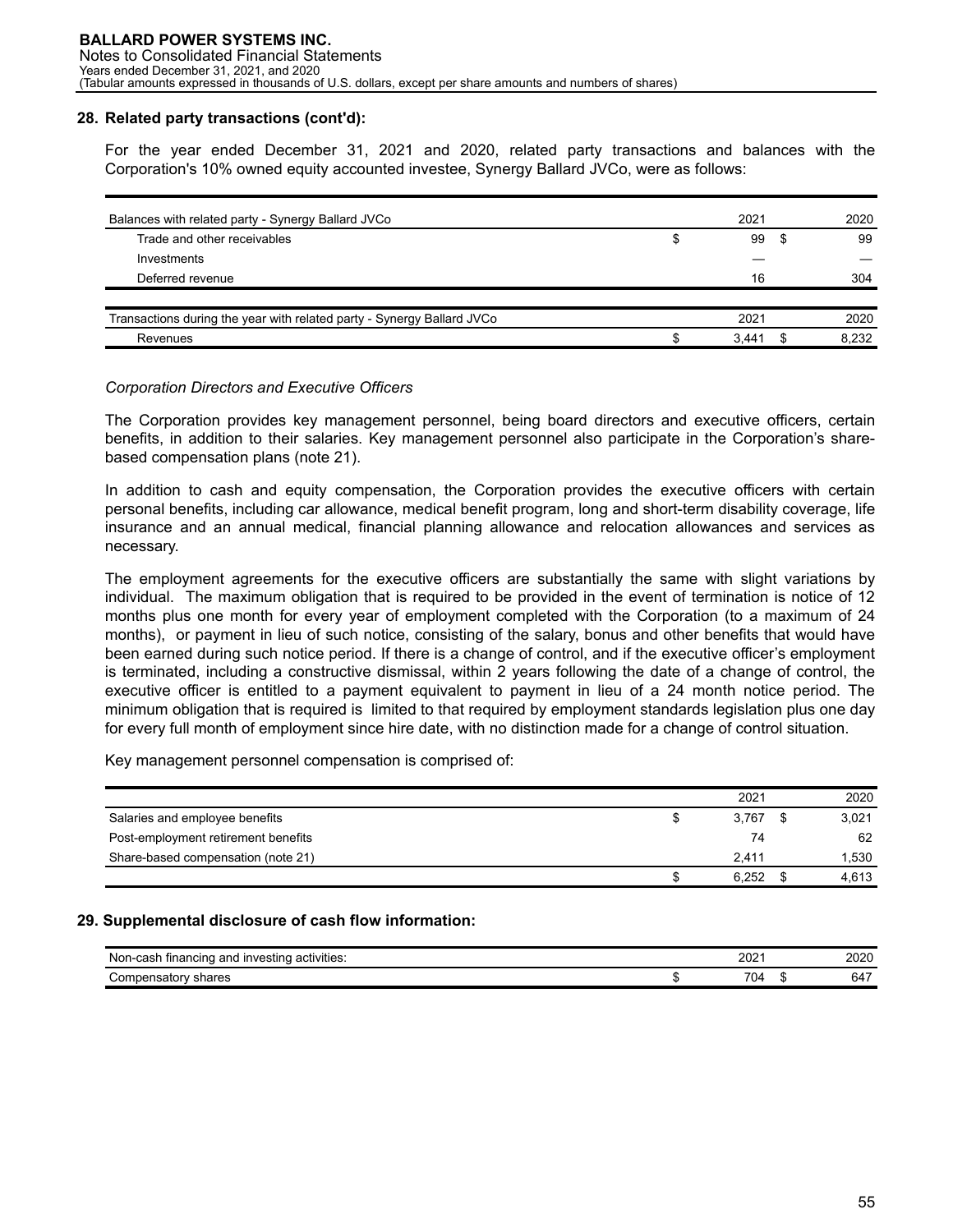## **30. Operating segments:**

The Corporation operates in a single segment, Fuel Cell Products and Services, which consists of the sale and service of PEM fuel cell products for the power product markets of Heavy-Duty Motive (consisting of bus, truck, rail and marine applications), Material Handling and Backup Power, as well as the delivery of Technology Solutions, including engineering services, technology transfer and the licensing and sale of the Corporation's extensive intellectual property portfolio and fundamental knowledge for a variety of fuel cell applications.

The results of Ballard Motive Solutions from the date of acquisition on November 11, 2021 to December 31, 2021, are currently included in the Technology Solutions market.

In 2021, revenues included sales to one individual customer of \$35,239,000, which exceeded 10% of total revenue. In 2020, revenues included sales to two individual customers of \$44,855,000, and \$15,965,000, respectively, which each exceeded 10% of total revenue.

Revenues from continuing operations by geographic area, which are attributed to countries based on customer location for the years ended December 31, are as follows:

| Revenues             | 2021          | 2020          |
|----------------------|---------------|---------------|
| China                | \$<br>38,818  | \$<br>54,267  |
| Germany              | 22,063        | 23,032        |
| <b>United States</b> | 17,536        | 8,010         |
| United Kingdom       | 8,968         | 7,876         |
| Canada               | 3,063         | 1,259         |
| Denmark              | 3,026         | 1,171         |
| Norway               | 2,521         | 436           |
| Belgium              | 2,121         | 2,673         |
| France               | 1,827         | 1,090         |
| Japan                | 954           | 2,695         |
| Spain                | 926           | 128           |
| Taiwan               | 912           | 1,008         |
| Poland               | 541           |               |
| India                | 439           |               |
| Ukraine              | 244           |               |
| Sweden               | 129           |               |
| Other countries      | 417           | 232           |
|                      | \$<br>104,505 | \$<br>103,877 |

Non-current assets by geographic area are as follows:

|                      |    | December 31, |     | December 31, |
|----------------------|----|--------------|-----|--------------|
| Non-current assets   |    | 2021         |     | 2020         |
| Canada               | \$ | 157,805      | -\$ | 88,128       |
| China                |    | 29,009       |     | 27,577       |
| United Kingdom       |    | 17,552       |     |              |
| <b>United States</b> |    | 4,121        |     | 4,107        |
| Denmark              |    | 3,270        |     | 1,472        |
|                      | σ  | 211,757      | \$. | 121,284      |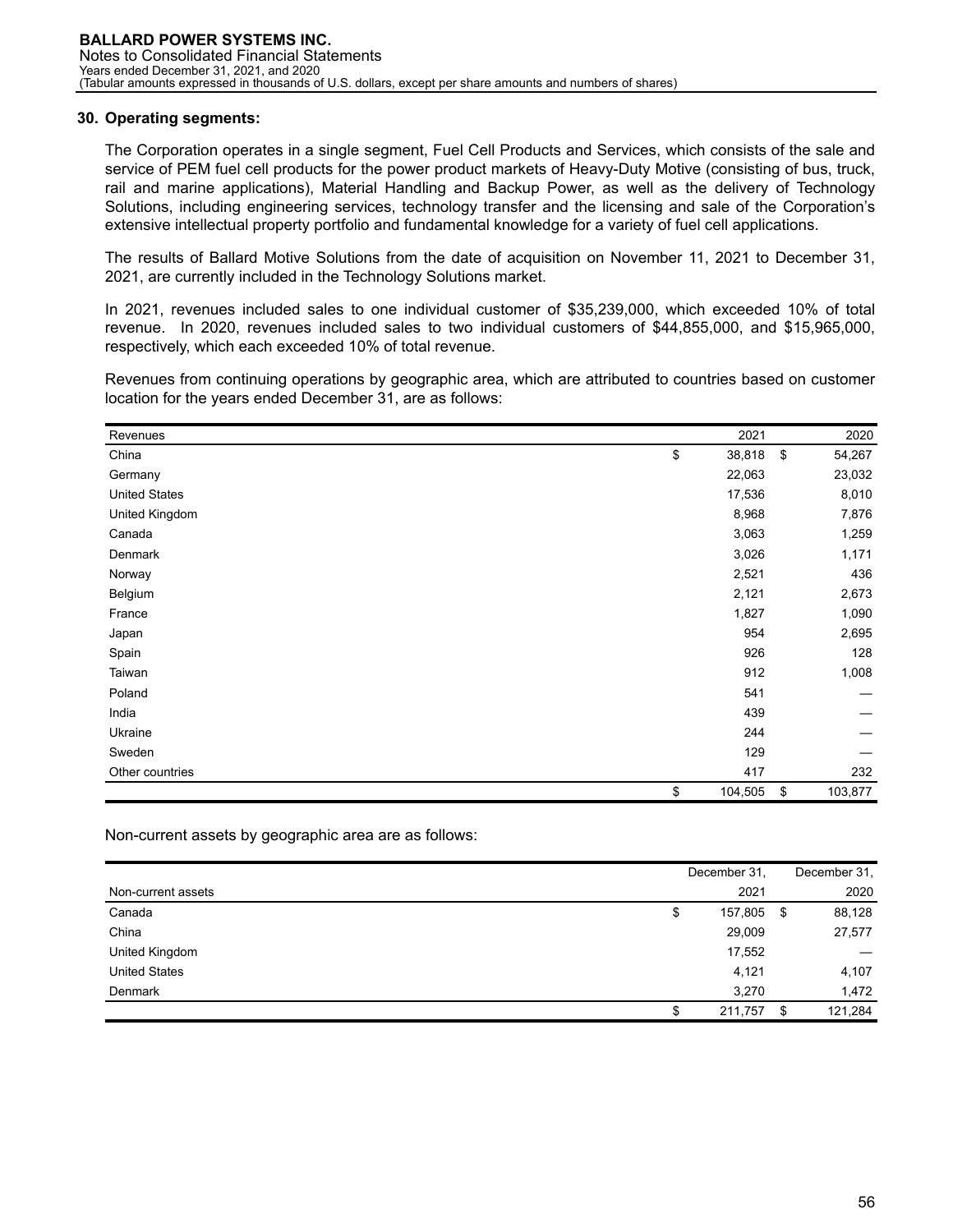## **31. Financial instruments:**

## (a) Fair value:

The Corporation's financial instruments consist of cash and cash equivalents, short-term investments, trade and other receivables, investments, and trade and other payables. The fair values of cash and cash equivalents, trade and other receivables, and trade and other payables approximate their carrying values because of the short-term nature of these instruments.

Short-term investments comprise term deposits with terms of greater than 90 days and an investment in a Danish public company held by Ballard Power Systems Europe ("BPSE"). BPSE previously held an investment of approximately \$5,000 in a Danish private company, Green Hydrogen Systems A/S which recently issued an initial public offering on the Danish stock exchange in June 2021. On June 17, 2021, BPSE received 259,551 shares in the new publicly-owned investment company (after relinquishing its shares in the previous privatelyheld company) initially valued at \$1,681,000, resulting in investment income of \$1,676,000. While held, the fair value of this investment is re-assessed each quarter as per *IFRS 9 Financial Instruments,* with any gain (loss) recognized through finance income (loss) and other. As at December 31, 2021, there was a decrease in the fair value of the investment of \$254,000 resulting in net investment income of \$1,422,000 for the twelve months ended December 31, 2021. During the three months ended December 31, 2021, the Corporation sold 69,000 Green Hydrogen shares for net proceeds of \$336,000 .

Long-term investments comprise newly-created hydrogen infrastructure and growth equity funds: HyCap Fund and Clean H2 Fund, and an investment in Forsee Power, as well as equity-accounted investments. Changes in fair value and foreign exchange adjustments are recognized as gains or losses in the consolidated statement of loss and comprehensive income (loss) and included in finance income (loss) and other (note 14). All gains or losses are unrealized. During the year ended December 31, 2021, the Corporation recognized mark to market and foreign exchange losses of \$10,474,000 in its investment in Forsee Power and nominal foreign exchange gains in HyCap Fund and Clean H2 Fund.

| Increase (decrease) in fair value due to MTM and foreign exchange |   | December 31.<br>2021 | December 31,<br>2020 |
|-------------------------------------------------------------------|---|----------------------|----------------------|
| Short-term investment - Green Hydrogen                            | S | 1.422                |                      |
| Long-term investment - Forsee Power                               |   | (10, 474)            |                      |
| Long-term investment - HyCap Fund                                 |   | 26                   |                      |
| Long-term investment - Clean H2 Fund                              |   |                      |                      |
| Decrease in fair value of investments                             |   | (9,024)              |                      |

Fair value measurements recognized in the statement of financial position must be categorized in accordance with the following levels:

- (i) Level 1: Quoted prices (unadjusted) in active markets for identical assets or liabilities;
- (ii) Level 2: Inputs other than quoted prices included in Level 1 that are observable for the asset or liability, either directly (i.e. as prices) or indirectly (i.e. derived from prices);
- (iii) Level 3: Inputs for the asset or liability that are not based on observable market data (unobservable inputs).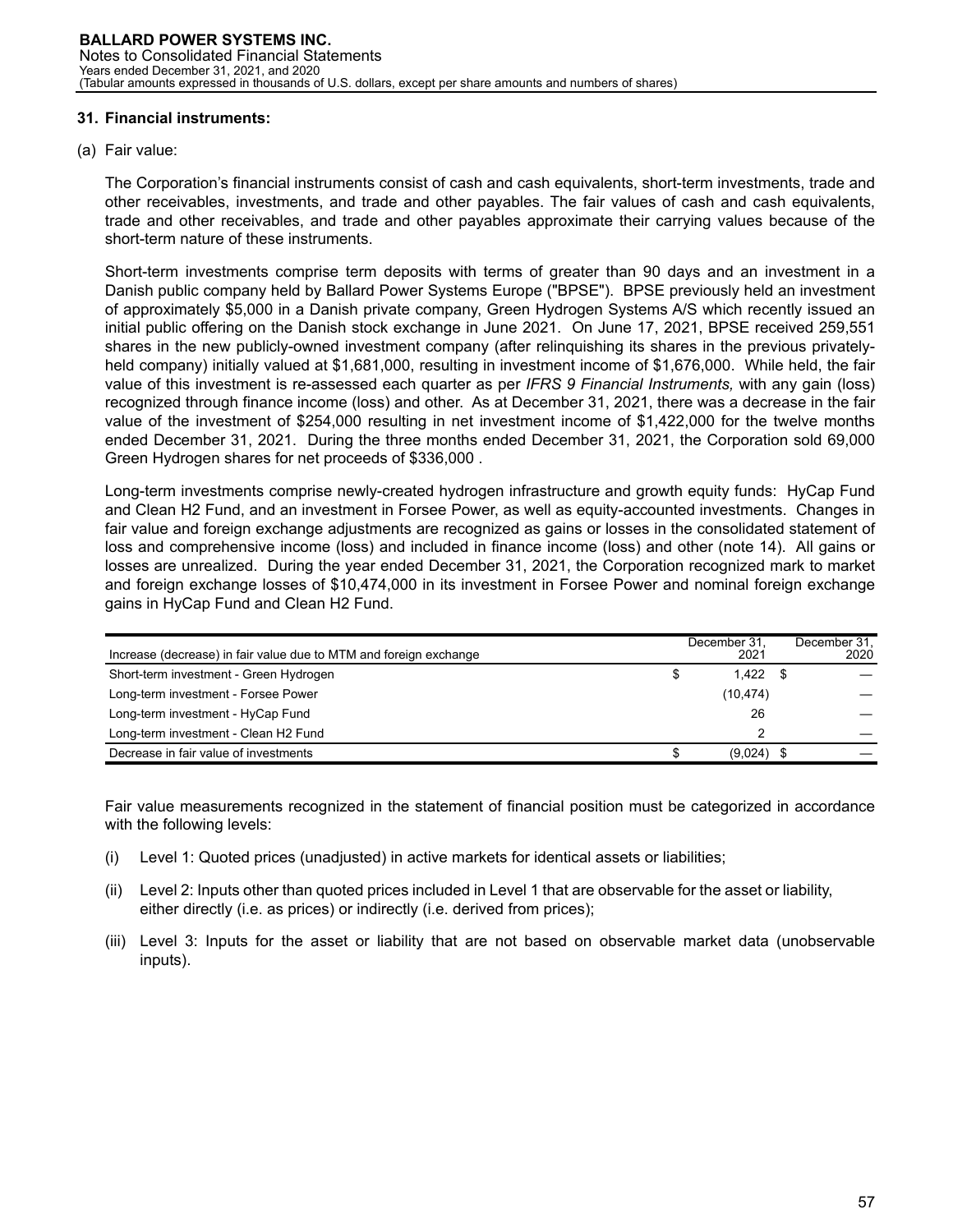## **31. Financial instruments (cont'd):**

#### (b) Financial risk management:

The Corporation primarily has exposure to foreign currency exchange rate risk, commodity risk, interest rate risk, and credit risk.

## *Foreign currency exchange rate risk*

Foreign currency exchange rate risk is the risk that the fair value of deferred cash flows of a financial instrument will fluctuate because of changes in foreign exchange rates. The Corporation is exposed to currency risks primarily due to its holdings of Canadian dollar denominated cash equivalents and its Canadian dollar denominated purchases and accounts payable. Substantially all receivables are denominated in U.S. dollars.

Periodically, the Corporation uses foreign exchange currency contracts to manage exposure to currency rate fluctuations. These contracts are recorded at their fair value as either assets or liabilities on the statement of financial position. Any changes in fair value are either (i) recorded in the statement of comprehensive income if formally designated and qualified under hedge accounting criteria; or (ii) recorded in the statement of loss and comprehensive income (loss) if either not designated, or not qualified, under hedge accounting criteria.The outstanding foreign exchange currency contracts are not qualified under hedge accounting.

The Corporation limits its exposure to foreign currency risk by holding Canadian denominated cash and cash equivalents in amounts up to 100% of forecasted twelve month Canadian dollar net expenditures and up to 50% of the following twelve months of forecasted Canadian dollar net expenditures, thereby creating an economic hedge. Periodically, the Corporation also enters into forward foreign exchange contracts to further limit its exposure. At December 31, 2021, the Corporation held Canadian dollar denominated cash and cash equivalents of CDN \$73,524,000 and outstanding forward foreign exchange contracts to buy a total of CDN \$26,500,000 in 2021 at an average rate of CDN \$1.26 to US \$1.00.

The following exchange rates applied during the year ended December 31, 2021:

|                                | \$US to \$1.00 CDN | \$CDN to \$1.00 US |
|--------------------------------|--------------------|--------------------|
| January 1, 2021 Opening rate   | \$0.785            | \$1.274            |
| December 31, 2021 Closing rate | \$0.787            | \$1.271            |
| Fiscal 2021 Average rate       | \$0.798            | \$1.254            |

Based on cash and cash equivalents and forward foreign exchange contracts held at December 31, 2021, a 10% increase in the Canadian dollar against the U.S. dollar, with all other variables held constant, would result in an increase in foreign exchange gains of approximately \$7,871,000 recorded against net income.

If the Canadian dollar weakened 10% against the US dollar, there would be an equal, and opposite impact, on net income. This sensitivity analysis includes foreign currency denominated monetary items, and adjusts their translation at year-end, for a 10% change in foreign currency rates.

#### *Commodity risk*

Commodity risk is the risk of financial loss due to fluctuations in commodity prices, in particular, for the price of platinum and palladium, which are key components of the Corporation's fuel cell products. Platinum and palladium are scarce natural resources and therefore the Corporation is dependent upon a sufficient supply of these commodities. To manage its exposure to commodity price fluctuations, the Corporation may include platinum and or palladium pricing adjustments directly into certain significant customer contracts.